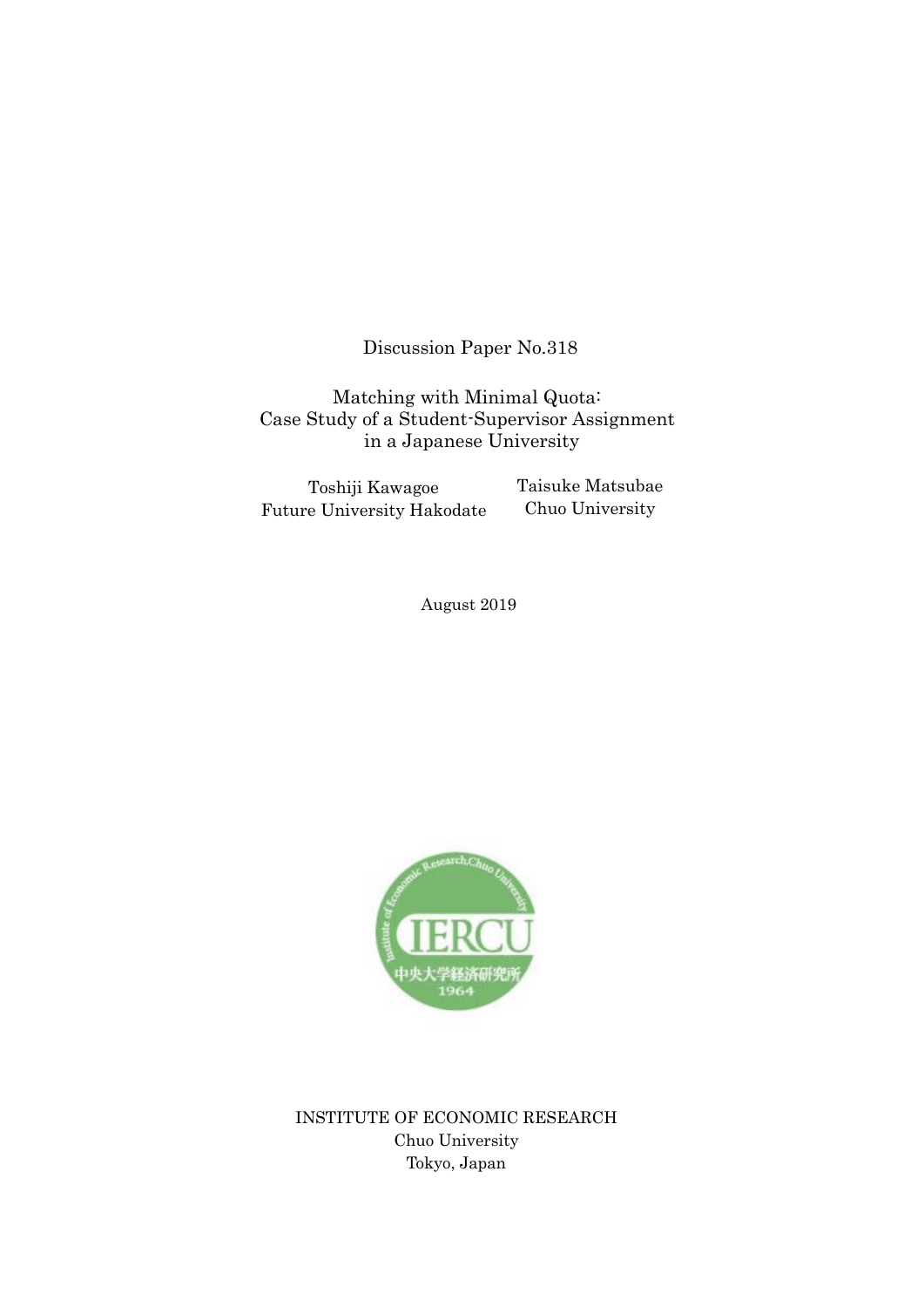# Matching with Minimal Quota: Case Study of a Student-Supervisor Assignment in a Japanese University  $#$

Toshiji Kawagoe<sup>\*</sup> and Taisuke Matsubae<sup>™</sup>

## August 2019

## **Abstract**

This study presents a case of student-supervisor matching in a Japanese university. We report on the recent reform in the matching mechanism between students and supervisors in the Japanese university. A mechanism based on the deferred acceptance (DA) was adopted in this reform. In this mechanism, both students and supervisors are classified as one of the types, depending on their affiliations. Then, supervisors set typespecific maximal and minimal quotas. For fulfilling minimal quotas, maximal quotas are dynamically adjusted. It is proved that the mechanism may not satisfy strategyproofness and feasibility, but it eliminates justified envy among the same "type" of students. Moreover, if the sum of ranks of the student and supervisor in the final assignment is viewed as a measure of welfare, there is no domination relationship between this mechanism and the DA mechanism.

**JEL classification:** C78, C93, D78, I20

**Keywords:** school choice, strategy-proofness, distributional constraint, market design

<sup>#</sup> The authors are grateful to Fuhito Kojima, Morimitsu Kurino, Kentaro Tomoeda, Makoto Yokoo, and participants of the Econometric Society Australian Meeting 2019 for their comments and advices. This paper is a result of research conducted at "contemporary policy research group," Institute of Economic Research Chuo University. We would like to thank Editage (www.editage.com) for English language editing.

<sup>\*</sup> Department of Complex and Intelligent Systems, Future University Hakodate, kawagoe@fun.ac.jp. ⊺Faculty of Economics, Chuo University, matsubae@tamacc.chuo-u.ac.jp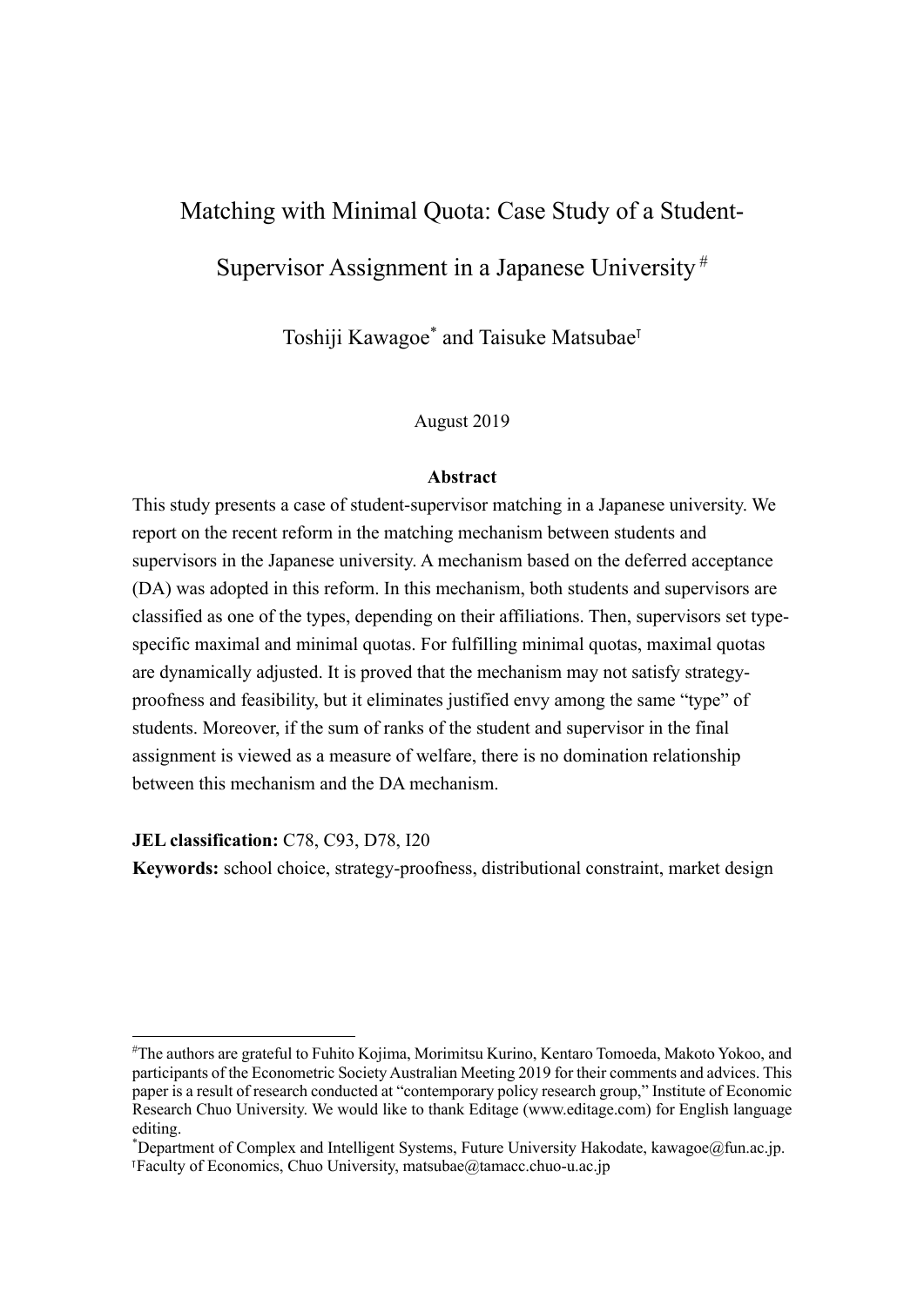## **1. Introduction**

In this study, we report on the recent reform in the matching mechanism between students and supervisors in a Japanese university.

In the Japanese university, for writing a graduation thesis, third-year undergraduate students designate their supervisors from among the university faculty members according to their preferences at the near end of the school year. Since each supervisor has limited capacity, a matching mechanism must be designed.

The most popular matching mechanism used so far in many Japanese universities was the *Boston* mechanism. In this mechanism, all the students apply to their first-choice supervisors, and each supervisor accepts applicants based on his/her own priority ordering of students. Once a supervisor's quota is filled, the remaining applicants are rejected. The accepted students' assignment is *final* at this point. Students rejected in this step apply to their next choice supervisors, and the iterating continues till all the students are assigned.

The other popular matching mechanism is *Priority Matching*. In this mechanism, students submit their preferences and priority orderings of supervisors, the sum of a student's ranking for a supervisor and the supervisor's ranking for the student is calculated, then the student-supervisor pairs are formed in ascending order of the sum (with a tie-breaking rule).

It is well known that neither of these mechanisms is *strategy-proof,* that is, manipulating students' preferences may be beneficial to them. To overcome this problem, a simple alternative may be the *Serial Dictatorship* (SD) mechanism. In this mechanism, given a specified order (based on factors like a GPA score), students apply to their first-choice supervisors, and each supervisor accepts them up to his/her quota. Essentially, SD is strategy-proof. Unfortunately, a matching outcome produced by SD as well as the other two mechanisms mentioned above are not *stable*, that is, a studentsupervisor pair may have *justified envy* for another student-supervisor combination in the resulting matching outcome.

Accordingly, adopting the *Deferred Acceptance* (DA) mechanism (Gale and Shapley, 1962) is a natural consequence to overcome these problems. In fact, DA is strategy-proof, and a matching outcome produced by DA is always stable. Even though increasing number of DA applications in resident matching and school choice are reported, adoption of DA in a Japanese university is still uncommon.

In 2015, the education committee of Future University Hakodate, Japan, decided to use DA in the assignment process of undergraduate students, who write graduation thesis, to supervisors. One of the authors (Kawagoe) of the present study was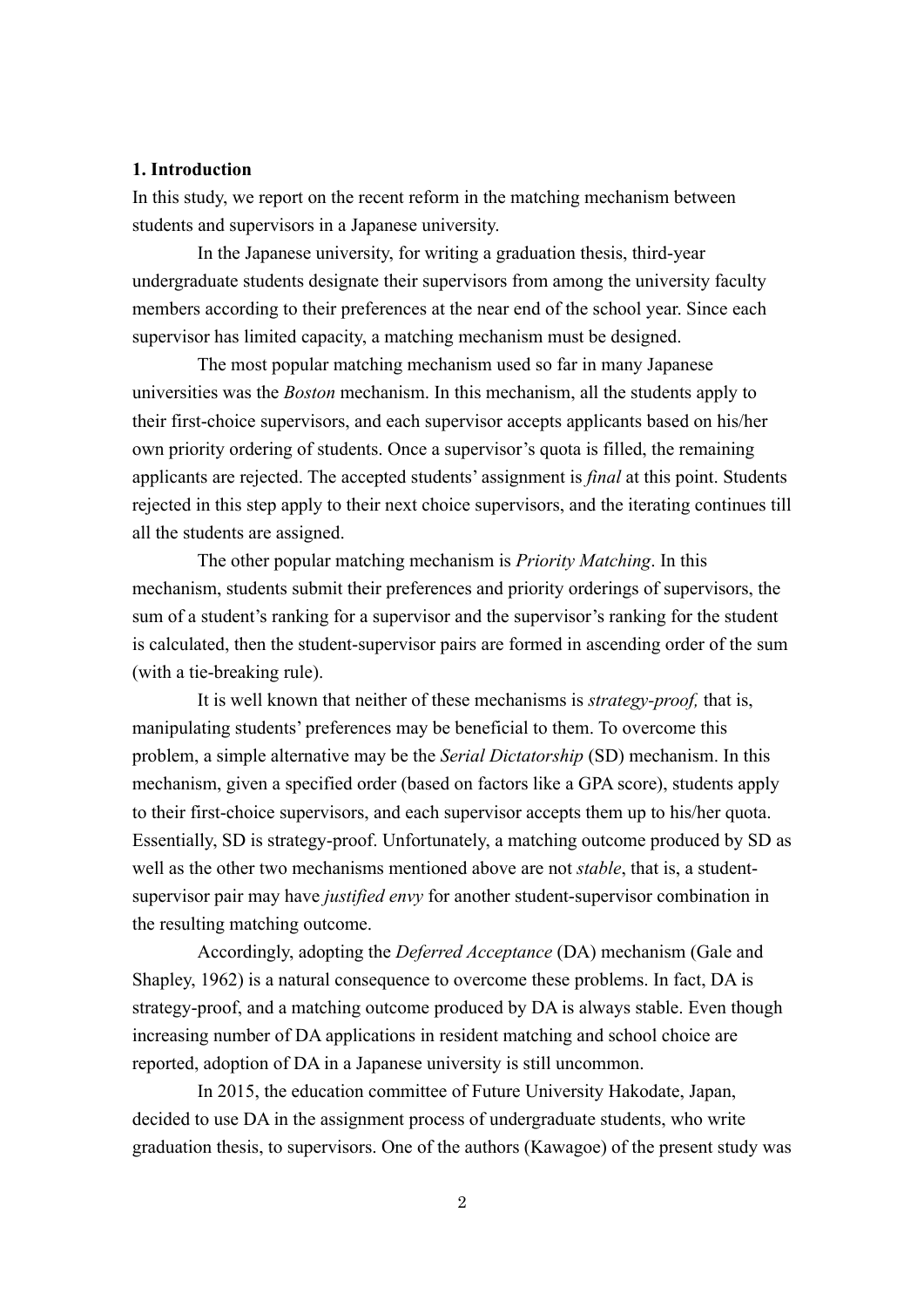a member of the committee. Based on his explanation of the working and desirable properties of DA, the committee soon understood and accepted DA, but the members asked several substantial qualifications to DA. The most challenging one is about imposing *minimal quota* in the assignment process, that is, every supervisor must be assigned a positive number of students in the resulting matching outcome. This is problematic because of the "rural hospitals theorem" in the matching theory. In the context of the present study, this theorem simply states that a supervisor who is not assigned any student in a *stable* matching is never assigned any student in any other *stable* matchings. Thus, for satisfying minimal quota, one must give up the stability requirement.

However, a non-negligible number of faculty members believed that imposing minimal quota was necessary. The reasons cited included that if a supervisor is not assigned a certain number of students, it may not be feasible for the supervisor to manage the on-going research projects. The other reason was a request for equal share of educational burden among the supervisors, that is, it was deemed that allowing a supervisor who was not assigned any student was unfair.

Due to such arguments, the committee decided to impose minimal quota. Note that imposing minimal quota generally leads to instable matching because a student's assignment in stable matching, for example, must be modified for fulfilling minimal quota.

In the literature, several studies propose a mechanism to implement minimal quota by discarding one of the components in the definition of stability, that is, no justified envy and non-wastefulness (Fragiadakis et al. 2015; Fragiadakis and Troyan, 2017; Tomoeda, 2018). By examining these mechanisms, the committee decided to choose the mechanism proposed by Fragiadakis and Troyan (2017) as the basis for the matching mechanism.

Another concern the committee discussed was about handling students' preferences for a supervisor whose affiliation is different from that of students. In Future University Hakodate, students are segregated into four major courses in the second year.<sup>1</sup> Thereafter, students choose their supervisors from among their course faculty members. However, a few students wanted to choose supervisors whose affiliation is different from their own, and such requests are respected.

Before 2015, as there were only a few students, they were assigned supervisors before other students' assignment process began. However, this was problematic. If

 $1$  In Future University Hakodate, there are two departments with two sub-departments each. The sub-department is called "course" in the university.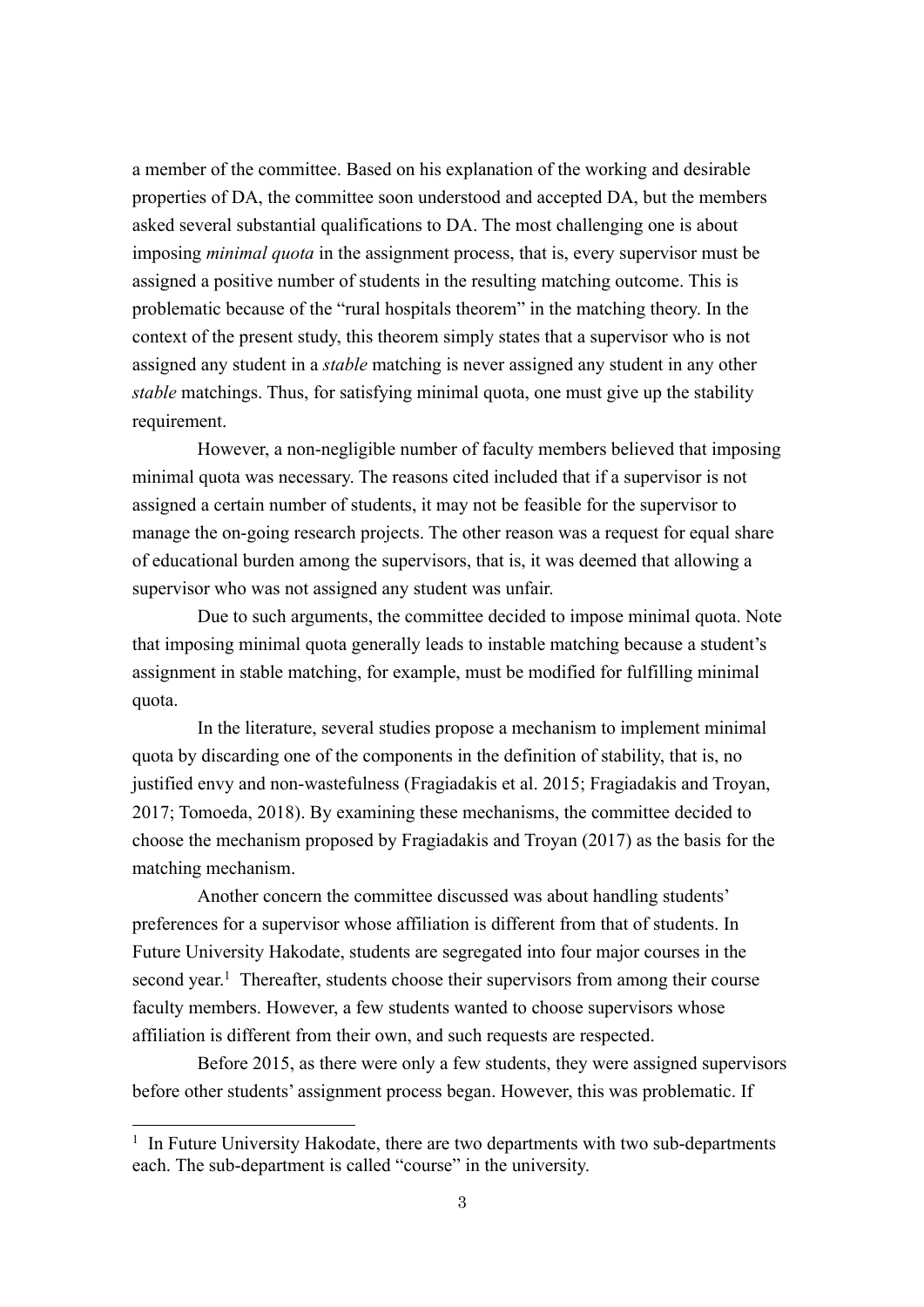students feel safe to be assigned to a supervisor whose affiliation is different from their own (as they need not compete with other students over supervisors whose affiliation is the same), they can misrepresent preferences as if the supervisor is their first-choice. Or, if a sufficient number of students with different affiliations have been accepted, a supervisor is reluctant to accept more students who share the same affiliation. In this case, students who have the same affiliation may experience justified envy against students whose affiliation is different. Thus, the previous treatment for students whose affiliation is different may violate strategy-proofness and stability.

This problem is very similar with the matching problem under *affirmative action* policy. There are several research papers concerned about the matching mechanism with affirmative action policy (e.g., Abdulkadiroglu, 2003, 2005; Abdulkadiroglu and Sönmez, 2003; Kojima, 2012; Matsubae, 2011; Hafalir et al., 2013; Kawagoe et al., 2017). The committee decided to choose the DA-based mechanism proposed by Kojima (2012) and Mastubae (2011) for handling students in different courses. Before the assignment process begins, each supervisor must declare quotas for both students whose affiliation is the same and for students with a different affiliation. It is assumed that all students whose affiliation is the same is acceptable to supervisors, but students whose affiliation is different may not be. In the context of affirmative action, the former students are considered as majority and the latter students as minority.

Thus, the mechanism proposed by the committee was a mixture of minimal quota and affirmative action policy. In this mechanism, both students and supervisors are classified as one of the types, depending on their affiliations. Then, supervisors set maximum and minimum type-specific quotas. For fulfilling minimal quotas, maximal quotas were dynamically adjusted. Unfortunately, it has been proved that the mechanism did not satisfy strategy-proofness and feasibility but eliminated justified envy among students with the same type.

The mechanism was implemented in 2016, and totally 254 students and 67 supervisors participated. All the students were matched, and minimal quotas were fulfilled for every supervisor, even though, in theory, the mechanism did not satisfy feasibility. The mechanism was not strategy-proof, but most students seemed to submit their true preferences. About 90% of the students were assigned to their fifth or better supervisors. For supervisors, about 70% of the students who were matched with them were their fifth choice or better. As for the sum of ranks of the student and supervisor in student-supervisor pairs in the resulting matching, about 80% were smaller than or equal to ten. Thus, the matching outcome was quite satisfactory.

The remainder of the study is structured as follows. Section 2 provides a brief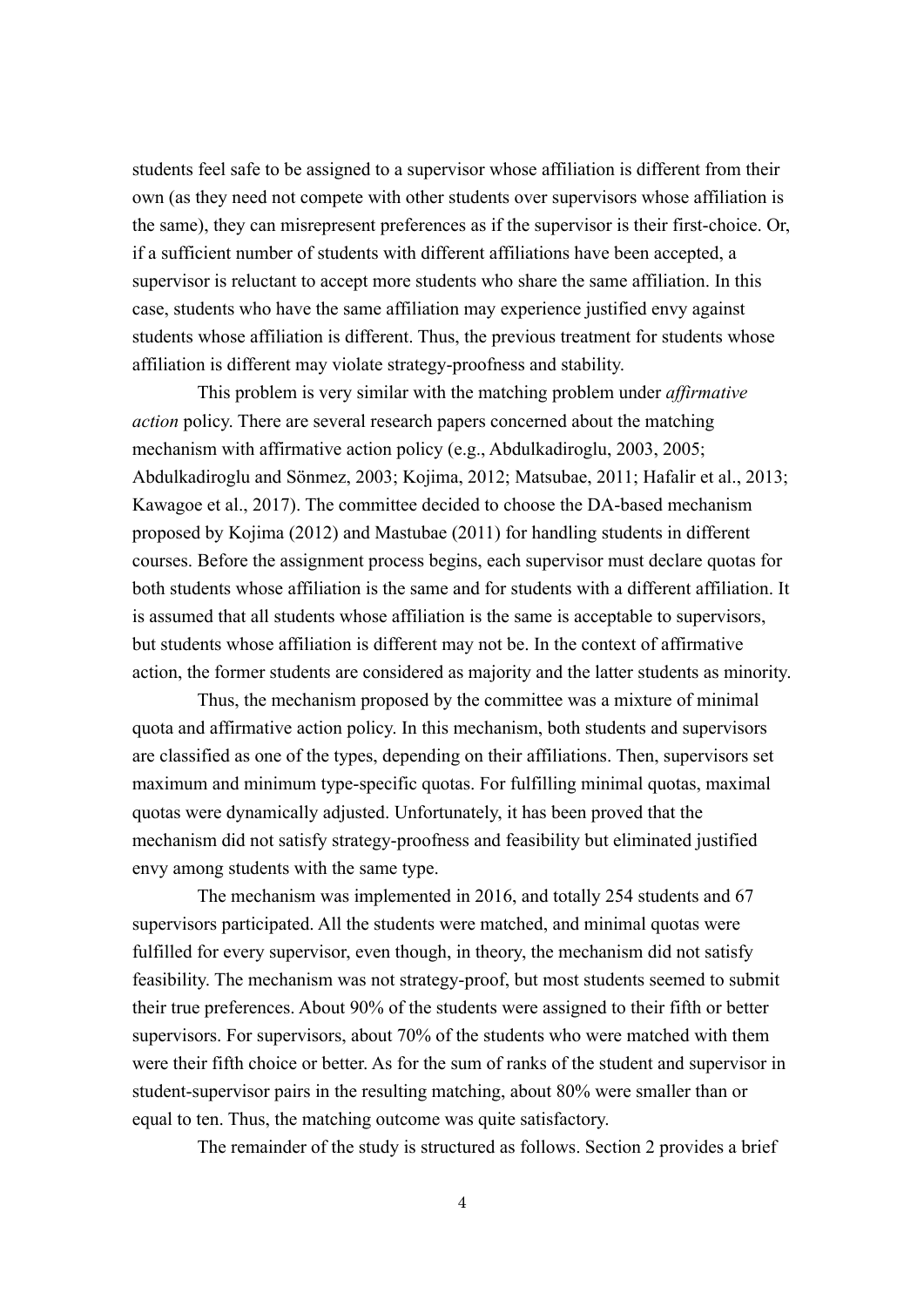overview of the institution of student-supervisor matching adopted in a Japanese university, based on DA with type-specific quotas and affirmative action. Section 3 presents the formal model of student-supervisor matching with affirmative action via type-specific quotas. Section 4 presents the results for the 2016 student-supervisor matching. Section 5 concludes. All the propositions and proofs are included in Appendix A. The raw data in our student-supervisor assignment problem are available in an online Appendix.

## **2. Overview of the institution of student-supervisor matching**

Future University Hakodate is in Hokkaido, Japan. It is essentially a computer science department, which is divided into four major courses; Complex Systems, Intelligent Systems, Information Systems, and Information Design courses.

Undergraduate students are assigned to one of these courses during the second year. Later, before the fourth year of education begins, the process of matching students with supervisors is conducted so that students prepare their graduation thesis.

Supervisors also belong to one of the courses. Students are advised to choose supervisors who belong to the same course, but they can also choose supervisors from other courses. Students can also choose supervisors who belong to the Communication Media Laboratory (CML).

**The Maximal quota** for each supervisor in each course is determined by dividing the total number of students in the course by the total number of supervisors in the same course, so that students are not unmatched. Basically, the maximal quota determined through this method is four or five students. If supervisors would like, they can accept two additional students in the same course. As for students in different courses, supervisors must declare the maximal quota to them. However, if they do not want to accept any of them, it can be set equal to zero.

**The Minimal quota** is determined by a uniform consent among supervisors in the same course, and each supervisor in the same course has basically the same amount of minimal quota. Minimal quota used was one or two in the majority of courses, but one course chose three. As supervisors in the CML have no obligation to accept any student, the minimal quota for them is set equal to zero.

Before starting the matching process, the chief of the educational committee in the university explains about the matching process and the basic properties of the DA mechanism for students, including the fact that truth-telling is a dominant strategy.

Later, for two weeks, students interview with supervisors whom they would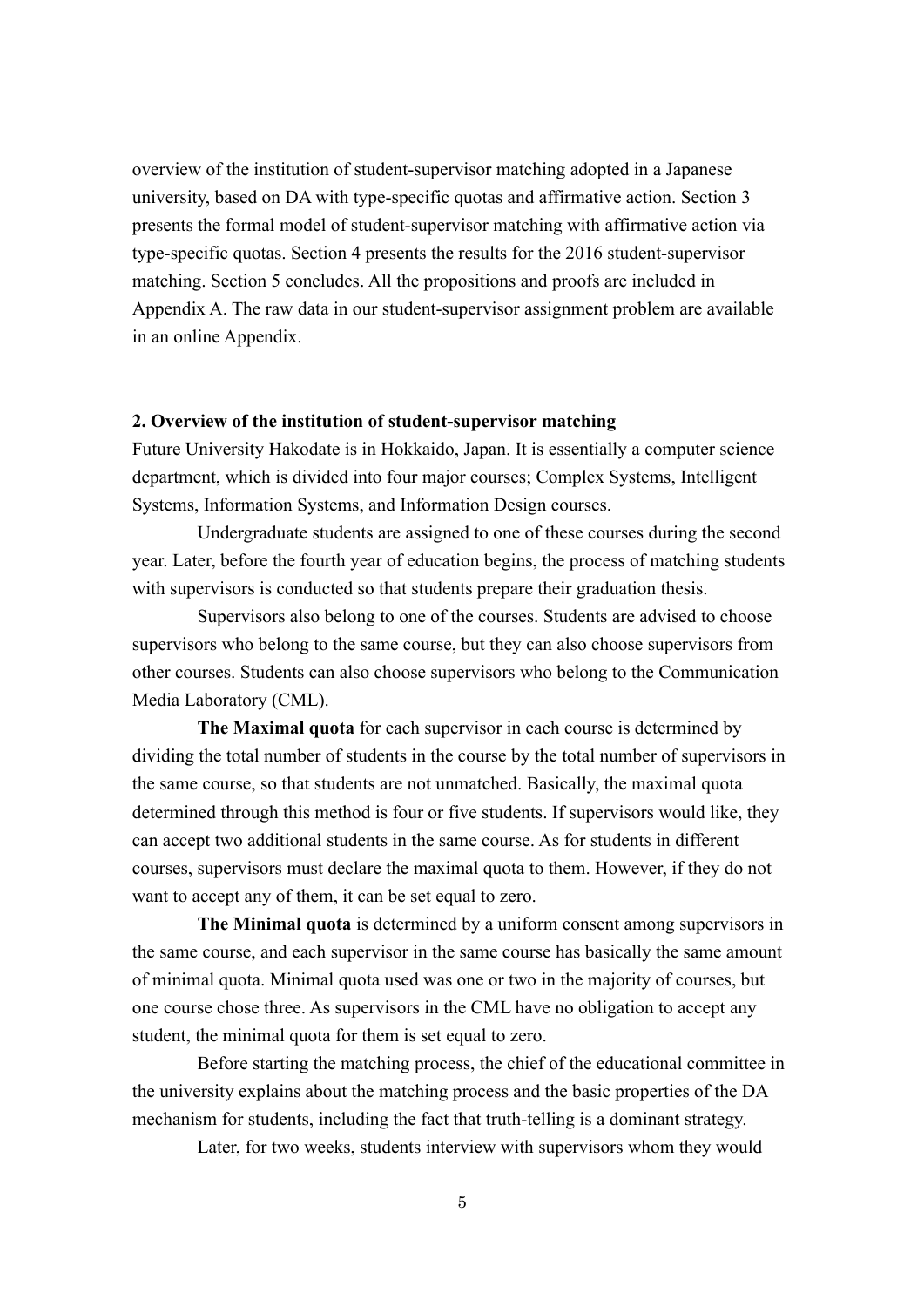like to apply. After that, students submit their **preferences** for supervisors through paper forms. They also rank every supervisor in the same course, for avoiding no match. Of course, they can also rank supervisors in different courses, but the number is restricted to two.

Then, each supervisor is informed via an electronic file delivery system about students' preferences and additional information such as GPA, number of compulsory courses, and the total number of courses that students have already secured credits. The supervisors can only see the preferences of the students who rank themselves. Based on such information, supervisors submit their **priority orderings** to students via the electronic file delivery system. Supervisors must rank all the students who belong to the same course, but they can eliminate students who are in different courses, if they do not want to accept them.

Subsequently, based on students' preferences, supervisors' priority orderings, and type-specific maximal and minimal quotas, a matching outcome is determined. The algorithm used is based on the **Deferred Acceptance (DA)** mechanism with modifications. We call it the **DAMin** mechanism, which is explained in the next section.

# **3. Model**

We present a formal model of a student-supervisor matching with type-specific maximum and minimum quotas described in Section 2. As the algorithm used is a DAbased mechanism, we first describe DA with no distributional constraints for simplicity.

#### **3.1 Student-supervisor problem in general**

The basic setups for a student-supervisor problem are as follows:

- (1) A non-empty finite set of students  $S = \{s_1, s_2, ..., s_n\};$
- (2) A non-empty finite set of supervisors  $T = \{t_1, t_2, ..., t_m\};$
- (3) Students' preference profile is  $P = \{P_{s_1}, P_{s_2}, ..., P_{s_n}\}\$ , where  $P_{s_i}$  is a preference relation over T for the student  $s_i$ . We assume in this study that preferences are strict for all the students.  $t_k P_{s_i} t_l$  means that student  $s_i$  prefers  $t_k$  to  $t_l$ . Let  $R_{s_l}$ denote the weak preference relationship induced by  $P_{s_i}$ , that is,  $t_k P_{s_i} t_l$  or  $t_k = t_l$ if and only if  $t_k R_{s_i} t_l$ . We also assume that every supervisor is acceptable to every student and there is no constraint on the size of the submitted preference.<sup>2</sup>

 $2$  Calsamiglia et al. (2010) conducted an experiment to compare school choice problems with and without the constraint on the size of the submitted preference list and found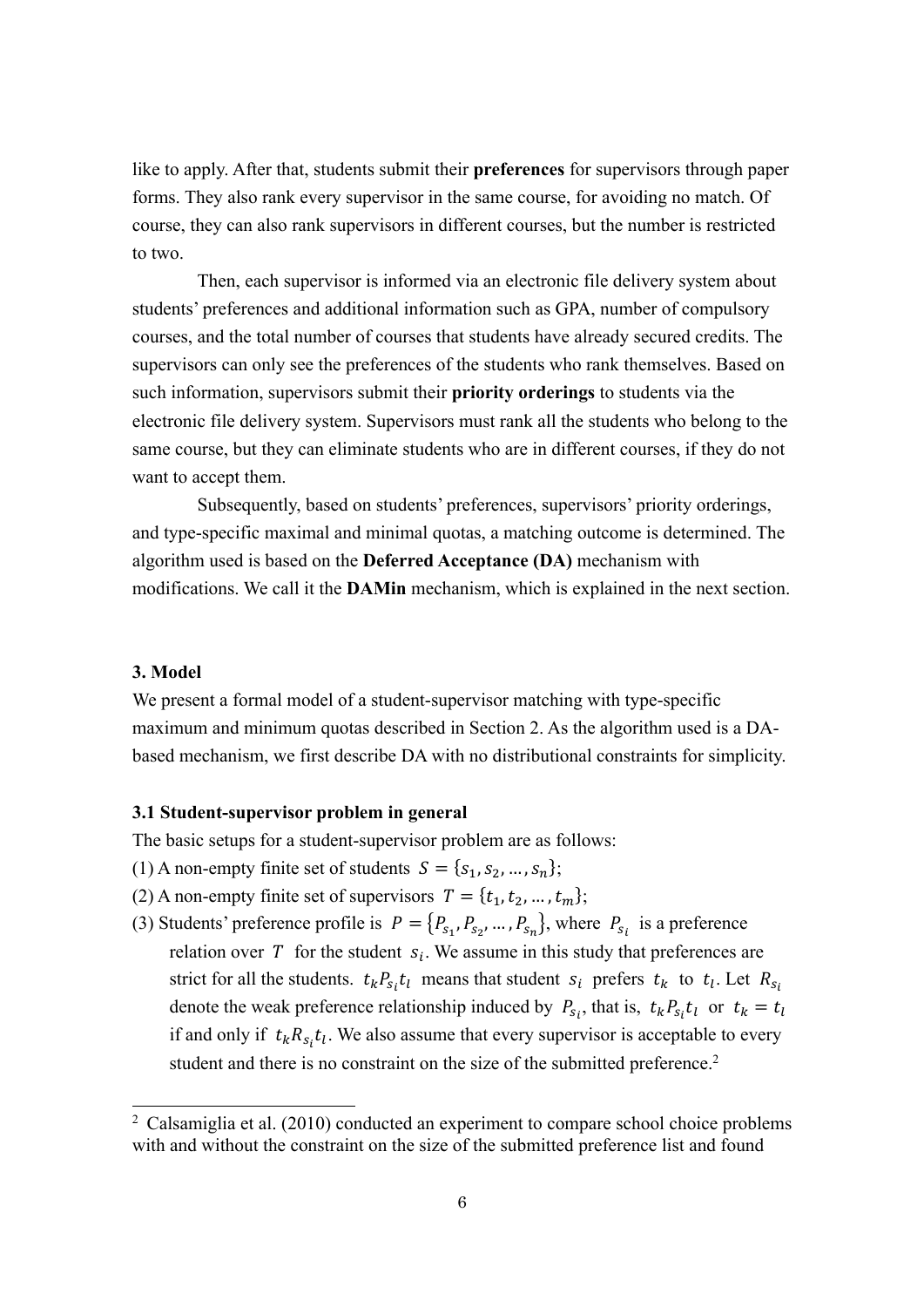- (4) Supervisors' priority profile is  $\gtrsim = (\gtrsim_{t_1}, \gtrsim_{t_2}, ..., \gtrsim_{t_m})$ , where  $\gtrsim_{t_k}$  is the priority ordering over S for supervisor  $t_k$ .<sup>3</sup> The priority ordering is also assumed to be strict for all supervisors. Denote  $\succ_{c_k}$  as supervisor  $t_k$ 's strict priority ordering; thus,  $s_i \succ_{t_k} s_j$  if and only if  $s_i \succ_{t_k} s_j$  but not  $s_j \succ_{t_k} s_i$ .
- (5) Each supervisor  $t_k \in T$  has a non-negative integer  $q_{t_k}$ , which is the capacity of the supervisor  $t_k$  (i.e., total number of students she can accept). We call it **total**

**capacity**. Let  $q = \{q_{t_k}\}_{k=1}^m$  be the vector of total capacity.

Then, matching  $\mu$  involves mapping from the set  $S \cup T$  to the set of all subsets of  $S \cup T$  such that

(M1)  $|\mu(s_i)| = 1$  for each student  $s_i$ , and  $\mu(s_i) = s_i$  if  $s_i \notin \mu(t_k)$  for any supervisor  $c_k$ ;

(M2) For each  $s_i \in S$  and  $c_k \in C$ ,  $\mu(s_i) = t_k$  if and only if  $s_i \in \mu(t_k)$ ; and (M3)  $|\mu(t_k)| \leq q_{t_k}$  and  $\mu(t_k) \subseteq S$  for each supervisor  $t_k$ .

(M1) and (M2) mean that all the students are matched with at most one supervisor or with themselves. (M3) implies that all the supervisors are matched with up to the number of students allowed by their total capacity.

*Mechanism*  $\varphi$  is a mapping that produces a matching for any preference profile. For determining a matching  $\mu$ , DA mechanism (Gale and Shapley, 1962) is used. The mechanism runs as follows.

## **Assignment process of DA mechanism**:

- *Step* 1: Every student applies to her first-choice supervisor. For each supervisor  $t_k$ ,  $q_{t_k}$  applicants who have highest priority for  $t_k$  are *tentatively* accepted by  $t_k$ , and the others are rejected.
- *Step k*  $\geq$  2: Applicants who were rejected at step *k* 1 apply to their next-choice supervisors. For each school  $t_k$ ,  $q_{t_k}$  students who have the highest-priority for  $t_k$ among the new applicants and those accepted by step  $k - 1$  are *tentatively* accepted, and the rest are rejected.

that the proportion of (truncated) truth-telling is significantly higher in the unconstrained than in the constrained case. As a result, efficiency is significantly reduced, and stability is low in the constrained compared to the unconstrained case.

<sup>&</sup>lt;sup>3</sup> This means that every student is acceptable to every supervisor.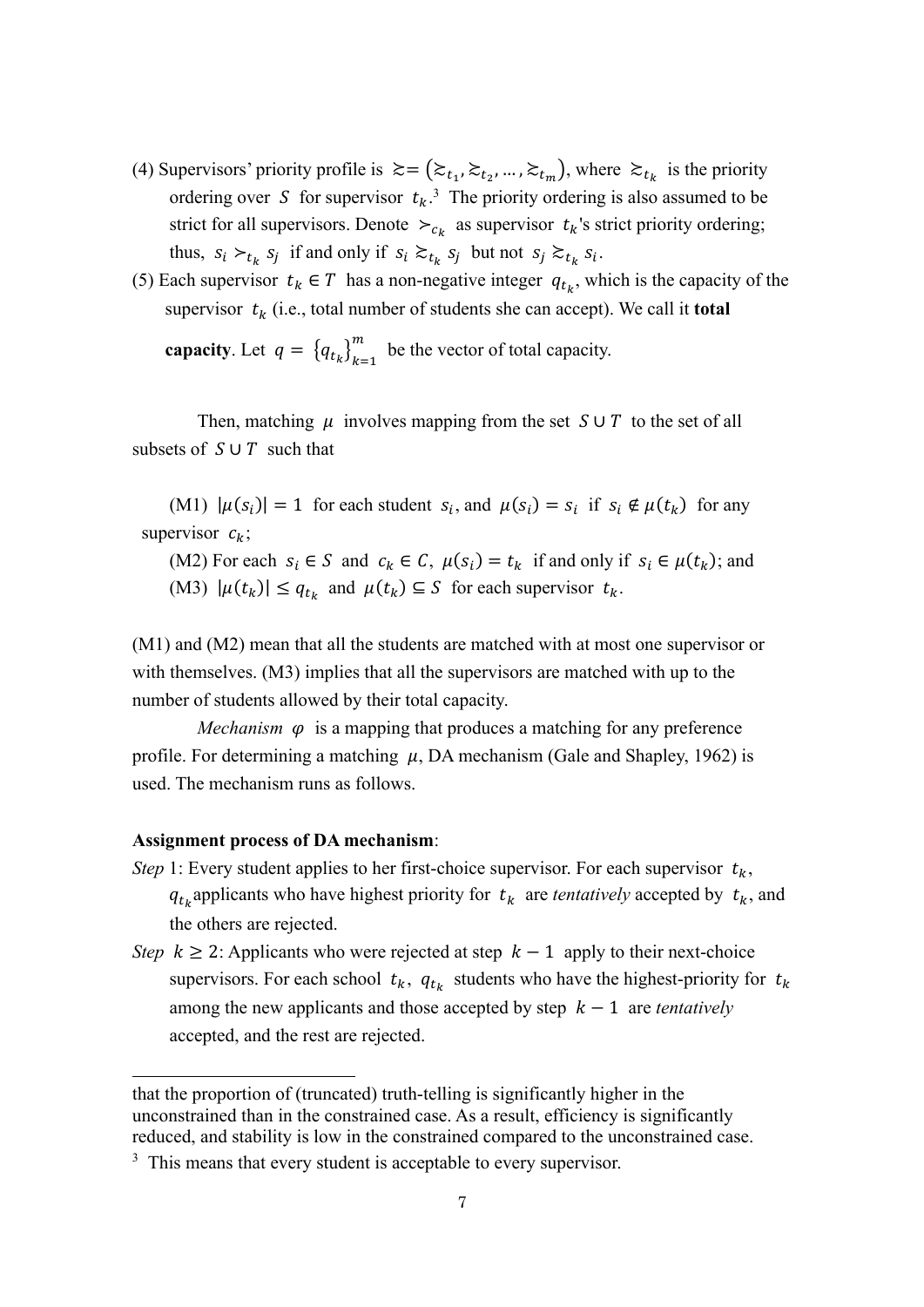*Terminal condition*: If either every student is accepted or no more supervisors remain in the submitted preferences for unmatched students, the process terminates.

The mechanism stops at a finite number of steps, and the resulting matching  $\mu$  is unique. Moreover, the matching  $\mu$  is *stable* and *student optimal*.

**Stability:** A matching  $\mu$  is **stable** if the following apply: (S1)  $\mu(s_i)P_{s_i}s_i$  for each student  $s_i \in S$ , and (S2) if  $t_k P_{s_i} \mu(s_i)$ , then  $|\mu(t_k)| = q_{t_k}$  and  $s_j \succ_{t_k} s_i$  for any student  $s_j \in$  $\mu(t_k)$ .

(S1) means the condition of **individual rationality** that all the students prefer matching with a supervisor than matching with themselves. (S2) means that no pair  $(t_k, s_i)$  can be a **blocking pair** for matching  $\mu$ ; thus, if student  $s_i$  prefers supervisor  $t_k$  to the outcome obtained under matching  $\mu$ , then the total capacity of supervisor  $t_k$  is already full, and supervisor  $t_k$  does not give student  $s_i$  higher priority than any other student  $S_i$  she accepts under  $\mu$ . If a matching outcome is not stable, one student feels **justified envy** against another student.

**Justified envy:** For a matching  $\mu$ ,  $s_i$  feels *justified envy* against another student  $s_i$  if  $\mu(s_j)$   $P_{s_i}\mu(s_i)$ ,  $s_i >_{\mu(s_j)} s_j$ , and there exists another matching  $\nu$  such that  $v(s_i) = \mu(s_i)$ ,  $v(s_i) \neq \mu(s_i)$  and  $v(s_i) = \mu(s_i)$  for all  $s_{i \neq i}$ ;

The definition of student optimality is as follows.

**Student-optimal stable matching**: A stable matching that every student weakly prefers to any stable matching.

Mechanism  $\varphi$  is a *student-optimal stable mechanism* (SOSM) if it produces studentoptimal stable matching for any preference profile.

**Theorem 1** (Theorems 1, 2 in Gale and Shapley 1962): Given  $(P, \ge)$ , the DA mechanism is SOSM.

Further, the DA mechanism is *strategy-proof*: stating a true preference is the dominant strategy for students.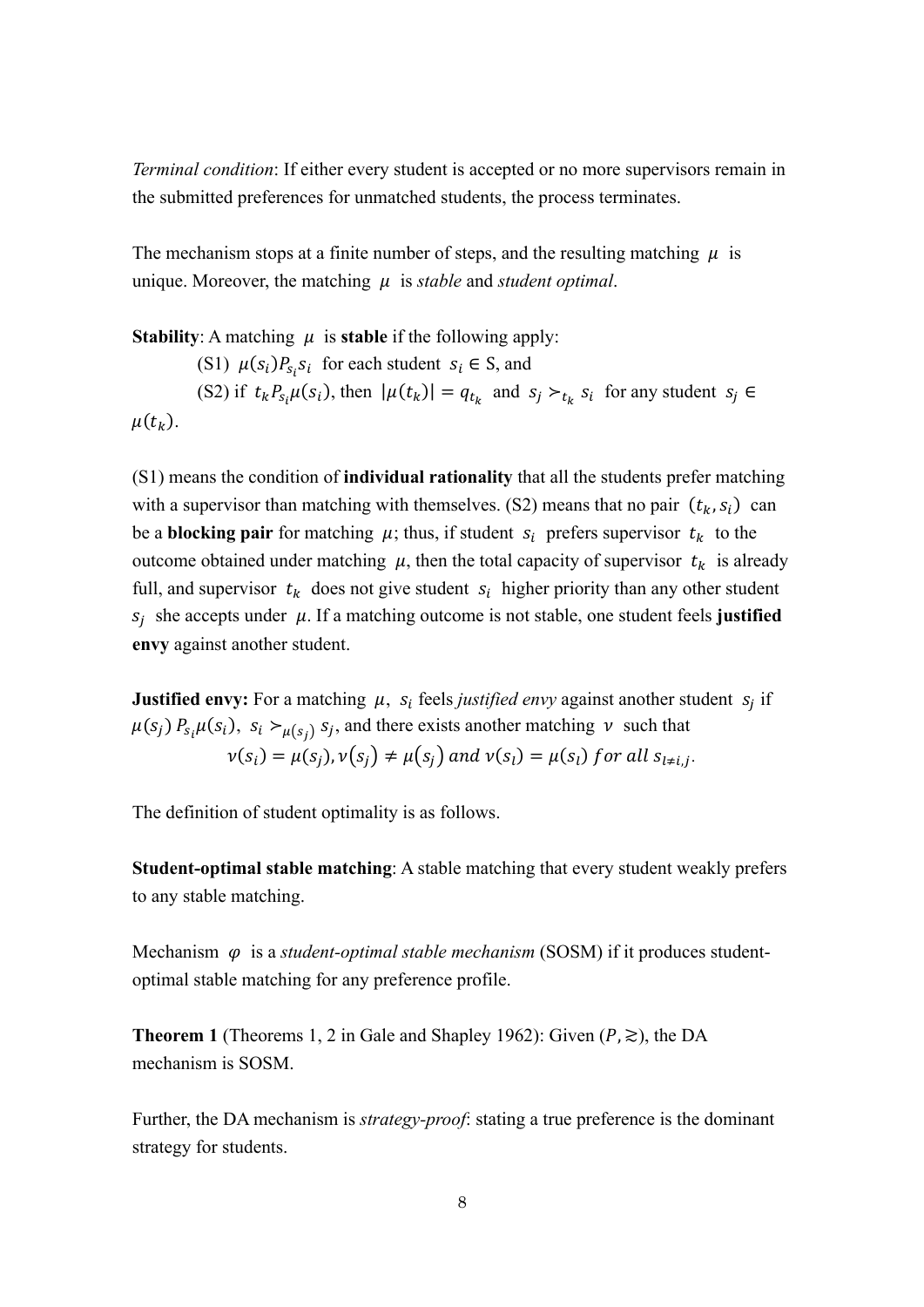**Strategy-proofness:** Let  $\varphi(P)$  be a matching induced by a matching mechanism  $\varphi$ under a true preference profile P, and  $\varphi_{s_i}(P)$  be student  $s_i$ 's matching outcome in  $\varphi(P)$ . For any student  $s_i$ 's preference  $P'_{s_i}$  and any profile of other students' preferences other than  $s_i$ ,  $\hat{P}_{-s_i}$ , if

$$
\varphi_{s_i}(P_{s_i}, \hat{P}_{-s_i}) R_{s_i} \varphi_{s_i}(P'_{s_i}, \hat{P}_{-s_i})
$$

holds,  $\varphi$  is strategy-proof.

**Theorem 2** (Theorem 9 in Dubins and Freedman, 1981; Theorem 5 in Roth, 1982b): the DA mechanism is strategy-proof.

However, the resulting matching with DA is not always *Pareto-efficient* (Abdulkadiroglu, 2003). 4

**Pareto-efficiency**: A matching is *Pareto-efficient* if it is not Pareto-dominated by any other matching.

A matching  $\mu$  *Pareto-dominates* another matching  $\nu$  if  $\mu(s_i)R_{s_i}\nu(s_i)$  for every

student  $s_i \in S$  and  $\mu(s_j)P_{s_j}v(s_j)$  for at least one  $s_j \in S$ . Thus, a matching  $\mu$  Pareto-

dominates another matching  $\nu$  if every student prefers the supervisor assigned under  $\mu$ to the supervisor assigned under  $v$ , and at least one student strictly prefers the outcome obtained under  $\mu$ .

## **3.2 Student-supervisor problem with type-specific maximal and minimal quotas**.

We then consider a student-supervisor problem with type-specific maximal and minimal quotas. This is also called the controlled school choice problem in the literature and studied by Ehlers et al. (2014) and Fragiadakis and Troyan (2017).

To consider this problem, we add the following settings to the general setting described in the previous subsection.

<sup>4</sup> Note that the outcome of the DA mechanism is not necessarily efficient in the context of school choice. Ergin (2002) shows that the outcome of the DA mechanism is Pareto efficient if and only if the school priorities satisfy a certain acyclicity condition. Ehlers and Erdil (2010) generalize the result in the case where school priorities are coarse. This can be interpreted as a negative result for the efficiency of the DA mechanism, since school priorities are not likely to satisfy the acyclicity conditions of Ergin (2002) and Ehlers and Erdil (2010) in applications.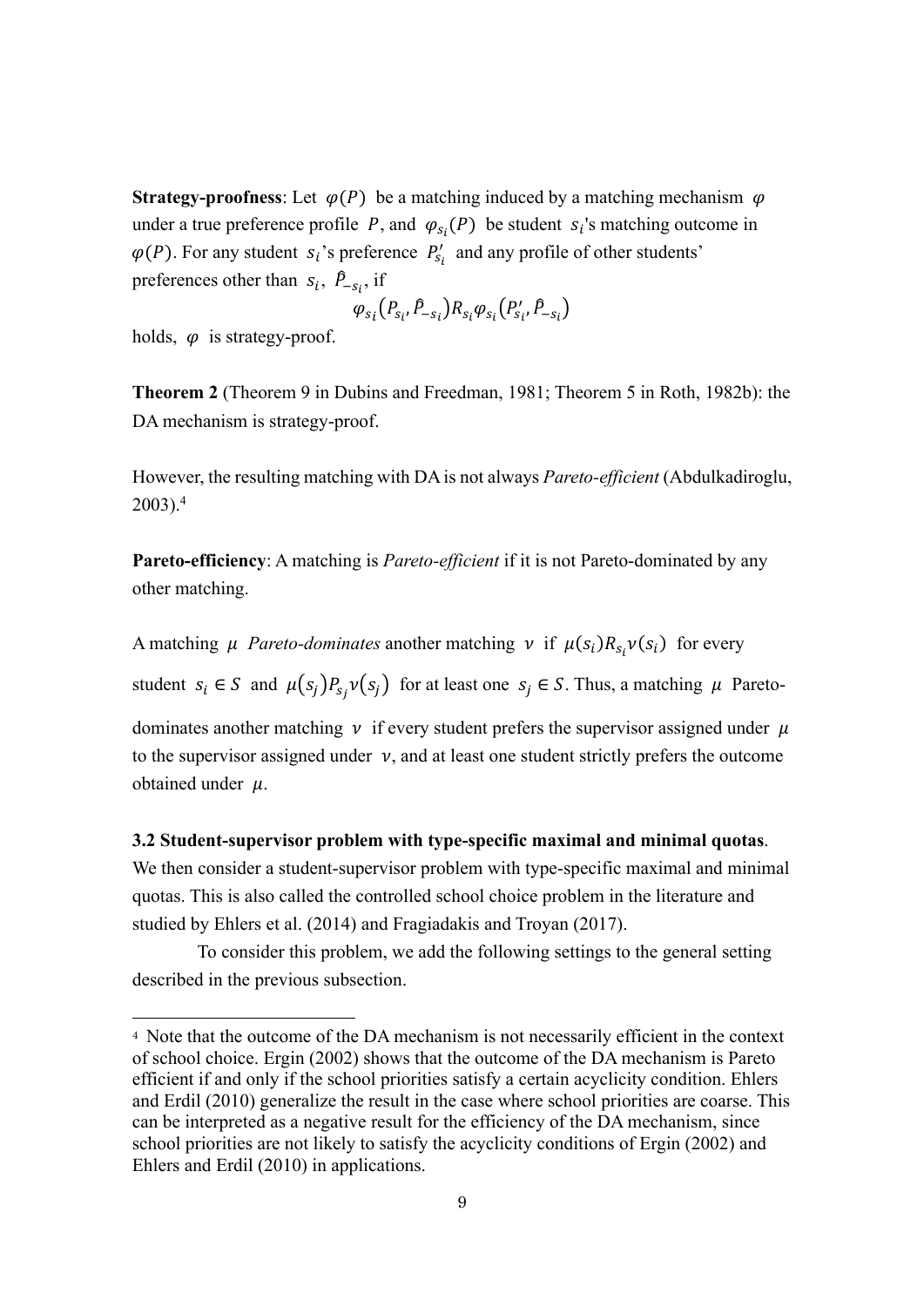$\theta = {\theta_1, ..., \theta_r}$  is the finite set for types of students, and each student belongs to at most one of the following types. We interpret "type" as a course that a student belongs to. The function  $\tau: S \to \Theta$  assigns one of the types for each student and denotes that  $S_{\theta}$  is the set of students of type  $\theta \in \Theta$ , and  $T_{\theta}$  is the set of supervisors of type  $\theta \in \Theta$ . We assume that types are publicly observable (i.e., types cannot be misreported).

For all types  $\theta \in \Theta$  and supervisor  $t \in T_{\theta}$ , in addition to total quota  $q_t$ , each supervisor has a type-specific maximal quota  $U_{t,\theta}$  and a type-specific minimal quota

 $L_{t,\theta}$ . Let  $U = (U_{t,\theta})_{t \in T, \theta \in \Theta}$  be the vector of maximal quota and  $L = (L_{t,\theta})_{t \in T, \theta \in \Theta}$  be

the vector of minimal quota. Moreover, denote  $U_{t,-\theta}$  as the maximum number of students other than type  $\theta$  assigned to supervisor  $t \in T_{\theta}$ , and  $L_{t,-\theta}$  as the minimum number of students other than type  $\theta$  assigned to supervisor  $t \in T_{\theta}$ . We assume  $0 \leq L_{t,\theta} \leq U_{t,\theta} \leq q_t$  for all  $(t \in T_{\theta})$ ,  $\theta$ ). We also assume that  $U_{t-\theta} = q_t$  and  $L_{t,-\theta} = 0$ . Thus, we consider a school choice problem where minimal quota constraint is binding when student and supervisor types are the same.

Denote M as the set of matchings. For any  $\mu \in \mathcal{M}$ , let  $\mu_{\theta}(t)$  be the set of students of type  $\theta$  assigned to a supervisor  $t \in T_\theta$  under matching  $\mu$ .

**Feasibility**: A matching  $\mu$  is feasible if  $L_{t,\theta} \leq |\mu_{\theta}(t)| \leq U_{t,\theta}$  for all  $(t \in T_{\theta})$ ,  $\theta$ ) and  $|\mu(t)| \leq q_t$ . In other words, feasible matching satisfies type-specific minimal and maximal quotas for any type as well as the total capacity for any supervisor.

Denote  $\mathcal{M}_f \subset \mathcal{M}$  as the set of feasible matchings. We assume in the study that  $\mathcal{M}_f \neq$ ∅; this is the (obviously necessary) requirement that the distributional constraints such as maximal and minimal quotas are consistent with the number of students of each type actually present in the market.

The definition of justified envy defined in subsection 3.1 should be modified accordingly with the introduction of maximal and minimal quotas.

**Justified envy:** For a matching  $\mu$ , a student  $s_i \in \mu(t_k)$  *justifiably envies student*  $s_i \in$  $\mu(t_l)$  if (i)  $t_l P_{s_i} t_k$ , (ii)  $s_i \succ_{t_l} s_j$ , and (iii) there exists an alternative matching  $v \in \mathcal{M}_f$ such that  $v(s_i) = t_i$ ,  $v(s_i) \neq t_i$ , and  $v(s_h) = \mu(s_h)$  for all  $h \neq i, j$ .

In other words, student  $s_i$  justifiably envies another student  $s_i$  if (i) she prefers supervisor  $t_l$  to whom student  $s_j$  is assigned to  $t_k$ , (ii) has a higher rank than  $s_j$  on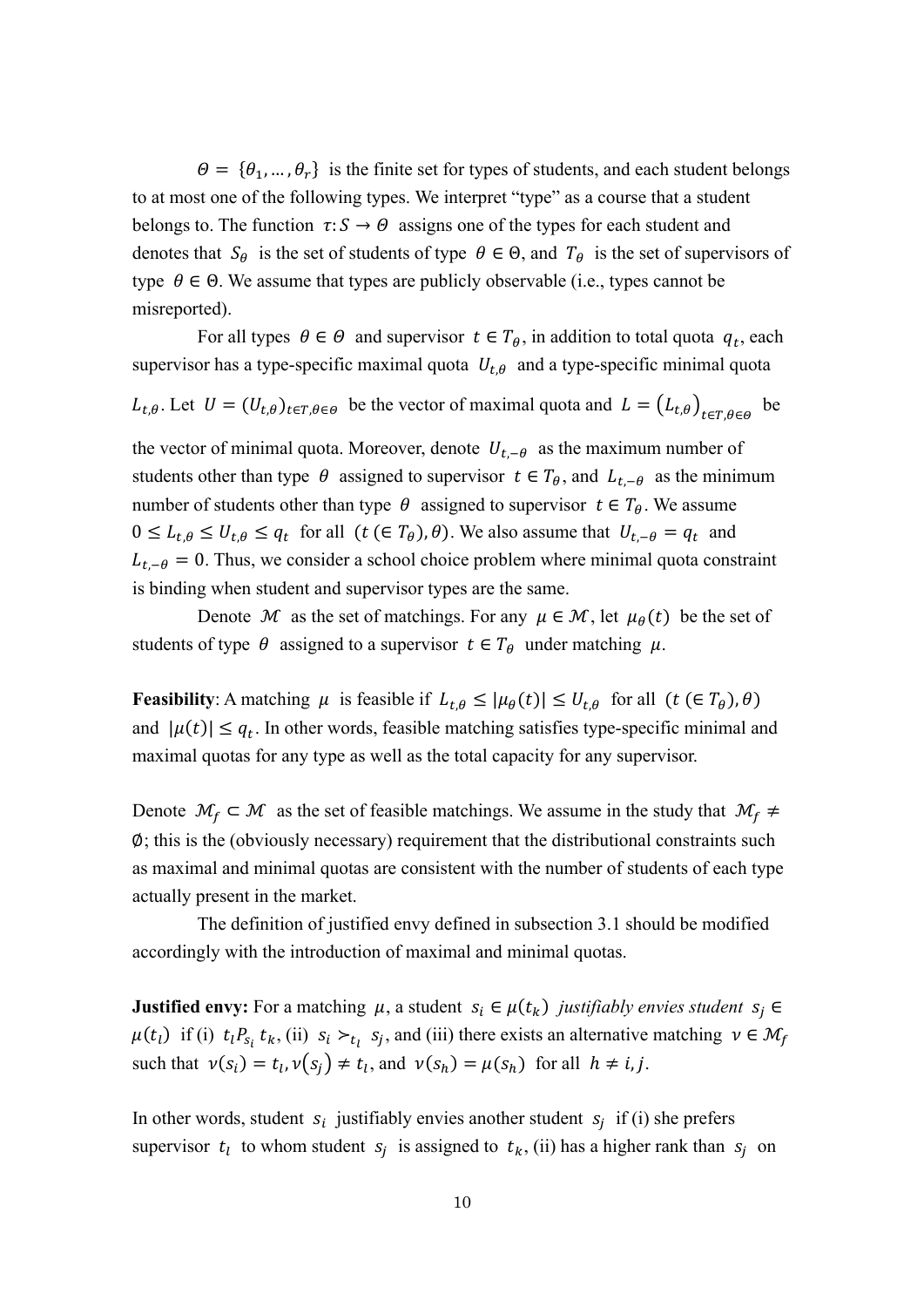the priority ordering of supervisor  $t_i$ , (iii) and  $s_i$  and  $s_j$  can be reassigned without violating any distributional constraints (and without altering the allocation of any other student). If no student justifiably envies any other student, then the matching **eliminates justified envy**.

Then, denote  $DA^{(U')}(\cdot)$  as the DA mechanism with maximal quota vector U'. A DA mechanism with minimal quota (henceforth, **DAMin**) is defined as follows. Note that the maximal quota for each supervisor would be reduced at each period if the matching outcomes are not feasible.

We also use the following notations in describing DAMin: the mapping  $Rank(\cdot)$  maps a supervisor t assigned to a student to the supervisor's ranking number  $\{1, ..., n\}$  for the student on her priority,  $\overline{T} := \{t' \in T : |\mu_{\theta}(t')| > L_{t,\theta},$  for any  $\theta\}$ , and for any  $t' \in \overline{T}$ ,  $\overline{Rank}(t') \coloneqq \max_{s \in \mu(t')} Rank(t').$ 

#### **Assignment process of DAMin mechanism**:

- *Step 1*: Starting with maximal quotas vector  $U^1 = (U_{t_1}^1, U_{t_2}^1, \dots, U_{t_m}^1)$ , determine a matching outcome with  $DA^{(U^1)}(P)$  (as defined in subsection 3.1) with  $U^1$ . If the matching outcome  $\mu$  is feasible, the algorithm is terminated, and the matching outcome is finalized. If not, proceed to next Step.
- *Step k*  $\geq$  2: If a feasible matching is not obtained in Step  $k 1$ ,  $\exists t \in$  $T_{\theta}$  s. t.  $|\mu_{\theta}(t)| < L_{t,\theta}$ , the rankings of student rated lowest are compared among supervisors whose minimal quotas are fulfilled. Thus, we choose supervisor  $t'$  such that  $\overline{Rank}(t')$  is maximum in  $t' \in \overline{T}$ , and the maximal quota for supervisor  $t'$  is adjusted to  $U_{t'}^{k-1} - 1$ . Note that if there are two or more supervisors satisfying the above condition, one of them would be randomly chosen. With this updated maximal quota vector  $U^k$ , run  $DA^{(U^k)}(P)$  again. If the resulting matching  $\mu$  is feasible, terminate the algorithm and the matching outcome is finalized. If not, proceed to Step  $k + 1$ .
- *Terminal condition*: If (i) either every student is accepted, or (ii) no more acceptable supervisors remain in the submitted preferences for unmatched students, or (iii) if for every supervisor, the number of students of the same type who is assigned is more than his/her minimal quota;  $L_{t,\theta} \leq |\mu_{\theta}(t)|$ , or (iv)  $U_{t,\theta} = L_{t,\theta}$  for all  $(t(\in T_\theta), \theta)$  (by updating maximal quota vector, the maximal quota for any supervisor will be less than his/her minimal quota), the process terminates. The mechanism stops at a finite number of steps, and the resulting matching  $\mu$  is unique.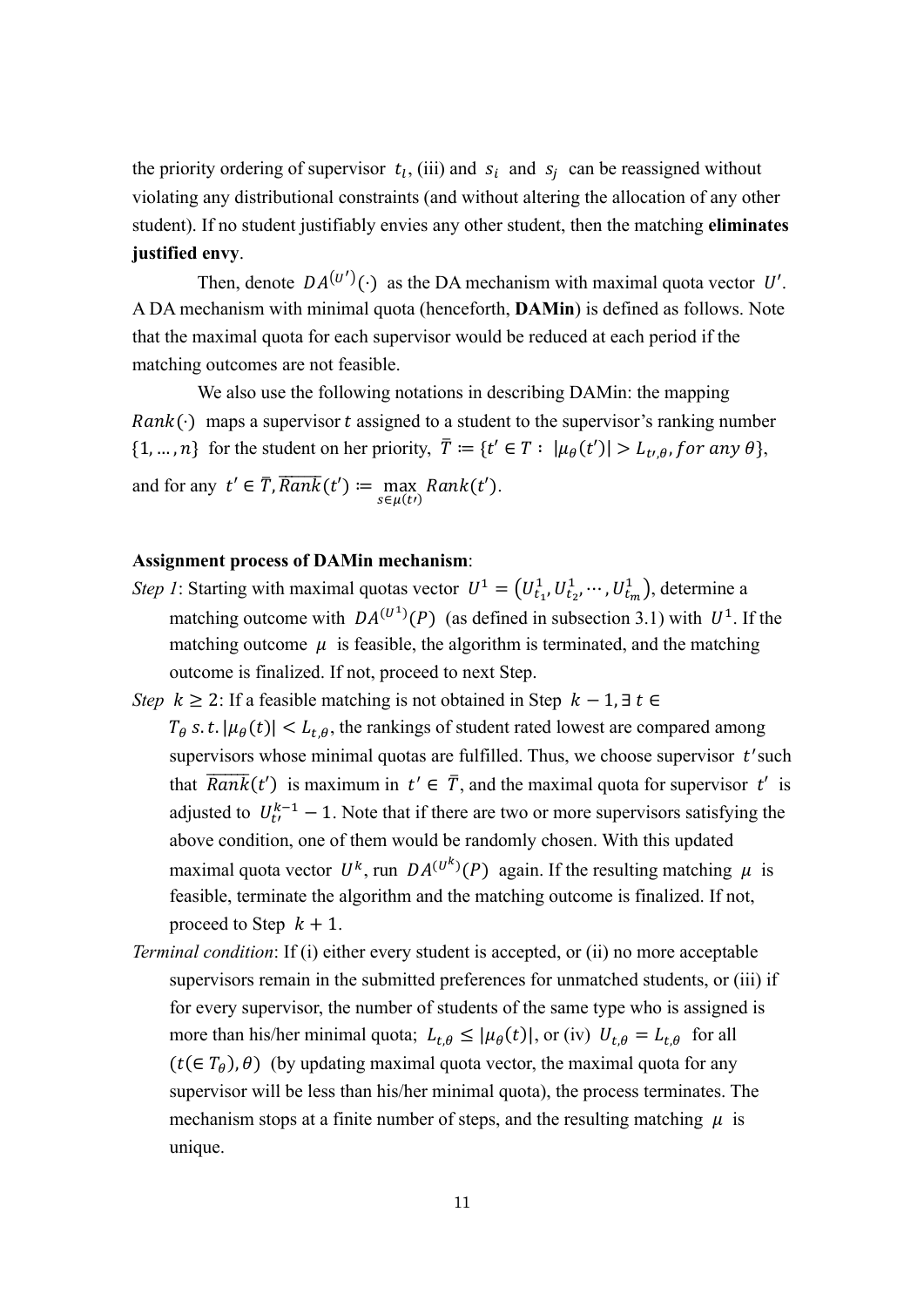The following example shows the working of DAMin.

## **Example 1.**

There are five students  $S = \{s_1, s_2, s_3, s_4, s_5\}$  and there are two types  $\Theta = \{\theta_1, \theta_2\}.$ So, the students are divided as  $S_{\theta_1} = \{s_2, s_3\}$  and  $S_{\theta_2} = \{s_1, s_4, s_5\}$ . There are three supervisors  $T = \{t_1, t_2, t_3\}$ , and they are divided as  $T_{\theta_1} = \{t_1\}$  and  $T_{\theta_2} = \{t_2, t_3\}$ . Total quotas, and type-specific minimal and maximal quotas are as follows.

$$
(q, L, U) = \{ (q_{t_1}, L_{t_1, \theta_1}, U_{t_1, \theta_1}^1) = (3, 1, 2), (q_{t_2}, L_{t_2, \theta_1}, U_{t_2, \theta_1}^1) = (1, 1, 1), (q_{t_3}, L_{t_3, \theta_2}, U_{t_3, \theta_2}^1) \} = (2, 1, 2) \}.
$$

True preference profiles for each student are as follows.<sup>5</sup>

$$
P_{s_1}: t_3t_1t_2,
$$
  
\n
$$
P_{s_2}: t_1t_3t_2,
$$
  
\n
$$
P_{s_3}: t_1t_2t_3,
$$
  
\n
$$
P_{s_4}: t_1t_2t_3,
$$
  
\n
$$
P_{s_5}: t_3t_1t_2.
$$

 $\cdot$ ,  $\cdot$ 

Priority orderings for each supervisor are as follows.<sup>6</sup>

$$
\succ_{t_1}: S_2S_4S_3S_1S_5 ,
$$
  
\n
$$
\succ_{t_2}: S_1S_2S_3S_4S_5,
$$
  
\n
$$
\succ_{t_3}: S_5S_2S_3S_4S_1.
$$

Assume that every student submits her true preference. Then, all the students are assigned to their first choice, but this matching is not feasible. In fact, supervisor  $t_2$  has not satisfied her minimal quota. Then, since  $5 = \overline{Rank}(t_3) > \overline{Rank}(t_1) = 3$ , the maximal quota for supervisor  $t_3$  is reduced to  $U_{t_3}^2 = 1$  and the DA runs again with this updated quota vector. As a result, student  $s_1$  is rejected by his first-choice supervisor  $t_3$ . Then, he applies to his second-choice supervisor  $t_1$  and is again rejected; finally, he is accepted by his third-choice supervisor  $t_2$ . As every student is assigned, DAMin ends and the resulting matching  $\mu$  is as follows.

<sup>&</sup>lt;sup>5</sup> The notational convention is that supervisors are listed in the order of students' preferences and supervisors who are not on the preference list are unacceptable: for instance, for student  $s_1$ , supervisor  $t_3$  is preferred to supervisor  $t_1$ , and supervisor  $t_1$ is preferred to supervisor  $t_2$ . Henceforth, the same notation is used in the study.<br><sup>6</sup> The notational convention here is that students are listed in the order of supervisors'

priorities. Henceforth, the same notation is used in the study.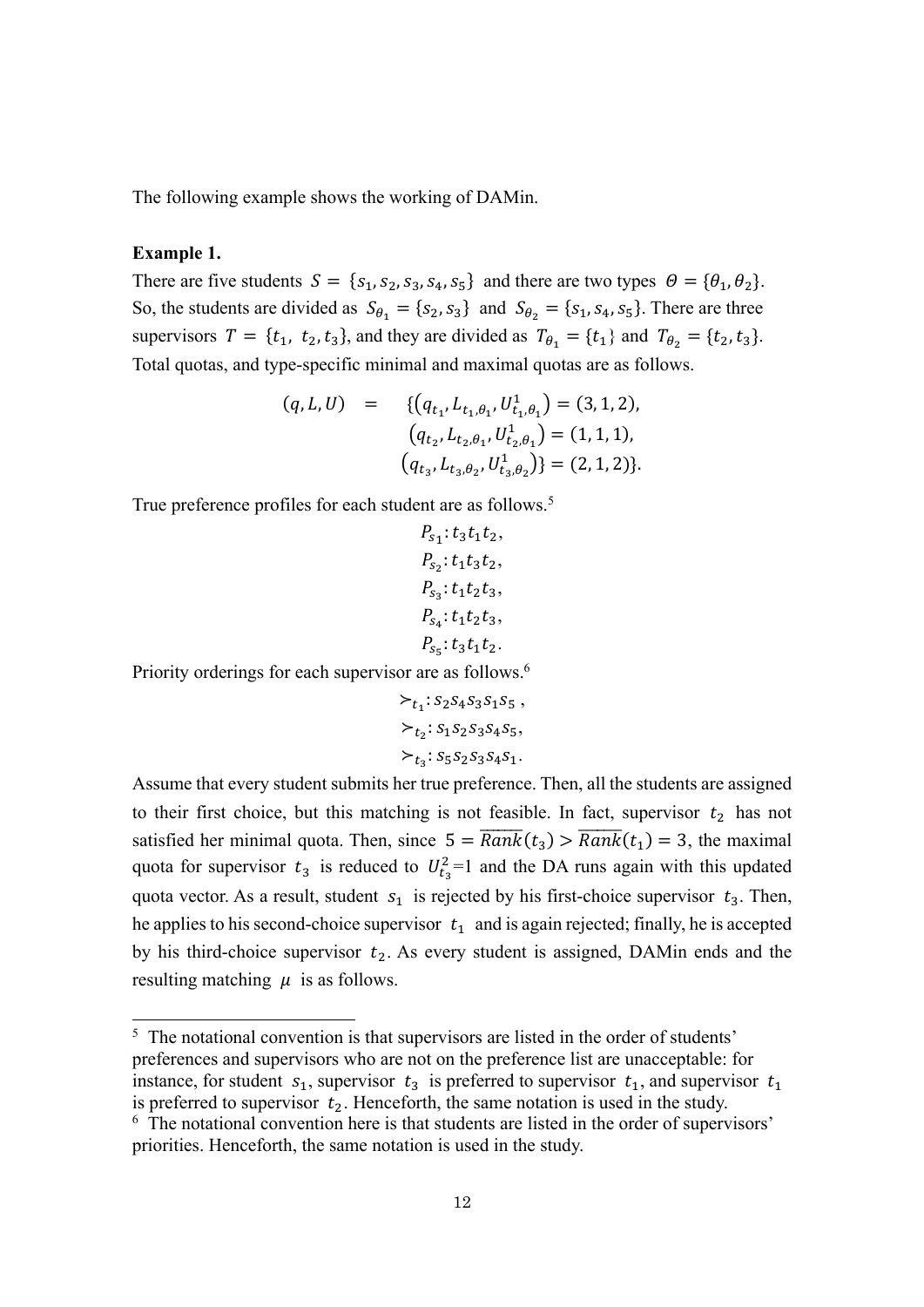$$
\mu = \begin{pmatrix} t_1 & t_2 & t_3 \\ s_2, s_3, s_4 & s_1 & s_5 \end{pmatrix}.
$$

# *Remark 1*:

DAMin starts with the standard DA, and then checks if, given the submitted preferences, the resulting matching fulfills the feasibility constraint, especially the minimal quota. If feasibility is satisfied, the algorithm produces the same matching outcome as the standard DA. If not, one of the supervisors' maximal quotas is reduced by one. This does not necessarily reduce the number of assigned students to the supervisor (i.e., when the number of assigned students is strictly less than the maximal quota, reduction of maximal quota does not change anything.). However, repeating this reduction process finally removes a student from the supervisor's quota. If the rejected student then applies to his next-choice supervisor and the supervisor accepts him, she may reject her lowest priority student who was assigned in the previous step. In this way, the rejection chain starts and continues until no student is rejected, according to the DA algorithm. Thus, by lowering the maximal quota in sequence, we gradually fulfill the minimal quota for every supervisor.

## *Remark 2*:

Fragiadakis and Troyan (2017) proposed that the method for reducing maximal quota *exogenously* determined one (for example, a randomly chosen sequence of the supervisors). One of the authors (Kawagoe) of the present study, strongly recommended it to the university's education committee, but the chief of the committee finally decided to choose the method for the *endogenous* one, that is, among the supervisors whose number of assigned students are strictly greater than the minimal quota in the previous step, the supervisor who is assigned *the lowest ranked student* with respect to his/her submitted priority order is chosen. By changing the reduction sequence from exogenous to endogenous, some good properties of DAMin, for example, strategy-proofness, is lost.

The reason underlying the chief's decision is the fact that with an *exogenously* chosen sequence, a student was not removed from a supervisor whose worst student's rank was lower (in fact,  $81<sup>st</sup>$ ) but from another supervisor whose worst student's rank was relatively higher (in fact, 6<sup>th</sup>). With an *endogenously* chosen sequence, a supervisor was in a better position by eliminating the lowest ranked student because the student was unacceptable to her and the student could have a chance to be assigned to his nextchoice supervisor, changing the reduction sequence from exogenous to endogenous may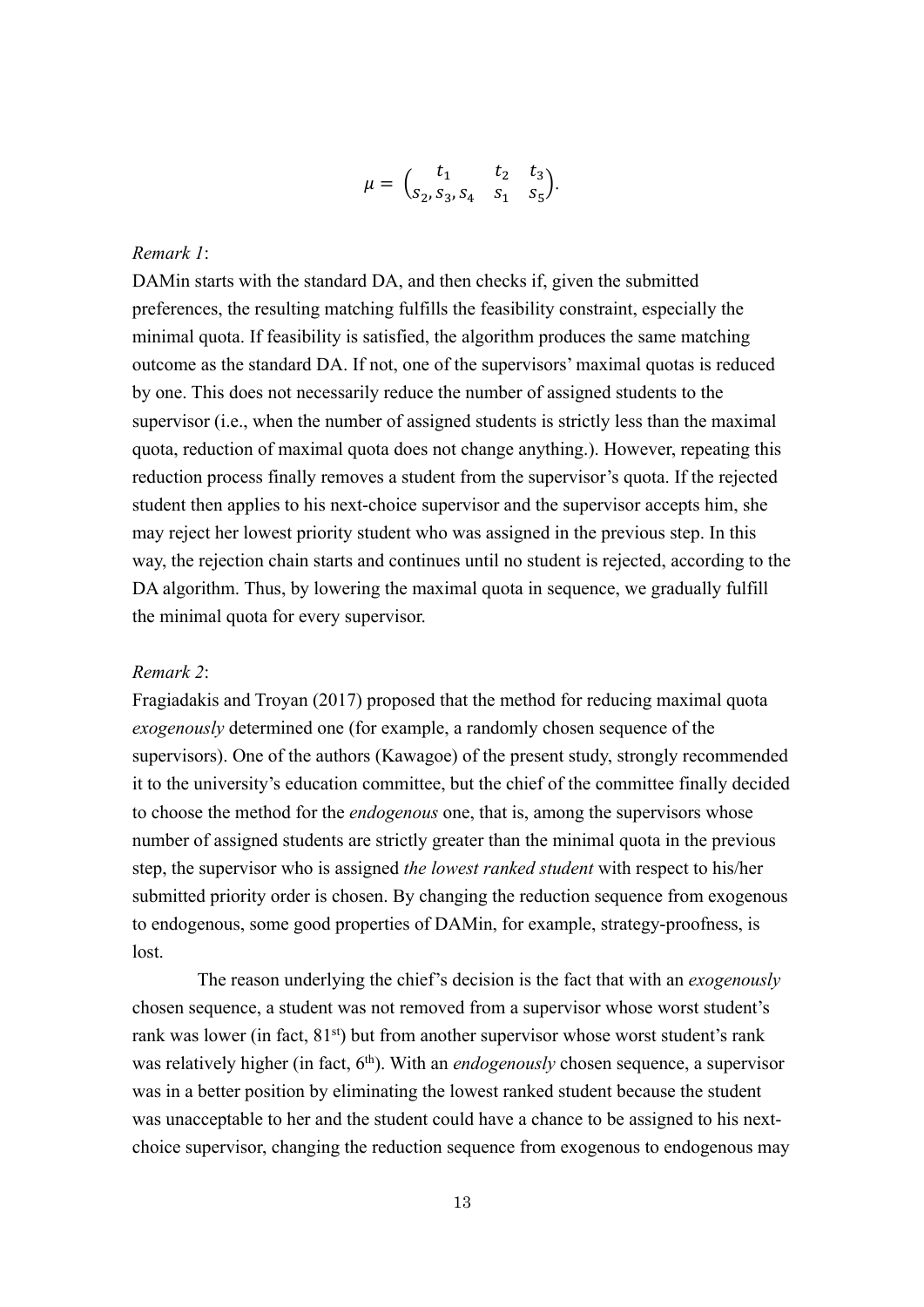not be so detrimental. In fact, the assumption that all students are acceptable may not hold. In the Japanese university, it was enforced that supervisors must accept any student if seats are available. The sum of ranks of the student and supervisor in the final assignment with the *endogenously* chosen sequence was slightly higher than the with the *exogenously* chosen sequence, as well as with the original DA.

*Remark 3*: DAMin mechanism is SOSM.

## **Eliminates justified envy among students with same type**

Thus, if DAMin satisfies the desired properties described in subsection 3.1, it guarantees that the final resulting matching eliminates justified envy among students with the same type.

**Proposition 1.** *DAMin eliminates justified envy among students with same type.* 

#### **Feasibility**

DAMin may produce infeasible matching outcomes because with DAMin any student can apply to supervisor t who is different type  $\theta$  and whose maximal quota  $U_{t,-\theta}$  is not reduced.

**Proposition 2.** *For any preference profile***,** *DAMin may not be a feasible matching.* 

## *Remark 4*:

The problem of infeasibility may occur not only under the DA-based mechanism such as DAMin but also under any other kind of mechanism, if type-specific minimal quotas are imposed, as some supervisors of type  $\theta$  cannot fulfill their minimal quotas when sufficient number of students are assigned to supervisors whose types are other than  $\theta$ .

## **Strategy-proofness**

If the method of reducing maximal quotas is *exogenously* determined, as Fragiadakis and Troyan (2017) show, DAMin is strategy-proof. However, if it is *endogenously*  determined, DAMin may not be strategy-proof, as explained in Remark 2.

For example, consider a situation where student *s* applied to a popular supervisor  $t$  as his first choice. Even though maximal quota of supervisor  $t$  is still vacant; if there is another supervisor  $t'$  whose minimal quota is not filled, the maximal quota of supervisor  $t$  may be reduced because she is the supervisor who is assigned the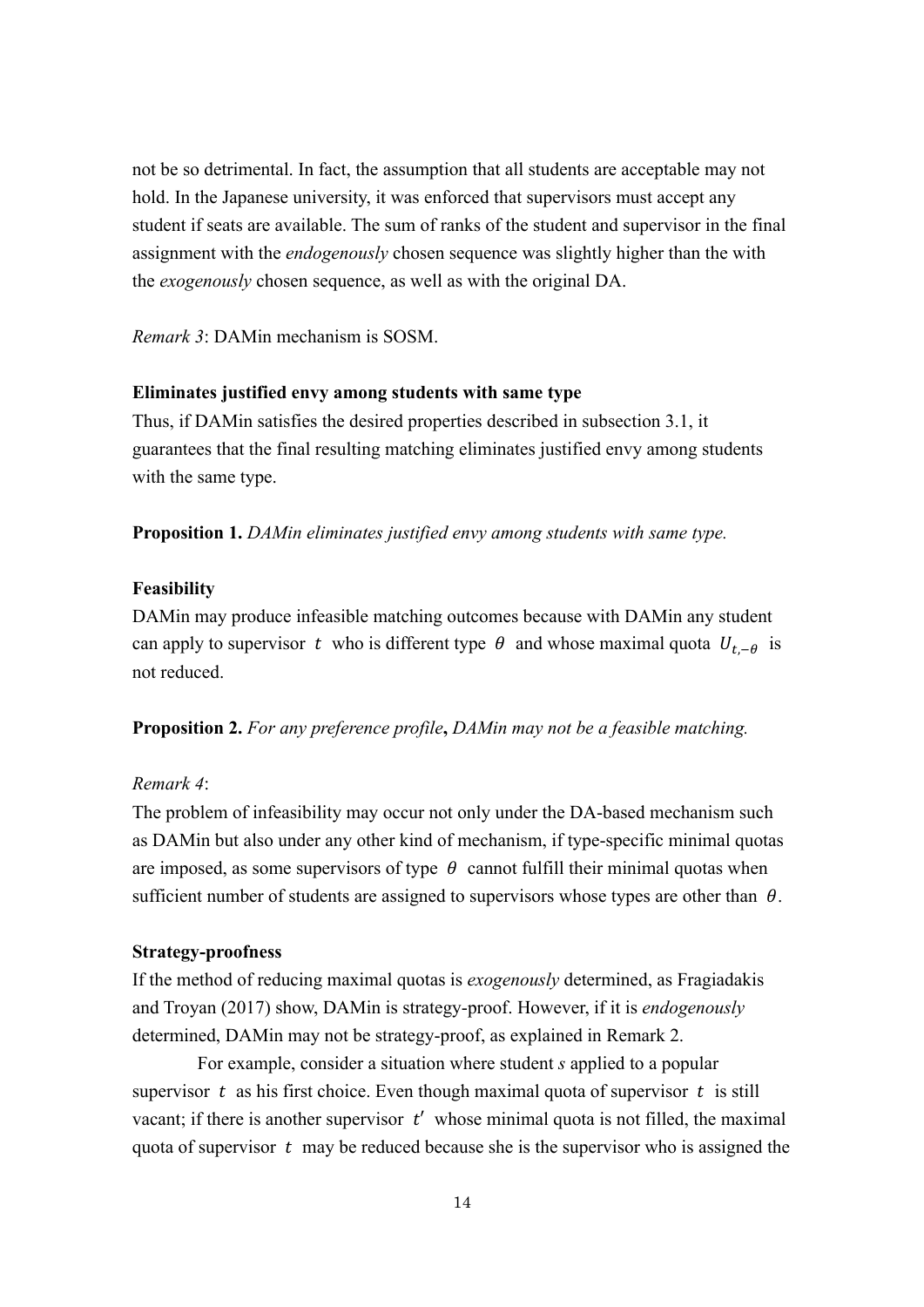worst student  $s$  among supervisors who fulfill minimal quotas. As a result, if student  $s$ may be assigned to a supervisor worse than t. Anticipating this, student *s* may hesitate to state her true preference.

**Proposition 3.** *For any , DAMin is not strategy-proof.*

## **Efficiency**

First, we state that there is no Pareto dominance relationship between DAMin and the original DA. As DAMin includes DA as a special case (e.g., when the final matching outcome is determined in Step 1 with DAMin), no ordinal Pareto domination relationship holds between them.

**Proposition 4.** DAMin is not necessarily Pareto dominated by DA.

Then, as stated in Remark 2, in the actual matching of student-supervisor data in 2016, the sum of ranks of the student and supervisor in the final assignment with *endogenously* chosen sequence was rather slightly higher than with the *exogenously* chosen sequence and original DA.

When we consider the sum of ranks of the student and supervisor as a measure of welfare, DAMin is cardinally more efficient than DA by the sum of ranks of the student and supervisor. We formally define this type of efficiency as follows.

**Cardinal efficiency**: A matching outcome  $\mu$  is cardinally more efficient than  $\mu'$  by the sum of ranks of the student and supervisor if

 $\sum_{s\in S} Rank(\mu(s)) + \sum_{t\in T} \sum_{s\in \mu(t)} Rank(t) < \sum_{s\in S} Rank(\mu'(s)) +$  $\sum_{t \in T} \sum_{s \in u(t)} Rank(t)$ ,

where the mapping  $Rank(\cdot)$  maps a student s assigned to a supervisor based on the student's ranking number  $\{1, ..., m\}$  for the supervisor on her preference.

**Cardinal domination:** If a matching  $\mu$  with a mechanism  $\varphi$  is cardinally more efficient than  $\mu'$  with another mechanism  $\psi$ ,  $\varphi$  cardinally dominates  $\psi$ .

Then, we have the following proposition.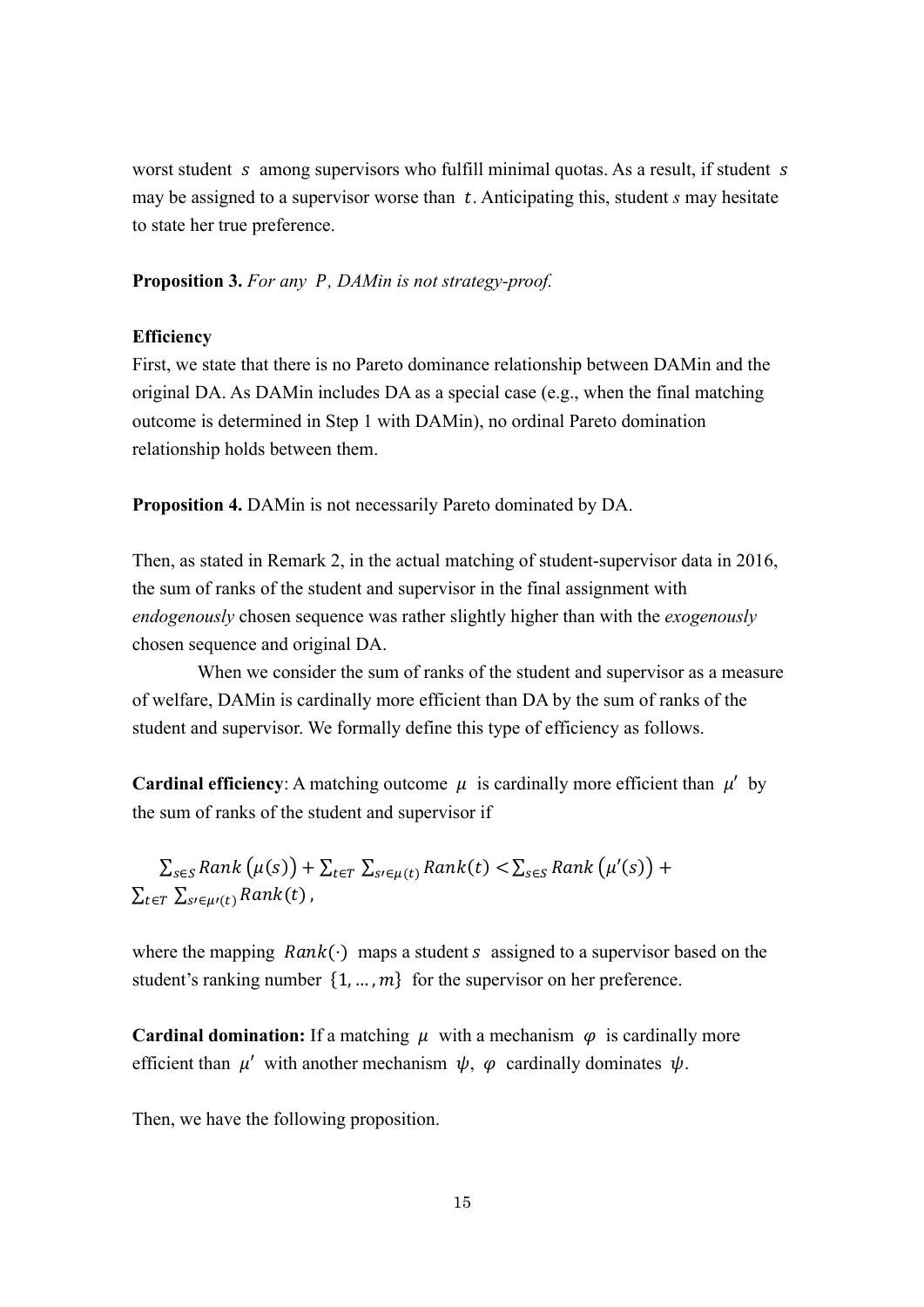**Proposition 5.** DAMin is not necessarily cardinally dominated by DA

However, the following proposition shows that under a certain priority structure, DAMin is cardinally dominated by DA. To prove this, we use the following definition of an essentially homogeneous priority structure introduced by Kojima (2013).

## **Essentially homogeneous (Kojima, 2013)**

A priority structure  $({P_t, q_t}_{t \in T})$  is *essentially homogeneous* if there exist no t, t' ∈ T and  $s, s' \in S$  such that (1)  $s P_t s'$  and  $s' P_t s$ , and (2) there exist sets of students  $S_t S_{t'} \subset S \setminus \{s, s'\}$  such that  $|S_t| = q_t - 1$ ,  $|S_{t'}| = q_{t'} - 1$ ,  $S_t = \{s'' \in S : s'' P_t s'\},$ and  $S_{t'} = \{ s'' \in S : s'' P_{t'} s \}.$ 

**Proposition 6.** If a school's priority structures are essentially homogeneous, then DAMin is cardinally dominated by DA.

The concept of an essentially homogenous priority structure seems to be similar with the *acyclic* condition introduced by Ergin (2002), or Kesten (2006).7 Thus, if a priority structure has a *cycle*, the above negative result for DAMin may not hold. The following example shows that this conjecture may be right.

## **Example 3.**

We show the above statement with the following example. There are five students  $S =$  ${s<sub>1</sub>, s<sub>2</sub>, s<sub>3</sub>, s<sub>4</sub>, s<sub>5</sub>}$  and there are two types  $\theta = {\theta<sub>1</sub>, \theta<sub>2</sub>}$ . So, the students are divided as  $S_{\theta_1} = \{s_3, s_4, s_5\}$  and  $S_{\theta_2} = \{s_1, s_2\}$ . There are three supervisors  $T = \{t_1, t_2, t_3\}$ , and they are divided as  $T_{\theta_1} = \{t_1, t_2\}$  and  $T_{\theta_2} = \{t_3\}$ . The total quotas, type-specific

<sup>&</sup>lt;sup>7</sup> Ergin (2002): A *strong cycle* is a set  $t, t' \in T$  and  $s_i, s_j, s_k \in S$  such that (1)  $s_i$   $P_t$   $s_j$   $P_a$   $s_k$ ,  $s_k$   $P'_t$   $s_i$ , and (2) there exist (possibly empty) disjoint sets of students  $S_t$ ,  $S_t$ ,  $\subset S \setminus \{s_i, s_j, s_k\}$  such that  $S_t \subset U_t(s_i) = \{s \in S : s P_t s_j\}$ ,  $|S_t| = q_t$  $1, S_{t'} \subset U_{t'}(s_i), |S_{t'}| = q_{t'} - 1$ . A profile of supervisor priorities and capacities is *weakly acyclic* if no strong cycle exists.

Kesten (2006): A *cycle* is a set  $t, t' \in T$  and  $S_i, S_i, S_i \in S$  such that (1)  $s_i$   $P_t$   $s_i$   $P_t$   $s_k$ ,  $s_k$   $P_t$ ,  $s_i$ ,  $s_j$ , and (2) there is a (possibly empty) set  $S_t \subset S \setminus$  $\{s_i, s_j, s_k\}$ such that  $S_t \subset U_t$   $(s_i) \cup (U_t (s_j) \setminus U_{t'}(s_k))$  and  $|S_t| = q_t - 1$ . A profile of school priorities and capacities is acyclic if no cycle exists. Note that if a priority structure is a satisfied cycle, then the priority structure becomes a strong cycle.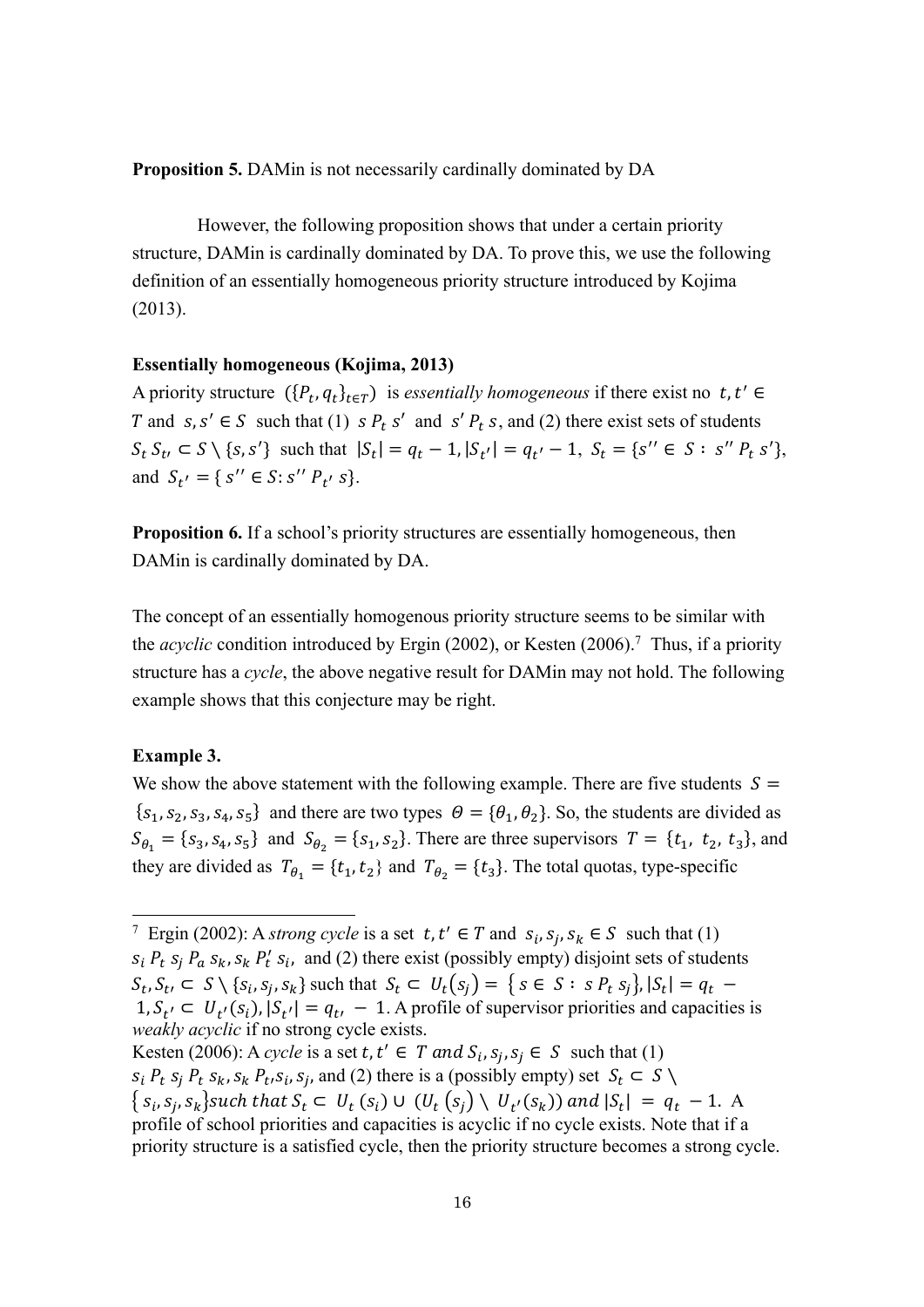minimal and maximal quotas are as follows.

$$
(q, L, U) = \{ (q_{t_1}, L_{t_1, \theta_1}, U_{t_1, \theta_1}) = (2, 1, 2),
$$
  
\n
$$
(q_{t_2}, L_{t_2, \theta_1}, U_{t_2, \theta_1}) = (3, 1, 3),
$$
  
\n
$$
(q_{t_3}, L_{t_3, \theta_2}, U_{t_3, \theta_2}) = (2, 1, 2) \}.
$$

Under true preference profiles for each student

$$
P_{s_1}: t_3t_1t_2,
$$
  
\n
$$
P_{s_2}: t_3t_1 t_2,
$$
  
\n
$$
P_{s_3}: t_2t_1t_3,
$$
  
\n
$$
P_{s_4}: t_2t_1t_3,
$$
  
\n
$$
P_{s_5}: t_2t_1t_3,
$$

and priority orderings for each supervisor

$$
\succ_{t_1}: s_3 s_1 s_2 s_4 s_5 ,
$$
  
\n
$$
\succ_{t_2}: s_4 s_5 s_3 s_2 s_1,
$$
  
\n
$$
\succ_{t_3}: s_1 s_2 s_3 s_4 s_5,
$$

the resulting final matching with DA is as follows. Note that the priority structures have *cycle* structure.

$$
\mu = \begin{pmatrix} t_1 & t_2 & t_3 \\ \emptyset & s_3, s_4, s_5 & s_1, s_2 \end{pmatrix}.
$$

The sum of students' and supervisors' ranks is 14. The result of DAMin is  $\mu^{Min}$ :

$$
\mu^{Min} = \begin{pmatrix} t_1 & t_2 & t_3 \\ s_3 & s_4, s_5 & s_1, s_2 \end{pmatrix}.
$$

The sum of ranks of the student and supervisor is 12.

This example shows that if a priority structure has a *cycle*, DAMin cardinally dominates DA. However, this property does not hold for any matching market as the following example shows

### **Example 4.**

There are five students  $S = \{s_1, s_2, s_3, s_4, s_5\}$  and there are two types  $\Theta = \{\theta_1, \theta_2\}.$ So, the students are divided as  $S_{\theta_1} = \{s_3, s_4, s_5\}$  and  $S_{\theta_2} = \{s_1, s_2\}$ . There are three supervisors  $T = \{t_1, t_2, t_3\}$ , and they are divided as  $T_{\theta_1} = \{t_1, t_2\}$  and  $T_{\theta_2} = \{t_3\}$ . Total quotas, type-specific minimal and maximal quotas are as follows.

$$
(q, L, U) = \{ (q_{t_1}, L_{t_1, \theta_1}, U_{t_1, \theta_1}) = (2, 1, 2),
$$
  
\n
$$
(q_{t_2}, L_{t_2, \theta_1}, U_{t_2, \theta_1}) = (3, 1, 3),
$$
  
\n
$$
(q_{t_3}, L_{t_3, \theta_2}, U_{t_3, \theta_2}) = (2, 1, 2) \}.
$$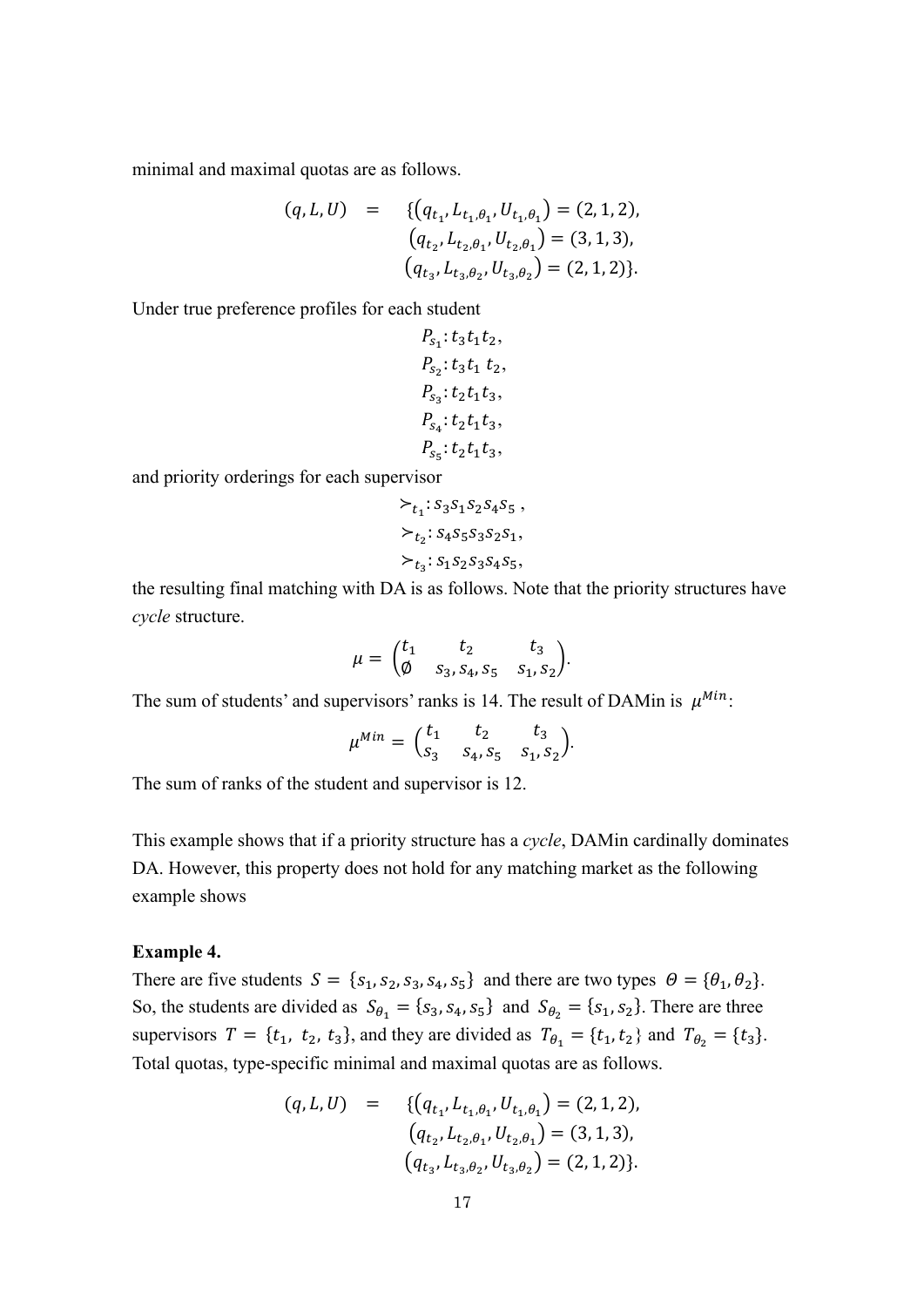Under true preference, the profiles for each student are

$$
P_{s_1}: t_3t_1t_2,
$$
  
\n
$$
P_{s_2}: t_3t_1 t_2,
$$
  
\n
$$
P_{s_3}: t_2t_3t_1,
$$
  
\n
$$
P_{s_4}: t_2t_1t_3,
$$
  
\n
$$
P_{s_5}: t_2t_1t_3,
$$

and priority orderings for each supervisor are

$$
\succ_{t_1}: s_4 s_1 s_2 s_3 s_5 ,
$$
  
\n
$$
\succ_{t_2}: s_4 s_5 s_3 s_2 s_1,
$$
  
\n
$$
\succ_{t_3}: s_1 s_2 s_3 s_4 s_5,
$$

the resulting final matching with DA is as follows. Note that the priority structure has a *cycle.*

$$
\mu = \begin{pmatrix} t_1 & t_2 & t_3 \\ \emptyset & s_3, s_4, s_5 & s_1, s_2 \end{pmatrix}.
$$

The sum of students' and supervisors' rank is 14. The result of DAMin is  $\mu^{Min}$ .

$$
\mu^{Min} = \begin{pmatrix} t_1 & t_2 & t_3 \\ s_3 & s_4, s_5 & s_1, s_2 \end{pmatrix}.
$$

The sum of students' and supervisors' rank is 17.

Then, DAMin with *endogenous* sequence can Pareto-dominate *exogenous* sequence in general? Our conjecture is that there is no Pareto-dominated relationship among these mechanisms. The following Proposition 7 supports our conjecture.

**Proposition 7.** There is no Pareto-dominated relationship in DAMin with *endogenous*  sequence, and the one with *exogenous* sequence for any matching market.

Then, DAMin with *endogenous* sequence cardinally dominates one with *exogenous* sequence? We show that from the following proposition, there is no cardinal domination relationship between both types of DAMin.

**Proposition 8.** There is no cardinal domination relationship between both types of DAMin for any matching market.

These findings suggest that the only limitation of DAMin with *endogenous* sequence is lack of strategy-proofness, when we compare it with the one with *exogenous* sequence.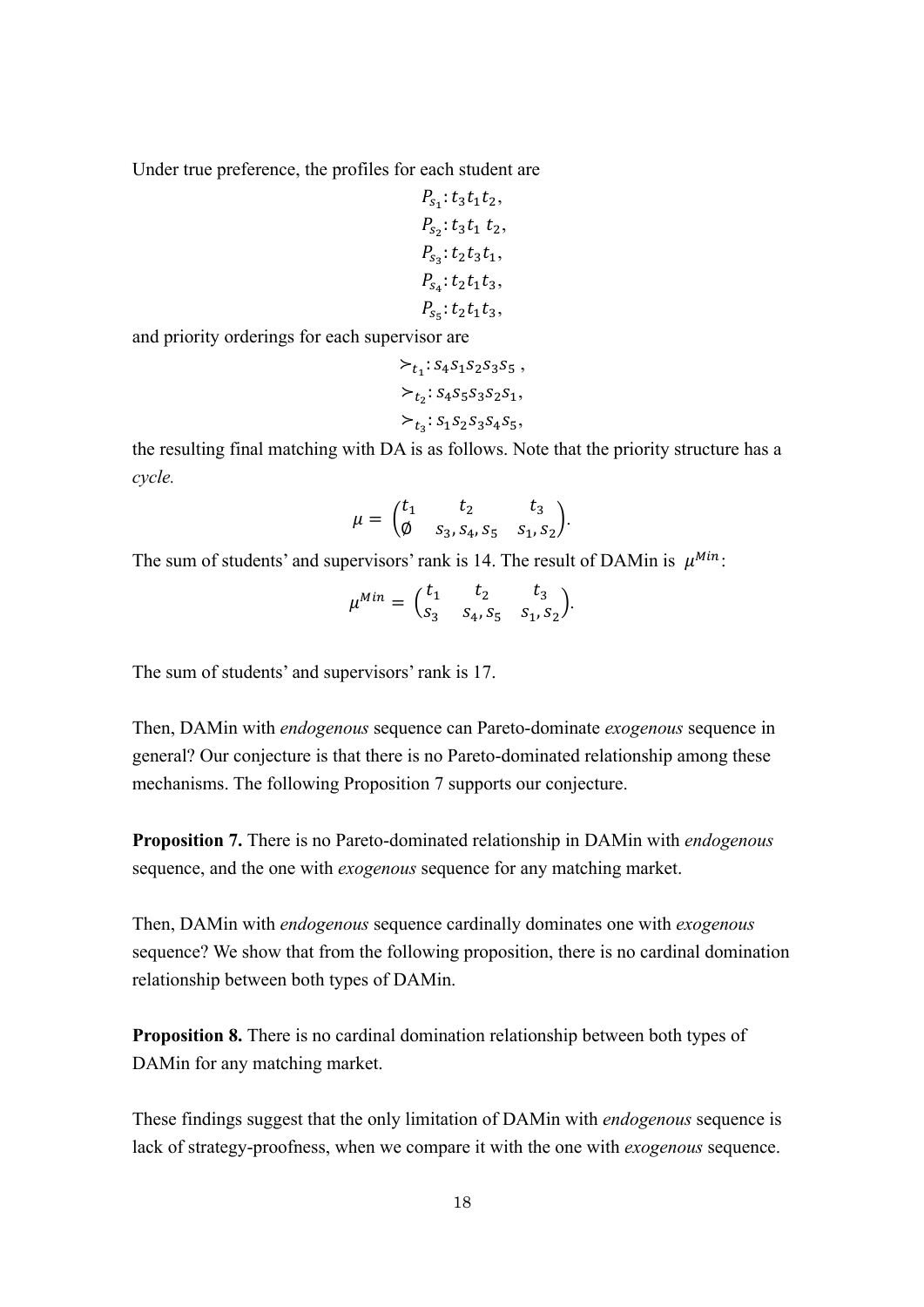However, the number of experimental findings show that (e.g., Kawagoe et al., 2018) strategy-proofness is not satisfied even for the DA mechanism. Therefore, lack of strategy-proofness may not be a major problem in practice.

## **Comparison with related mechanisms**

Fragiadakis et al. (2015) also study a model of school choice with minimal quotas (hard floor constraints). The model they proposed is restricted to the case that each school has an aggregate floor constraint, that is, they do not allow a school to have separate floors for different types of students. Unlike the model proposed by Fragiadakis et al. (2015) and Fragiadakis and Troyan (2017), DAMin allows a supervisor to have separate floors for different types of students.

The extended-seat DA (ESDA) mechanism proposed by Fragiadakis et al. (2015) fills an aggregate floor constraint by separating each school's total quotas into two parts, one part corresponds to minimal quotas and the other the remaining seats. Subsequently, students are assigned to each school by filling minimum quota as early as possible unless any justified envy causes any delay. Specifically, when students apply to their first-choice schools, the schools accept them up to their *minimal quotas* based on their priority orderings. Then, students who are rejected by their first-choice schools apply for the *remaining seats* (total quotas minus minimal quotas) at their first-choice schools. If they are again rejected, then they apply to their second-choice schools, and so on. The ESDA fulfills each school's seats *from the bottom*, while the model proposed by Fragiadakis and Troyan (2017) and DAMin reduce each school's seats *from the top* to fulfill minimal quotas. Fragiadakis et al. (2015) proved that ESDA is strategy-proof and satisfies a modified sense of stability (Fragiadakis et al., (2015) Theorem 3).

In the DAMin, maximal quota is *reduced* one by one. This causes unwarranted and unfair feelings for supervisors who were removed students once assigned in previous steps in the algorithm. On the other hand, ESDA fulfills minimal quotas, unless justified envy is caused. In this case, as students are not *removed* but *added up* for each supervisor, unfair feelings do not seem to occur. In fact, the example used in Proposition 2 is feasible under ESDA:

$$
\mu^{ESDA} = \begin{pmatrix} t_1 & t_2 & t_3 \\ s_2, s_3 & s_1, s_4 & s_5 \end{pmatrix}.
$$

There is no cardinal domination between ESDA and DAMin. In the following proposition, DAMin cardinally dominates ESDA.

**Proposition 9.** There is cardinally no dominating relationship between DAMin and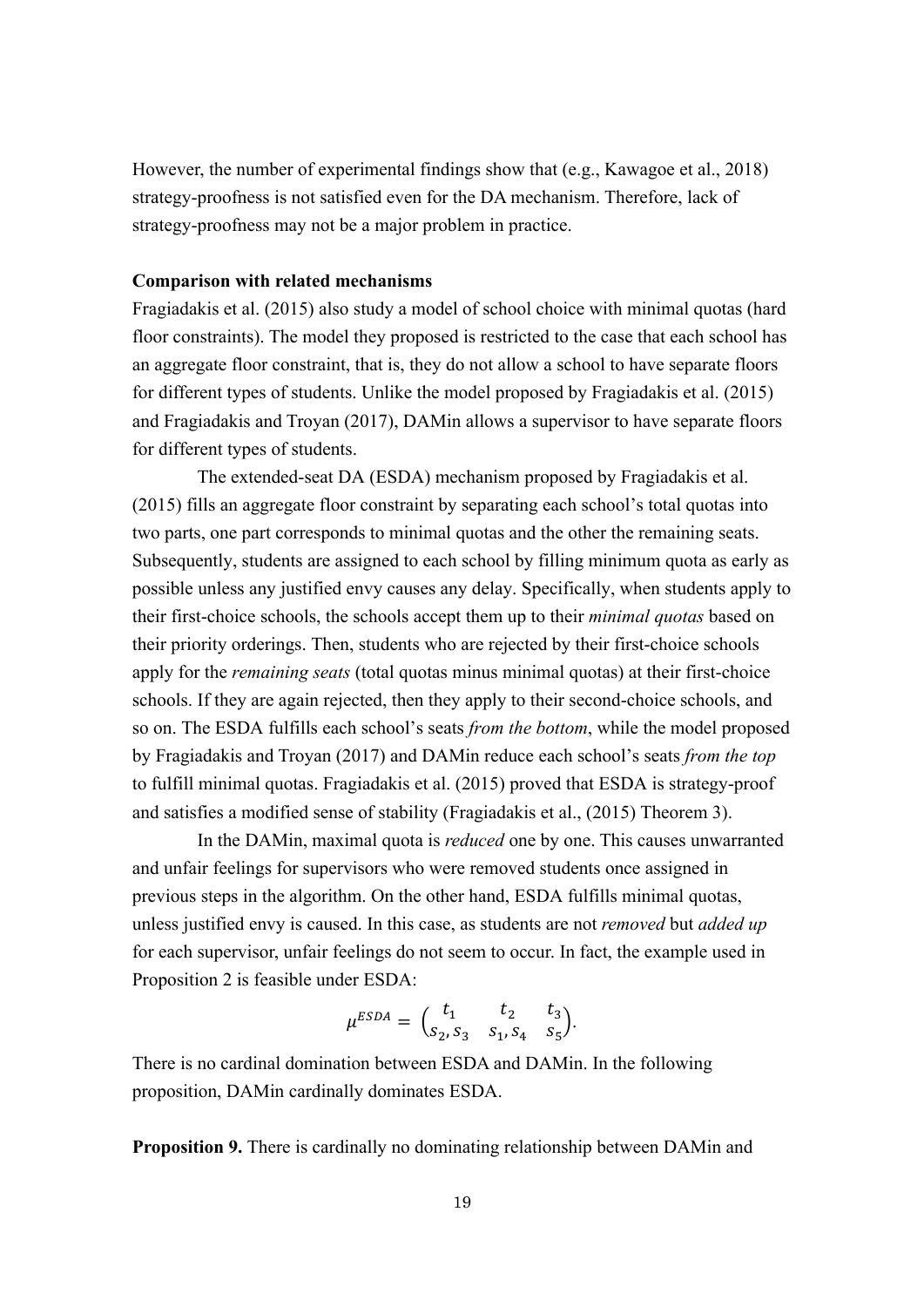ESDA for any matching market.

Tomoeda (2018) also studies the model of a school choice with minimal quotas. He proposes a mechanism called by Deferred Acceptance Mechanism with Precedence Lists (DAPL). He also considers a dynamic DA based mechanism. In his model, for fulfilling minimal quotas, the *rankings* over students of the same type are dynamically changed, while *maximal quotas* are changed in DAMin. The DAPL is also strategyproof and satisfies a modified sense of stability (Tomoeda (2018) Proposition 2). The proposed model is like our model, but it does not seem applicable to our situation because interpretations of types in Tomoeda's (2018) model and ours are different. Tomoeda (2018) interprets a type as student's characteristics, but we interpret a type as a student's *as well as supervisor's* affiliation. In other words, in Tomoeda (2018), a type is defined only for students.

The inherent weakness of DAMin is the lack of strategy-proofness when a reduction sequence is *endogenously* determined. However, some studies show that mechanisms with some dynamic adjustment processes do not satisfy strategy-proofness. For example, Haeringer and Iehlé (2016), who study a dynamic DA-based mechanism such that students can resubmit their preferences for obtaining a better match in the later stages of admission to a French college, prove that the mechanism is not strategy-proof. Okumura (2017) studies a certain kind of school choice problem for resolving shortages in childcare in nursery schools in Japan, where different quotas are set to different age groups in each nursery school, and these quotas are dynamically adjusted in the school for resolving co-existence of excess demand and supply for different age groups. The proposed mechanism satisfies a modified sense of stability but is not strategy-proof.

However, if we put DAMin in the context of a large economy environment, it would be possible to show that it is strategy-proof.<sup>8</sup>

## **4. Empirical data**

The DAMin mechanism was implemented in 2016 at Future University Hakodate with 254 students and 67 supervisors. Totally, there are four courses in the university, and each student belongs to at the most one course. In the following analyses, we refer to

<sup>&</sup>lt;sup>8</sup> For example, Kojima and Pathak (2009) study a large economy environment and the same technique can be used to show strategy-proofness for DAMin in a large economy.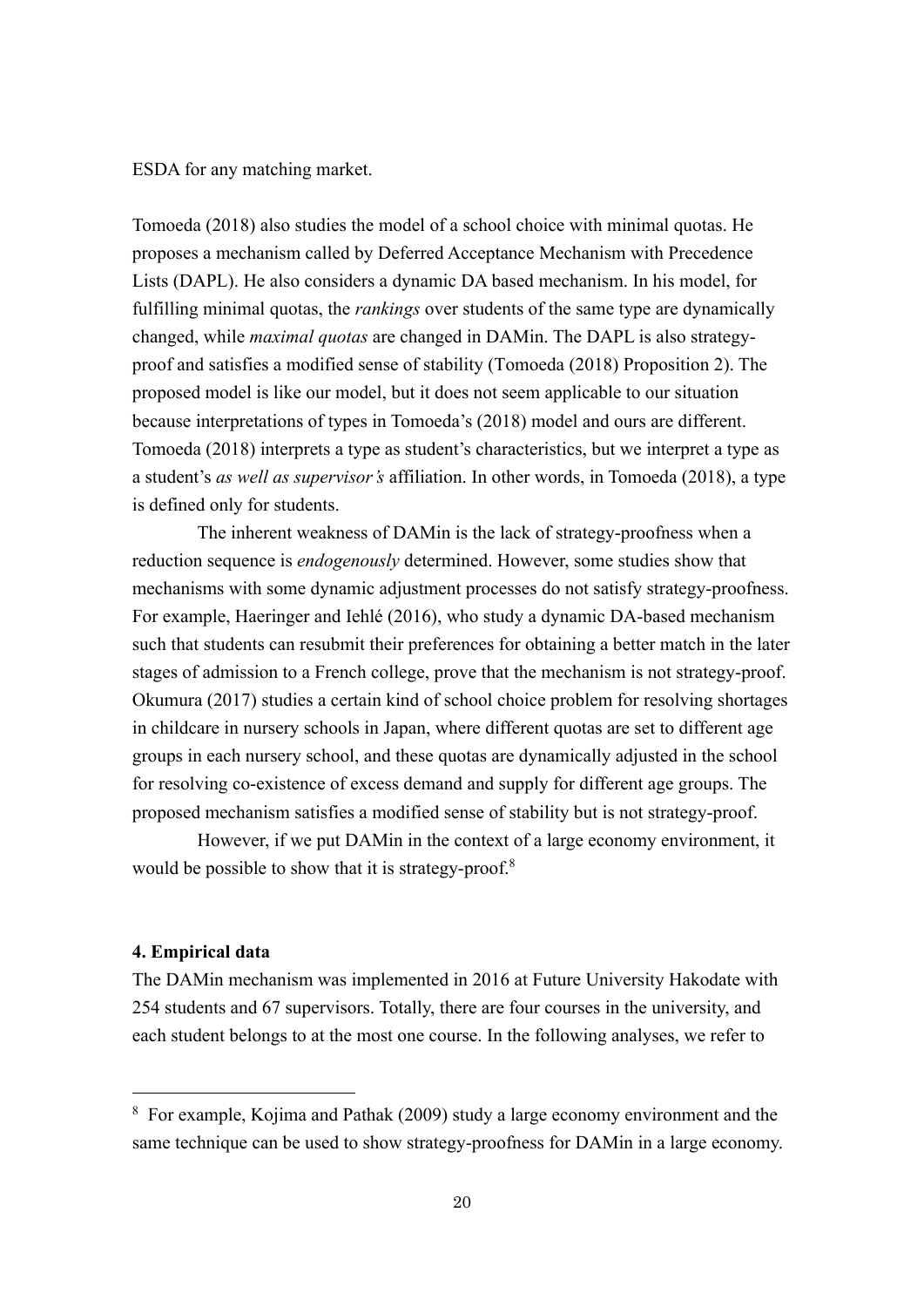these courses as A, B, C, and  $D^9$  Supervisors belong to either one of the four courses or the Communication Media Laboratory (CML).

Students were recommended to apply to supervisors who belonged to the same course, but they could apply to any supervisor in any course. In fact, 21.2% students (54 out of 254) were assigned to supervisors in different courses. Due to this, although minimal quota was fulfilled for all the supervisors, the maximal quota for students in the same course was not fulfilled for 7.5% supervisors (5 out of 67).

The maximal quotas for students in the same course were equal among supervisors in the same course. The maximal quotas were set to ensure that if every student in the same course applied to supervisors in the same course, they could not be unmatched. Therefore, the maximal quotas in each course were set equal to the number of students in the course divided by the number of supervisors in the same course (if the calculated number contained decimal points, it was rounded up to the closest integer).

The minimal quotas for students in the same course were basically equal among supervisors belonging to the same course. However, it was different for the four courses, thereby reflecting the educational objective of each course. Supervisors had to set strictly positive minimal quotas for students who belonged to the same course, but they could set minimal quotas equal to zero for students who belonged to different courses. For supervisors who belonged to CML, maximal quotas were four and they could set minimal quotas equal to zero for students in any course.

The number of students and supervisors, maximal and minimal quotas for students in the same course and in each course are summarized in Table 1.

|                      |    | В  |    |    | CML | Total |
|----------------------|----|----|----|----|-----|-------|
| # of students        | 62 | 62 | 86 | 44 |     | 254   |
| # of supervisors     |    |    | 19 |    | 10  | 67    |
| <b>Maximal</b> quota |    |    |    |    |     | ---   |
| Minimal quota        |    |    |    |    |     | ---   |

**Table 1.** # of students, # of supervisors, and maximal and minimal quotas for students in the same course and in each course.

Students had to rank all the supervisors who belonged to the same course in their submitted preferences, and supervisors also had to rank all the students who belonged to the same course in their submitted priority orderings. When maximal quotas

 $9\,$  A, B, C, and D correspond to Complex Systems, Intelligent Systems, Information Systems, and Information Design courses, respectively.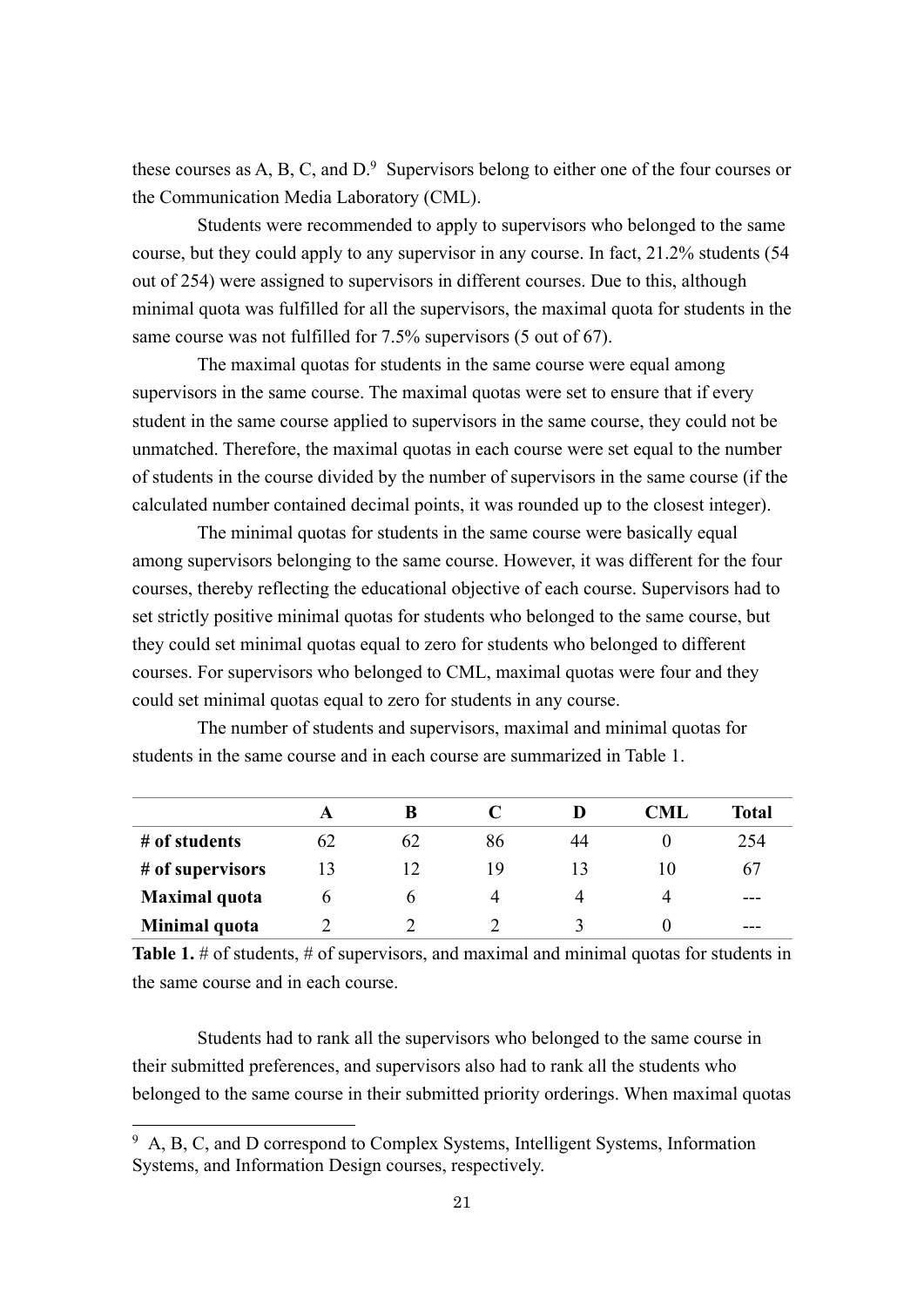were set, this did not allow any student to be left unmatched. Students did not have to rank supervisors in different courses, and supervisors also did not have to rank students in different courses.

Given the preferences, priority orderings, maximal and minimal quotas, the matching outcome was determined by DAMin. No student was left unmatched, but eight supervisors could not fulfill their minimal quota at the first step of the algorithm in DAMin. As a result, the quota adjusting process started and, finally, every supervisor fulfilled her minimal quota at the 47th step.

The maximal ranking of a supervisor, as ranked by a student was 23 and minimal ranking was 14, depending on the number of supervisors in the course and a student's preference for supervisors in different courses.

## **Assignments in the final matching outcome**

In the resulting matching, 71.7% students were matched with their first-choice supervisor. Totally, 90% students were matched with their fifth or better supervisor. In the worst-case scenario, a student was matched with his nineteenth choice. In the next worst case, a student was matched with his fourteenth choice.

| Rank 1st 2nd 3rd 4th 5th 6th 7th 8th 9th 10th            |  |  |  |  |  |
|----------------------------------------------------------|--|--|--|--|--|
| Freq. 182 22 13 9 5 6 2 4 4 0                            |  |  |  |  |  |
| % 71.7 8.7 5.1 3.5 2.0 2.4 0.8 1.6 1.6 0.0               |  |  |  |  |  |
| Cum. % 71.7 80.3 85.4 89.0 90.0 93.3 94.1 95.7 97.2 97.2 |  |  |  |  |  |

**Table 2.** Matching results for students

The number of students who were assigned to their tenth choice, its relative percentages, and cumulative percentages in the population are shown in Table 2.

Except for supervisors in the CML, the maximal number of students a supervisor ranked was 96 and minimal number was 47, depending on the number of students in the course and the supervisor's preference for students in different courses. Up to four students applied to supervisors in the CML.

In the resulting matching, 21.7% students who were matched with supervisors were their first-choice students. Totally 90.2% students whom supervisors were matched with were their 13th or better students. In the worst-case scenario, a supervisor was matched with his 81st choice. In next worst case, a supervisor was matched with his 73rd choice.

One may think that the matching outcome for supervisors are relatively worse than students. However, note that supervisors had to accept up to their maximal quota.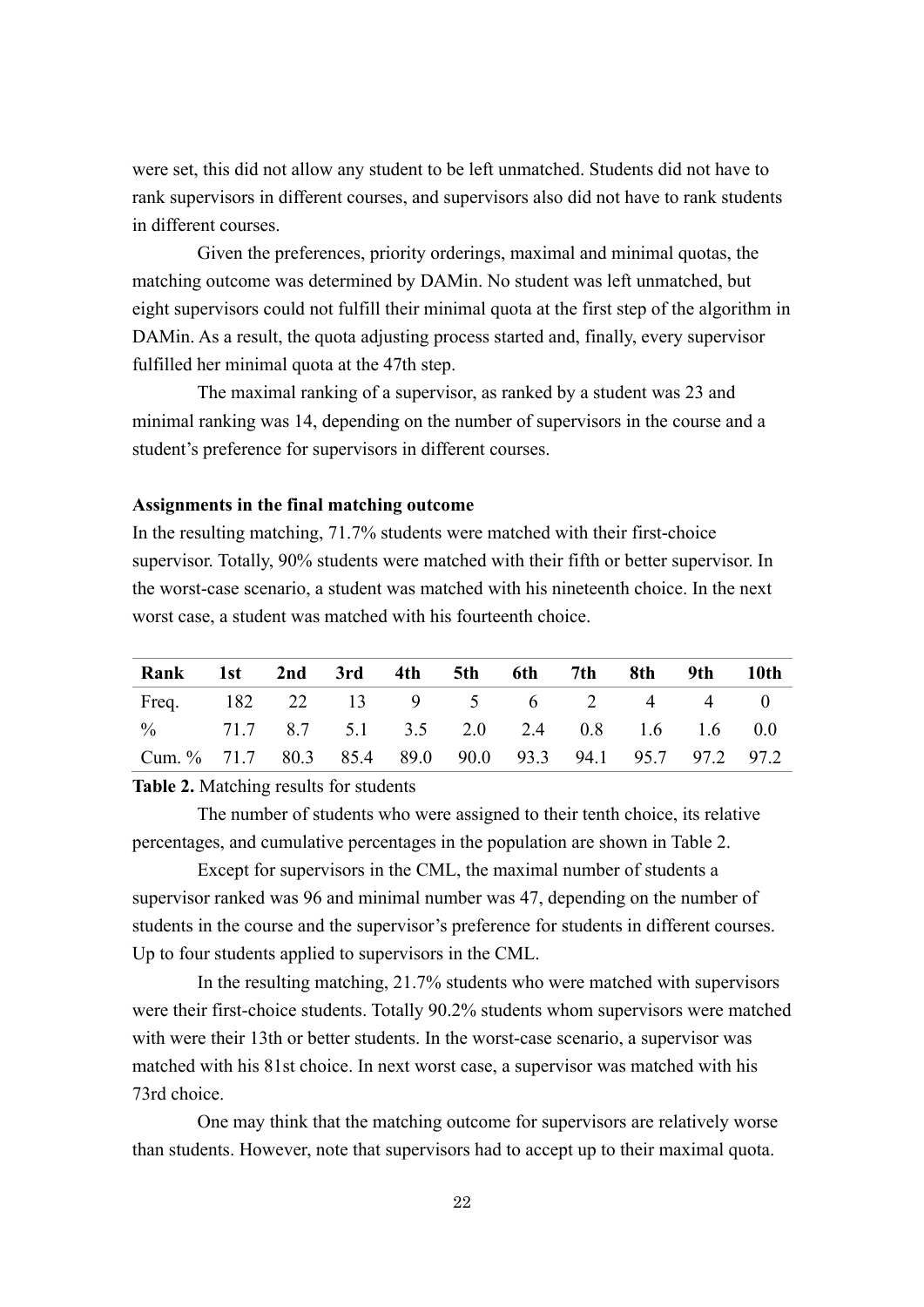Even in the best case, each supervisor had to accept four or more students, if the maximal quota was fulfilled. Then, as 60.2% (73.6%) of students whom the supervisors were matched with were up to their fourth (sixth) choice, relative performance of the mechanism for supervisors is not worse than students (also remember that DAMin is a student optimal.).

The number of supervisors who were assigned up to their tenth choice, its relative percentages, and cumulative percentages in the population are shown in Table 3.

| Rank 1st 2nd 3rd 4th 5th 6th 7th 8th 9th 10th            |  |  |  |  |  |
|----------------------------------------------------------|--|--|--|--|--|
| Freq. 55 42 30 26 22 12 12 11 5 4                        |  |  |  |  |  |
| % 21.7 16.5 11.8 10.2 8.7 4.7 4.7 4.3 2.0 1.6            |  |  |  |  |  |
| Cum. % 21.7 38.2 50.0 60.2 68.9 73.6 78.3 82.7 84.6 86.2 |  |  |  |  |  |

**Table 3.** Matching results for supervisors

## **Welfare**

The sums of a student's rank for supervisor and a supervisor's rank for a student in the student-supervisor pairs are shown in Table 4. If both a student and supervisor is matched with their first choice, the sum of ranks is 2. Such cases occurred in 20.9% matching cases. As already pointed out, each supervisor had to accept four or more students, if the maximal quota is fulfilled, the sum of ranks should be 5 to 8. Then, 74% of the matching observed is such cases.

| Rank 2 3 4 5 6 7 8 9 10 11-                               |  |  |  |  |  |
|-----------------------------------------------------------|--|--|--|--|--|
| Freq. 53 38 33 25 20 13 6 8 6 52                          |  |  |  |  |  |
| % 20.9 15.0 13.0 9.8 7.9 5.1 2.4 3.1 2.4 20.5             |  |  |  |  |  |
| Cum. % 20.9 35.8 48.8 58.7 66.5 71.7 74.0 77.2 79.5 100.0 |  |  |  |  |  |

**Table 4.** Distribution of the sum of ranks for students and supervisors

Example 2 in Section 3 shows that if we consider the sum of ranks of the student and supervisor in the final assignment as a measure of welfare, DAMin can dominate DA. It is also the case in this matching. In fact, the sum of ranks of the student and supervisor in the final assignment with the original DA is 2460, and the sum with DAMin with endogenous sequence is 2398. Thus, in this regard, DAMin improves welfare more than DA.

## **Strategy-proofness**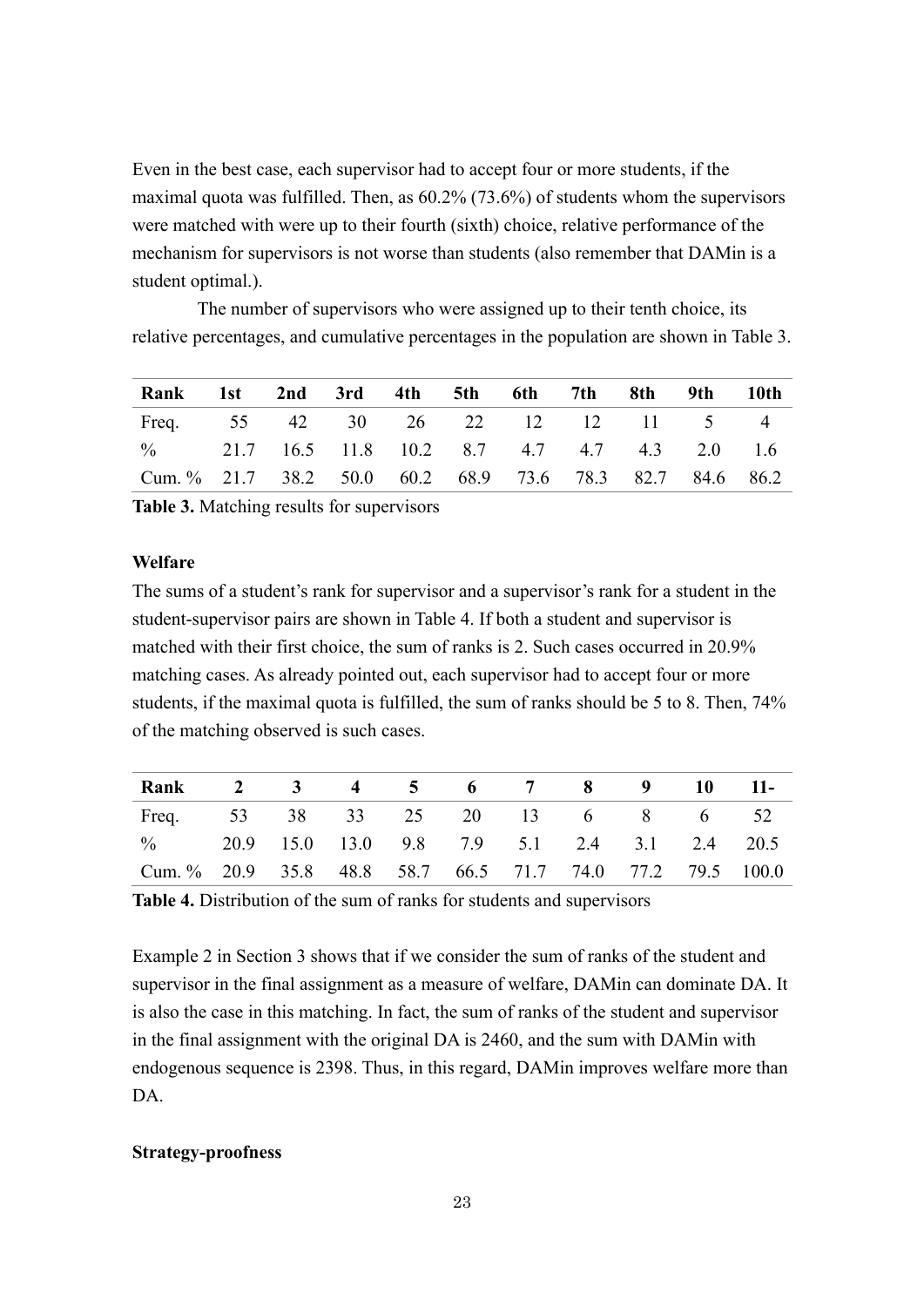In this student-supervisor matching, it is not possible to determine if students submitted their true-preferences. Therefore, we asked students to respond via an online questionnaire after the matching outcome was reported. About 45.3% students (115 out of 254) responded to the questionnaire.

Nearly 87.8% students (101 out of 115) answered that they are aware that this matching process is based on the DA mechanism, 57.4% students (58 out of 101) read books or searched the Internet about the DA mechanism, 65.5% students (38 out of 58) answered that they understood the DA mechanism, its working, and properties.

Nearly 54.8% students (63 out of 115) answered that **strategy-proofness** was attractive, and 50.4% students (58 out of 115) responded that eliminating justified envy is desirable.

About 41.7% students (48 out of 115) said that they had submitted true preferences in full length, that is, ranked all the supervisors according to their true preferences. Moreover, 55.7% students (64 out of 115) submitted true preferences for supervisors whom they had ranked relatively higher. Only 2.6% students (3 out of 115) did not submit their true preferences intentionally. In fact, they avoided their first-choice supervisors. Probably they avoided popular supervisors and misrepresented their second choice as their first choice.

## **Other strategic problems**

In this matching process, before submitting their preferences, students had the opportunity to interview with supervisors for two weeks. For all students, their preferences for supervisors are usually incomplete information. This is partly because they had never attended the lecture some supervisors taught. Thus, during this interview period, recognizing each supervisor's personality and educational and research objective, students formed their "true" preferences. In this sense, **preferences are endogenous** (see Antler, 2015).

Nearly 97.4% students (112 out of 115) interviewed with at least one supervisor. Students who interviewed with five or more supervisors were only 8.0% (9 out of 112). About 75.0% students (84 out of 112) interviewed with two to four supervisors, but 17.0% students (19 out of 112) interviewed with only one supervisor. Though students were forced to submit their preferences for all supervisors in the same course to avoid being unmatched, this result suggests that non-negligible number of supervisors were unacceptable to students. In other words, students' preference was virtually **truncated**, that is, supervisors whom they had ranked as the first or a relatively high choice were only reliable. It is well known that truncated preferences may cause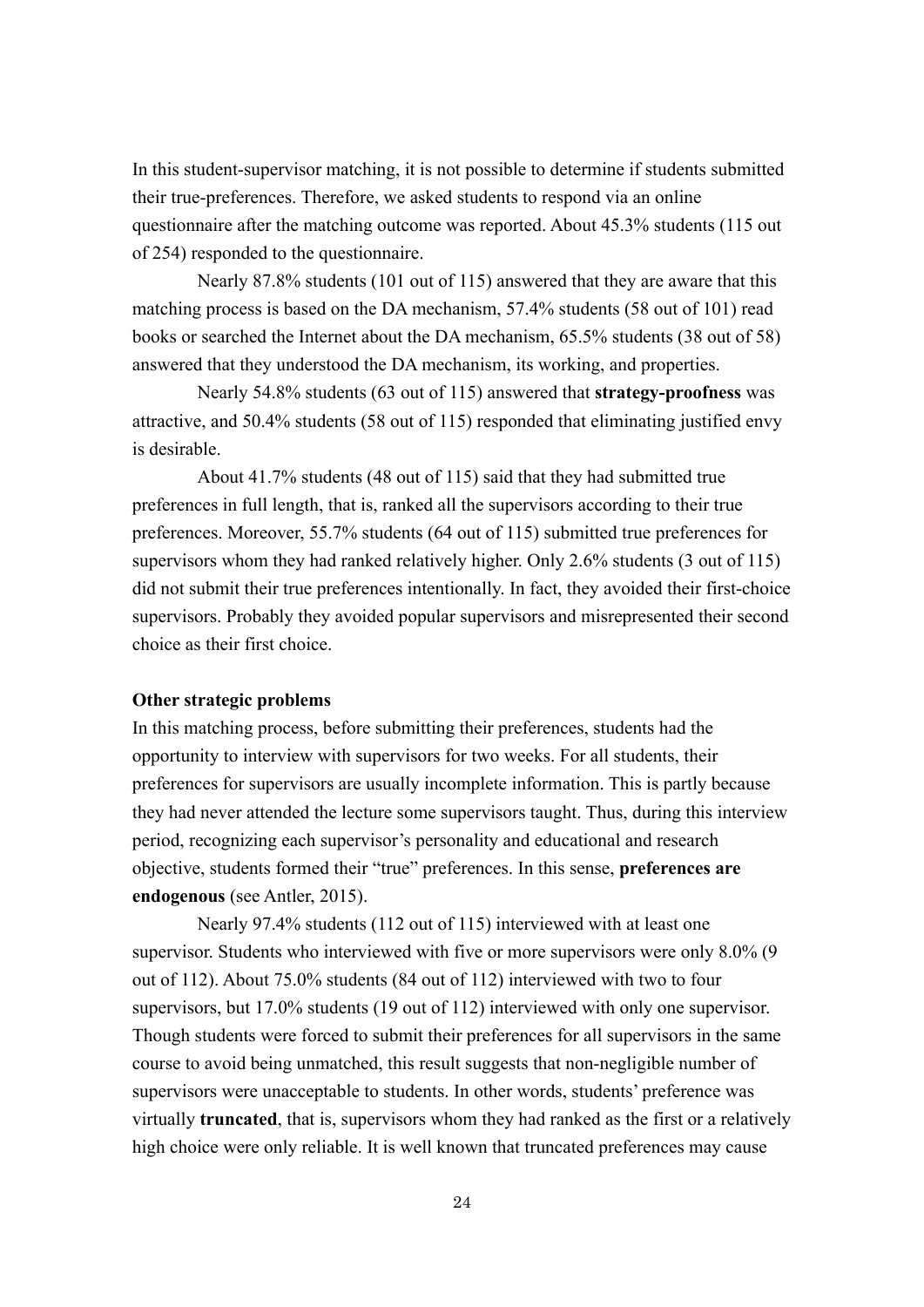undesirable outcomes. Of course, as some students and supervisors knew each other, it may be that students needed not **search** for other supervisors for achieving better matching during the interview period.

Another concern is that students' preference may be affected by supervisors' **persuasion** during this interview period. In fact, we realized through informal talks with students that some supervisors made a **credible threat** to students that if they did not rank the supervisor as their first-choice, they would not accept them at all. As fulfilling maximal quota was a major concern for some supervisors (gathering enough number of staff members in the laboratory was necessary to run the ongoing research project), they had made such threats. These threats were really "credible" because supervisors could submit their priority orderings *after* knowing students' had submitted their preferences.<sup>10</sup> This may be the reason that a large number of students were matched with their first choice.

Nonetheless, it is not clear if the truncated preference and/or credible threat distorted the matching outcome. As a matter of fact, 80.0% students (92 out of 115) answered that they had decided on submitted rankings according to their own preferences. About 15.7% students (18 out of 115) worried about the competition for popular supervisors, and 13.9% students (16 out of 115) answered that whether or not known senior students have already been assigned to and/or mutual friends also applied to the same supervisor was another factor of their choice, as in **resident matching with couples** (Kojima and Kamada, 2013). Only 6.1% students (7 out of 115) randomly decided.

These data seem to suggest that most students submitted their true preferences.

## **5. Discussion and conclusion**

We have reported about a recent reform in the matching mechanism between students and supervisors in a Japanese university. The proposed mechanism, DAMin, can eliminate justified envy among students with the same type, but does not satisfy

<sup>&</sup>lt;sup>10</sup> The chief of education committee and one of the authors (Kawagoe) of this study strongly recommend that supervisors should submit their priority orderings *without knowing* students' preferences for avoiding any strategic effect. However, a nonnegligible number of supervisors claimed that they could not rank all students in the same course without knowing their preferences. In a personal communication with Fuhito Kojima, we were informed that he had ever heard of Alvin Roth also facing a similar situation when he consulted the matching process for freshmen in a certain university.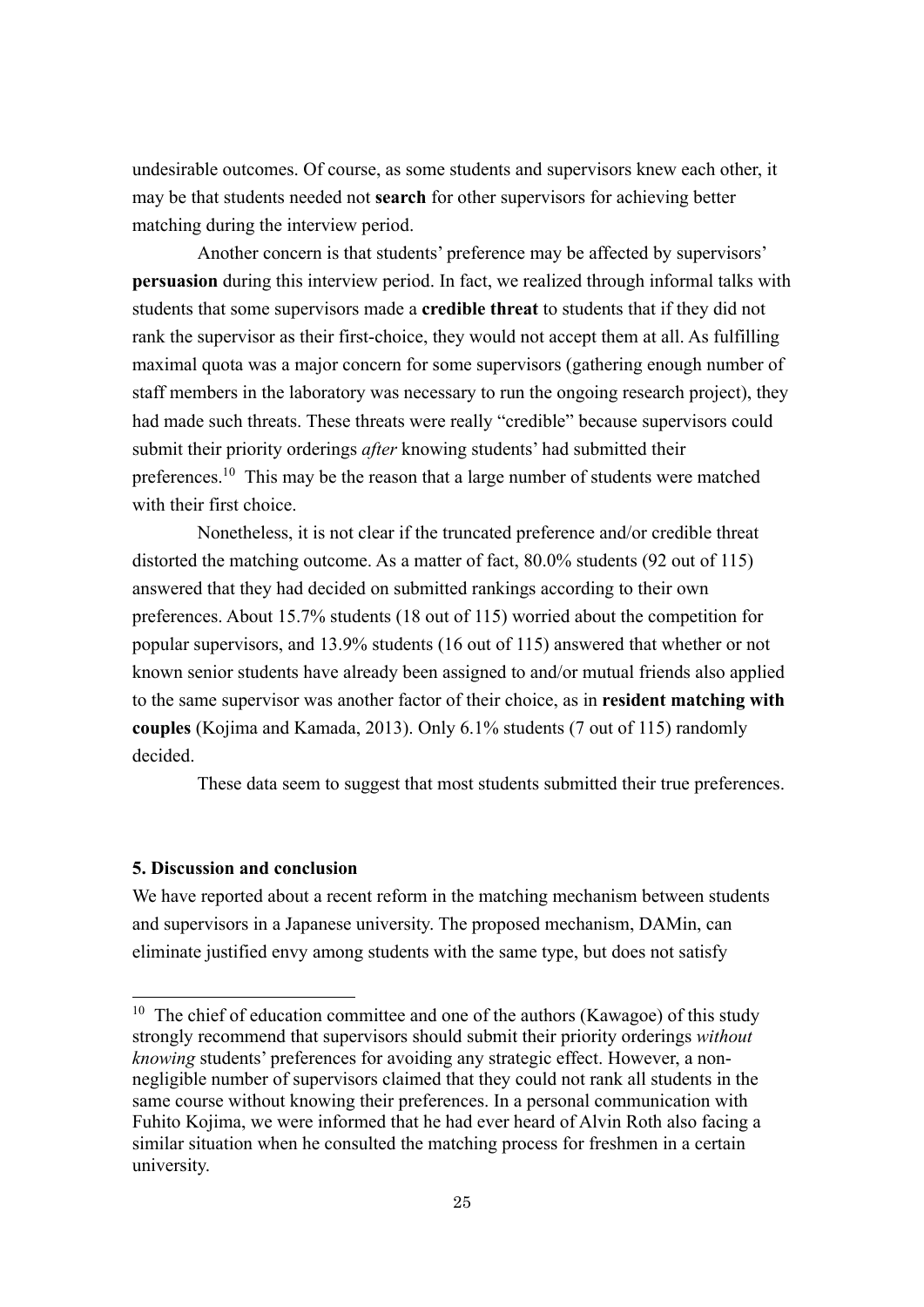strategy-proofness and feasibility. As for strategy-proofness, experimental evidence from laboratory experiments (Chen and Sönmez, 2006; Featherstone and Niederle, 2008; Pais and Pintér, 2008; Kawagoe et al., 2018) and field data (e.g., Echenique, Wilson and Yariv, 2013; Chen and Kesten, 2017) suggest that a non-negligible number of students mispresent their preferences. Thus, it is still debatable if lack of strategyproofness is detrimental.

Although the fact that DAMin does not satisfy feasibility may be critical, in actual matching outcomes in 2016, feasibility constraint was satisfied. This result may be explained fully by extending our model to a large economic environment.<sup>11</sup>

During our discussion with the university education committee, a member raised a question if submitting **cardinal preferences** may be better than ordinal preferences to measure the strength of the preferences. The school choice problem with cardinal preferences studied so far is in the context of resolving the problem caused by tie-breaking.12 What causes matching process with type-specific quotas by allowing cardinal preferences is not clear at this moment.

Another concern relates to the **lattice structure** of stable matching. As DAMin is based on student-proposing DA, the resulting matching is student-optimal. However, a non-negligible number of supervisors seemed to feel uneasy about this. One of the reasons why *endogenous* reduction sequence was adopted in DAMin was to improve supervisors' welfare, as discussed in Remark 2 in subsection 3.2. If reflecting a supervisor's welfare as well as student's is desirable, **median matching** or fractional matching may be the candidate to achieve, although they are not strategy-proof. However, we consider that reflecting a supervisor's welfare is an important objective at a matching mechanism between students and supervisors because as supervisors are long-run players, they have more concern for the matching outcome than students. We look forward to future research answering these questions.

<sup>&</sup>lt;sup>11</sup> For example, see Kojima and Pathak (2009).

<sup>12</sup> For example, see Abdulkadiroglu, Che and Yasuda (2015) .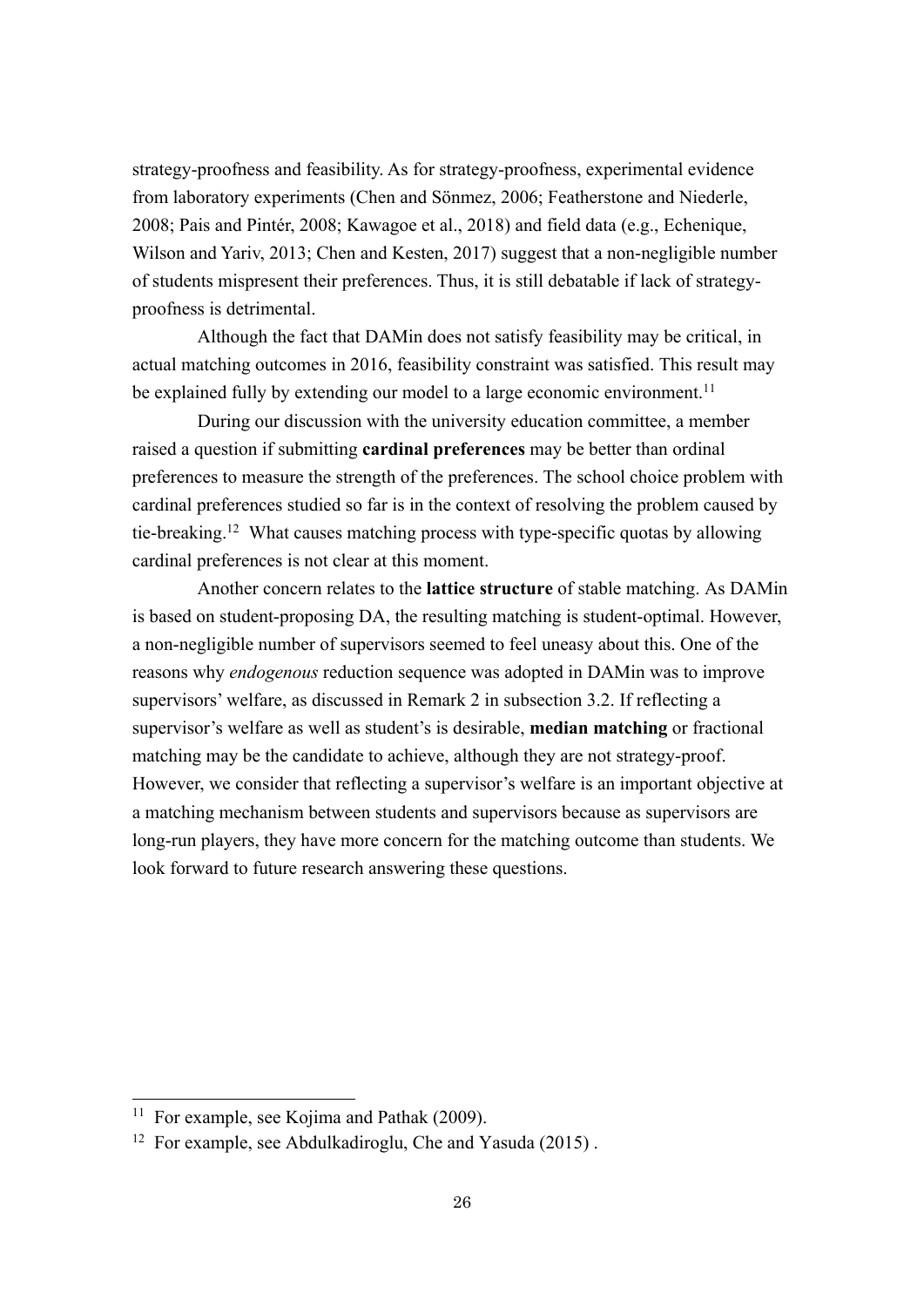#### **Appendix A.**

**Proposition 1.** *DAMin eliminates justified envy among same type students.* 

*Proof.* Without loss of generality, consider DA with  $U^k$  ( $k = 1, ..., r$ ). Denote the matching produced by DA with  $U^k$  as  $\mu$ . Assume that a student  $s_i$  envies another student  $s_j$ , who is the same type as his:  $\mu(s_j) P_{s_i} \mu(s_i)$  and  $\tau(s_i) = \tau(s_j) = \theta$ . Let step r be the step in the DA algorithm at which student  $s_i$  is rejected from  $\mu(s_i)$ . In step r,  $s_i$  is rejected because type  $\theta$  specific minimal quota is filled with  $L_{\mu(s_i),\theta}$ students of type  $\theta$  ranked higher than  $s_i$  according to  $\succ_{\mu(s_i)}$ , and the remaining seats are also filled with  $q_{\mu(s_j)}^k - \sum_{\theta \in \Theta} L_{\mu(s_j),\theta}$  students of any type ranked higher than  $S_i$  according to  $\succ_{\mu(S_i)}$ . In future steps, a student accepted in step r can be rejected from type  $\theta$  specific minimal quota only if a higher ranked student of type  $\theta$  applies, and the same is true for students in the remaining seats. Thus, at the end of the algorithm, all students assigned to  $\mu(s_i)$  either in type  $\theta$  specific minimal quota or in the remaining seats must be ranked higher than  $s_i$ . Since  $\tau(s_i) = \theta$  as well, this implies that  $S_j \succ_{\mu(s_i)} S_i$ , that is,  $S_i$  does not have any justified envy against  $S_j$ .

*Q.E.D.*

## **Proposition 2.** *For any preference profile***,** *DAMin may not be a feasible matching.*

*Proof.* We prove the statement with the following example. There are five students  $S =$  ${s<sub>1</sub>, s<sub>2</sub>, s<sub>3</sub>, s<sub>4</sub>, s<sub>5</sub>}$  and there are two types  $\theta = {\theta<sub>1</sub>, \theta<sub>2</sub>}$ . So, the students are divided as  $S_{\theta_1} = \{s_1, s_2\}$  and  $S_{\theta_2} = \{s_3, s_4, s_5\}$ . There are three supervisors  $T = \{t_1, t_2, t_3\}$ , and they are divided as  $T_{\theta_1} = \{t_1, t_2\}$  and  $C_{\theta_2} = \{t_3\}$ . Total quotas, and type-specific minimal and maximal quotas are as follows.

$$
(q, L, U) = \{ (q_{t_1}, L_{t_1, \theta_1}, U_{t_1, \theta_1}) = (2, 1, 1), (q_{t_2}, L_{t_2, \theta_1}, U_{t_2, \theta_1}) = (2, 1, 2), (q_{t_3}, L_{t_3, \theta_2}, U_{t_3, \theta_2}) = (1, 1, 1) \}.
$$

$$
P_{s_1}: t_2t_1t_3,
$$
  
\n
$$
P_{s_2}: t_2t_1 t_3,
$$
  
\n
$$
P_{s_3}: t_1t_2t_3,
$$
  
\n
$$
P_{s_4}: t_1t_2t_3,
$$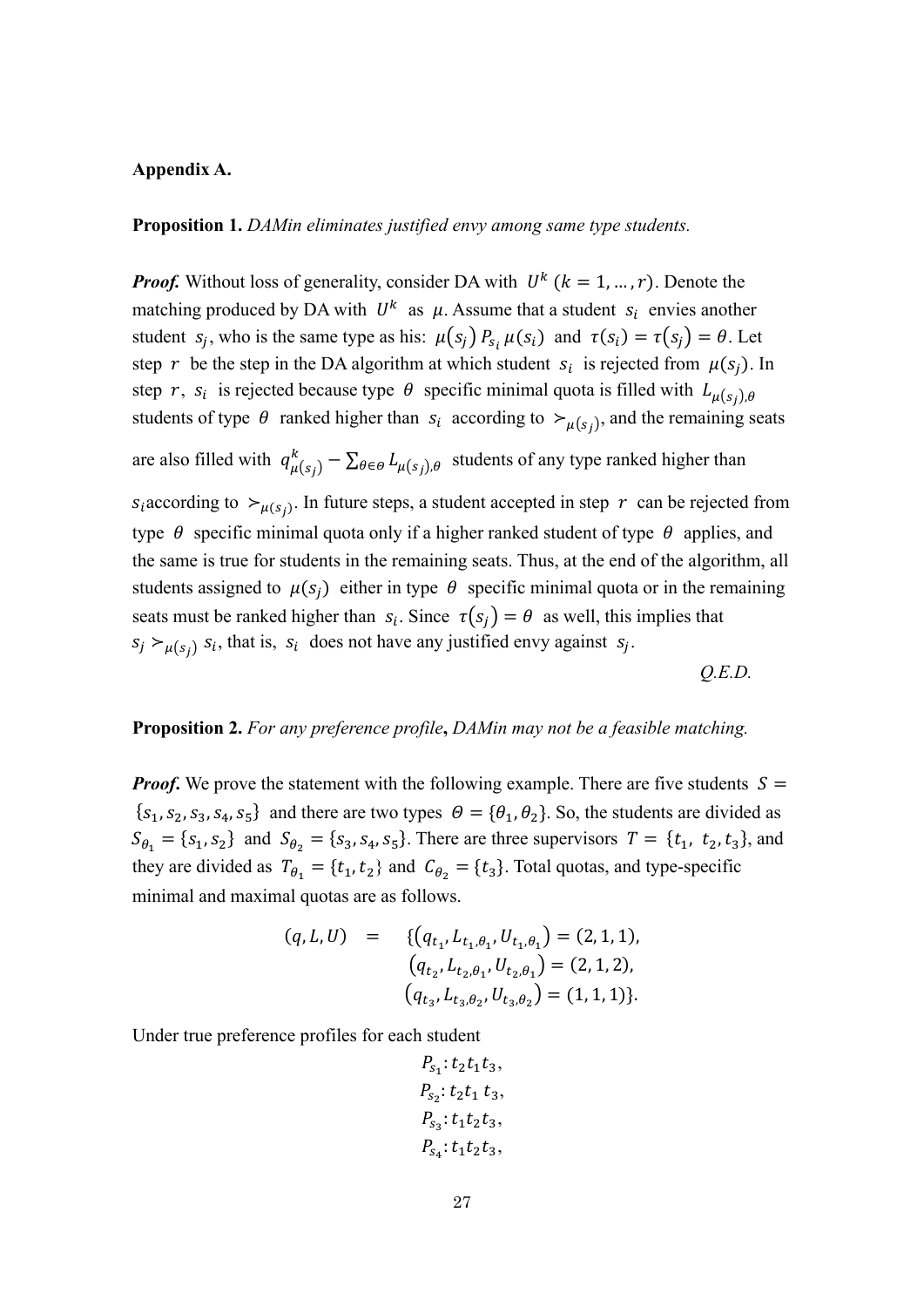$$
P_{s_5}:t_3t_1t_2,
$$

 $\succ_{t_1}: S_3S_4S_2S_1S_5,$  $\succ_{t_2}: S_1 S_2 S_3 S_4 S_5,$  $\succ_{t_2}: S_2 S_5 S_3 S_4 S_1,$ 

the resulting in final matching with DAMin as follows.

$$
\mu = \begin{pmatrix} t_1 & t_2 & t_3 \\ s_3, s_4 & s_1, s_2 & s_5 \end{pmatrix}.
$$

However,  $\mu$  is not feasible because no type  $\theta_1$  student is assigned to type  $\theta_1$ supervisor  $c_1$ .

*Q.E.D.*

#### **Proposition 3.** *For any , DAMin is not strategy-proof.*

*Proof.* We prove the statement with the following example. There are five students  $S =$  ${s<sub>1</sub>, s<sub>2</sub>, s<sub>3</sub>, s<sub>4</sub>, s<sub>5</sub>}$  and there are two types  $\theta = {\theta<sub>1</sub>, \theta<sub>2</sub>}$ . Thus, the students are divided as  $S_{\theta_1} = \{s_1, s_2, s_3, s_4\}$  and  $S_{\theta_2} = \{s_5\}$ . There are three supervisors  $T = \{t_1, t_2, t_3\}$ , and they are divided as  $T_{\theta_1} = \{t_1, t_2\}$  and  $T_{\theta_2} = \{t_3\}$ . Total quotas, and type-specific minimal and maximal quotas are as follows.

$$
(q, L, U) = \{ (q_{t_1}, L_{t_1, \theta_1}, U_{t_1, \theta_1}) = (2, 1, 2),
$$
  
\n
$$
(q_{t_2}, L_{t_2, \theta_1}, U_{t_2, \theta_1}) = (1, 1, 1),
$$
  
\n
$$
(q_{t_3}, L_{t_3, \theta_2}, U_{t_3, \theta_2}) = (2, 1, 2) \}.
$$

Under true preference profiles for each student

$$
P_{s_1}: t_1t_2t_3,
$$
  
\n
$$
P_{s_2}: t_1t_2 t_3,
$$
  
\n
$$
P_{s_3}: t_3t_1t_2,
$$
  
\n
$$
P_{s_4}: t_1t_3t_2,
$$
  
\n
$$
P_{s_5}: t_3t_1t_2,
$$

and priority orderings for each supervisor

$$
\succ_{t_1}: s_2 s_1 s_3 s_4 s_5 ,
$$
  

$$
\succ_{t_2}: s_1 s_3 s_2 s_4 s_5,
$$
  

$$
\succ_{t_3}: s_4 s_5 s_3 s_2 s_1,
$$

the resulting final matching with DAMin is as follows.

$$
\mu(P) = \begin{pmatrix} t_1 & t_2 & t_3 & s_3 \\ s_2 & s_1 & s_4 & s_5 & s_3 \end{pmatrix}.
$$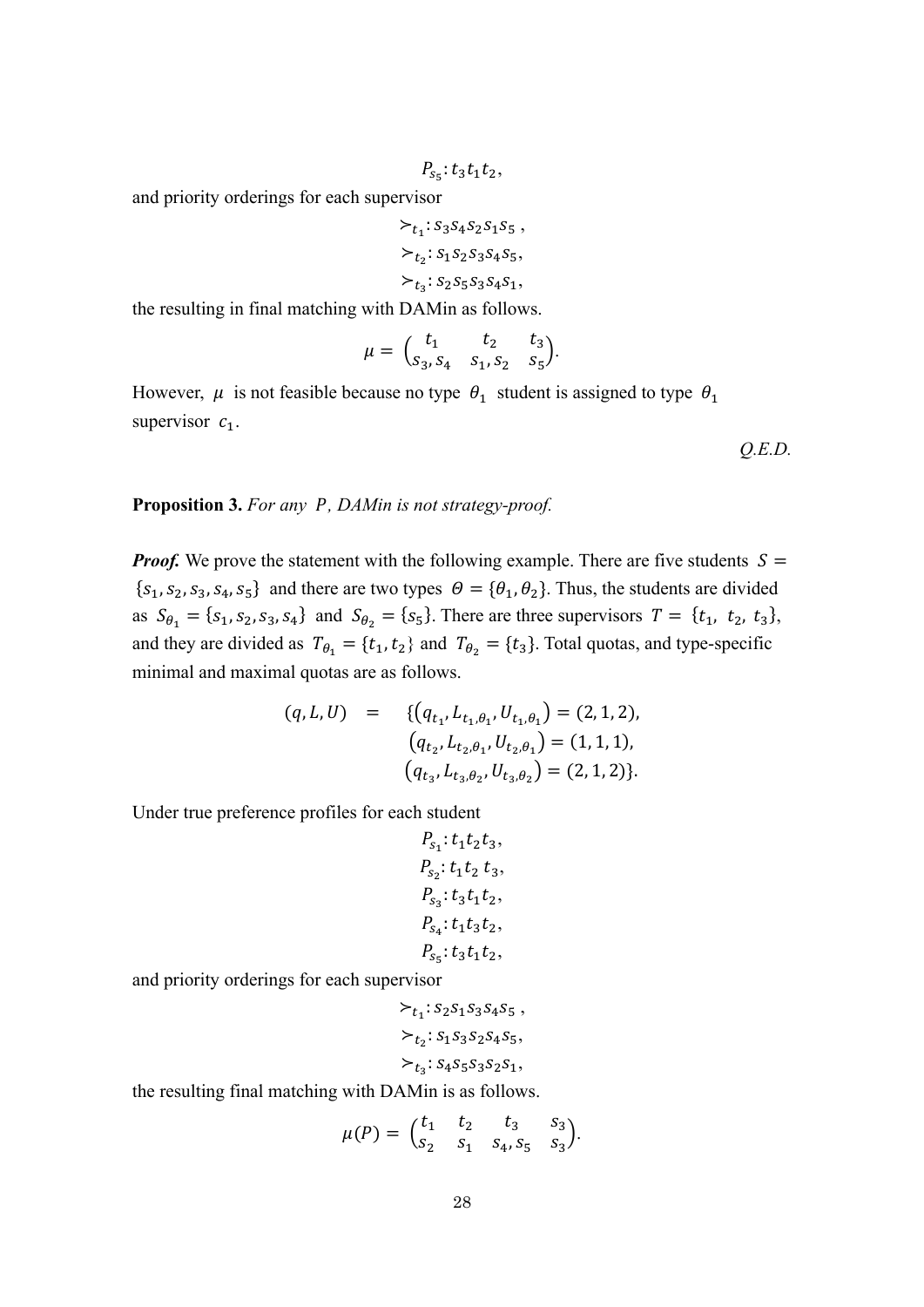Consider that student  $s_3$  states the following preference instead (any other student reveals true preference.).

$$
P{'}_{s_3}: t_2 t_1 t_3.
$$

Then, the resulting final matching with DAMin is as follows.

$$
\mu(P_{-s_3},P'_{s_3})=\binom{t_1}{s_1,s_2}\;\;\frac{t_2}{s_3}\;\;\frac{t_3}{s_4,s_5}.
$$

In this matching outcome, student  $s_3$  is strictly better off than in  $\mu(P)$ . Thus, student  $s_3$  has an incentive to misrepresent her true preference.

*Q.E.D.*

**Proposition 4.** DAMin is not necessarily Pareto dominated by DA.

We prove the statement with the following example. There are five students  $S =$  ${s<sub>1</sub>, s<sub>2</sub>, s<sub>3</sub>, s<sub>4</sub>}$  and there are two types  $\theta = {\theta<sub>1</sub>, \theta<sub>2</sub>}$ . So, the students are divided as  $S_{\theta_1} = \{s_1, s_2, s_3\}$  and  $S_{\theta_2} = \{s_4\}$ . There are three supervisors  $T = \{t_1, t_2, t_3\}$ , and they are divided as  $T_{\theta_1} = \{t_1, t_2\}$  and  $T_{\theta_2} = \{t_3\}$ . Total quotas, and type-specific minimal and maximal quotas are as follows.

$$
(q, L, U) = \{ (q_{t_1}, L_{t_1, \theta_1}, U_{t_1, \theta_1}) = (2, 1, 2),
$$
  
\n
$$
(q_{t_2}, L_{t_2, \theta_1}, U_{t_2, \theta_1}) = (1, 1, 1),
$$
  
\n
$$
(q_{t_3}, L_{t_3, \theta_2}, U_{t_3, \theta_2}) = (2, 1, 2) \}.
$$

Under true preference profiles for each student

$$
P_{s_1}: t_1t_2t_3,
$$
  
\n
$$
P_{s_2}: t_1t_2 t_3,
$$
  
\n
$$
P_{s_3}: t_2t_1t_3,
$$
  
\n
$$
P_{s_4}: t_3t_1t_2,
$$

and priority orderings for each supervisor

$$
\succ_{t_1}: S_2S_1S_3S_4 ,\succ_{t_2}: S_1S_3S_2S_4,\succ_{t_3}: S_4S_3S_2S_1,
$$

the resulting final matching with DAMin is as follows.

$$
\mu^{DAMin}(P) = \begin{pmatrix} t_1 & t_2 & t_3 \\ s_1, s_2 & s_3 & s_4 \end{pmatrix}.
$$

the resulting final matching with the original DA is as follows.

$$
\mu^{DA}(P) = \begin{pmatrix} t_1 & t_2 & t_3 \\ s_1, s_2 & s_3 & s_4 \end{pmatrix}.
$$

Thus, both matching outcomes are the same. Therefore, we conclude that DAMin is not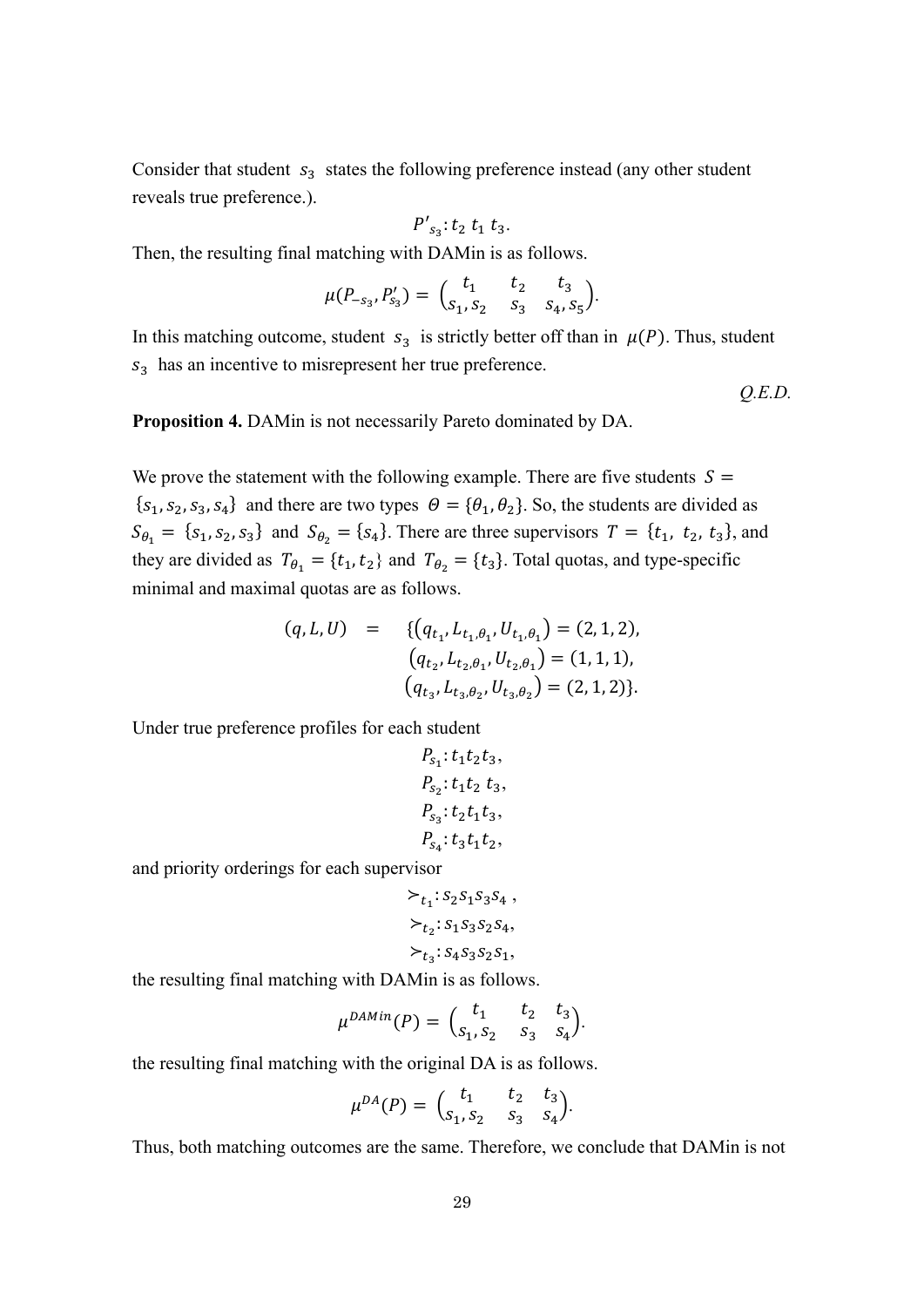Pareto dominated by the original DA.  $Q.E.D.$ 

**Proposition 5.** The DAMin is not necessarily cardinally dominated by DA.

*Proof.* We prove this statement using an example. There are three students  $S =$  ${s<sub>1</sub>, s<sub>2</sub>, s<sub>3</sub>}$  and there is one type  $\theta = {\theta<sub>1</sub>}$ ; thus, assuming that every student is the same type,  $S_{\theta_1} = \{s_1, s_2, s_3\}$ . There are two supervisors  $T = \{t_1, t_2\}$ , and their types are the same as students,  $T_{\theta_1} = \{t_1, t_2\}$ . Total quotas, type-specific minimal and maximal quotas are as follows.

$$
(q, L, U) = \{ (q_{t_1}, L_{t_1, \theta_1}, U_{t_1, \theta_1}) = (3, 1, 3),
$$
  

$$
(q_{t_2}, L_{t_2, \theta_1}, U_{t_2, \theta_1}) = (2, 1, 2) \}.
$$

Under preference profiles for each student

$$
P_{s_1}: t_1t_2,
$$
  

$$
P_{s_2}: t_1t_2,
$$
  

$$
P_{s_3}: t_1t_2,
$$

and priority orderings for each supervisor;

$$
\succ_{t_1}: s_1s_2s_3,
$$
  

$$
\succ_{t_2}: s_3s_1s_2,
$$

the resulting final matching with the original DA is as follows.

$$
\mu(P) = \begin{pmatrix} t_1 & t_2 \\ s_1, s_2, s_3 & \emptyset \end{pmatrix}
$$

The sum of ranks of the student and supervisor at final assignment in this case is 9. The resulting final matching with DAMin either with *endogenous* or *exogenous* sequence is as follows.

$$
\mu'(P) = \begin{pmatrix} t_1 & t_2 \\ s_1, s_2 & s_3 \end{pmatrix}
$$

The sum of ranks of the student and supervisor at final assignment in this case is 8.

*Q.E.D.*

**Proposition 6.** If a school's priority structures are essentially homogeneous, then DAMin is cardinally dominated by DA.

*Proof.* Let  $\alpha$  be the sum of ranks of the student and supervisor under the original DA matching outcome. If the matching outcome satisfied minimum quotas for all supervisors, then the sum of ranks of the student and supervisor under the DAMin matching outcome would be  $\alpha$ .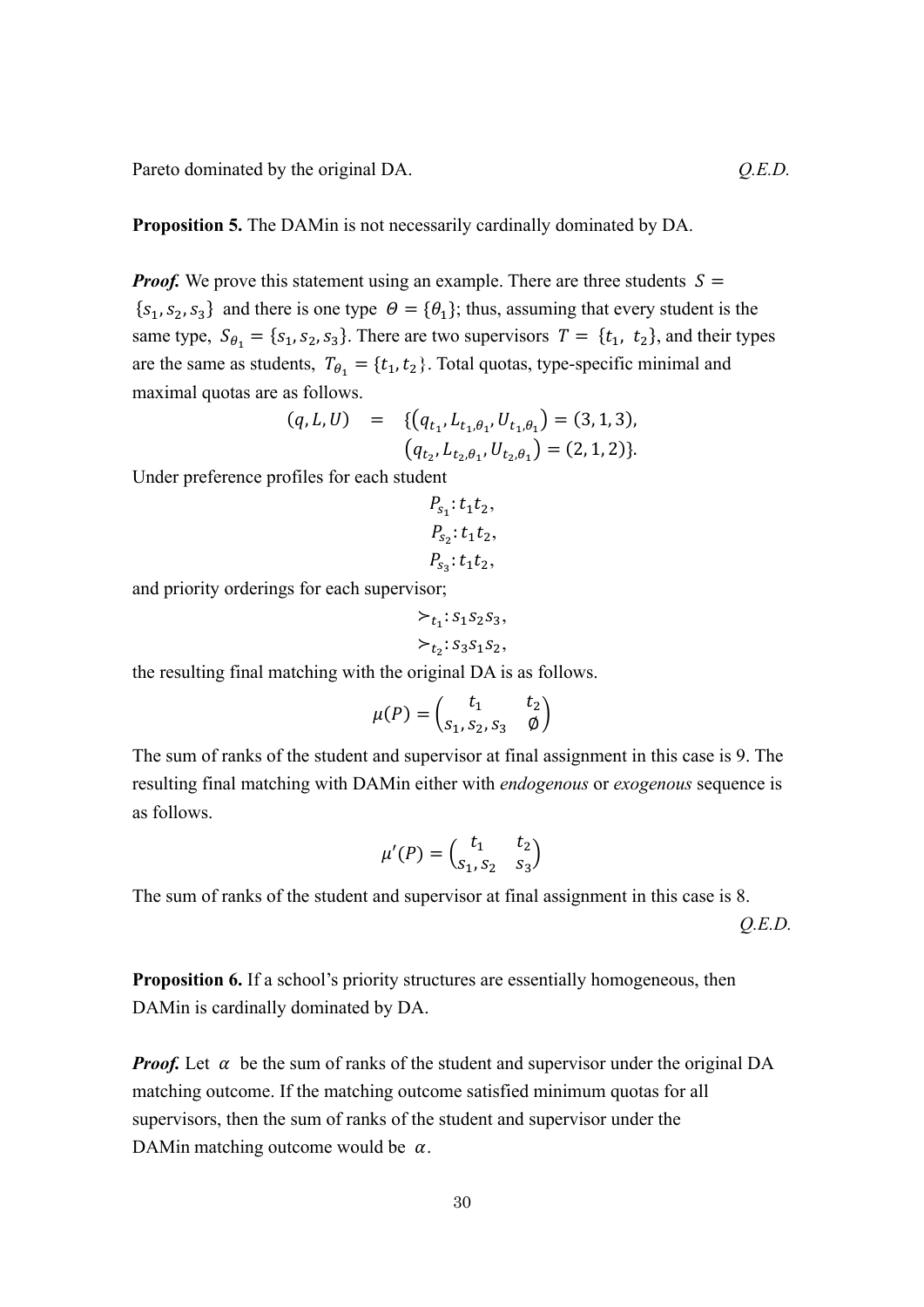Next, we consider a case in which the matching outcome does not satisfy minimum quotas for some supervisors. We divide  $\alpha$  into two:  $\alpha = \alpha^S + \alpha^T$ . Let  $\alpha^S$  be the sum of ranks of student, and  $\alpha^T$  be the sum of ranks of supervisor. By the DA procedure,  $\alpha^s$  becomes necessarily larger than the sum of ranks of student  $\alpha'^s$ . We prove  $\alpha^T$  becomes necessarily bigger than the sum of ranks of supervisor.  $\alpha^{T}$ . To run the proof, we assume that  $\alpha^{T} < \alpha^{T}$ . Thus, some supervisor is matched with better students under the DAMin than under the DA. Let the student and the supervisor be  $S_1$ and  $t_1$ , respectively. By the DA procedure,  $s_1$  is matched with a better supervisor under the DA than under the DAMin. Supervisor  $t_1$  has two cases: in **case 1**,  $t_1$  is not satisfied with the minimum quota; in **case 2**,  $t_1$  is matched with a student worse than  $s_1$ . By assuming the priority structure, both cases also become  $\alpha'^T = \alpha^T$ . This is a contradiction. Thus, we consider the following relation:

$$
\alpha = \alpha^S + \alpha^T < \alpha^{\prime S} + \alpha^{\prime T} = \alpha^{\prime}.
$$
\nQ.E.D.

**Proposition 7.** There is no Pareto domination relationship between DAMin with an *endogenous* sequence and the one with an *exogenous* sequence for any matching market.

*Proof.* We prove the statement by the following example.

There are five students  $S = \{s_1, s_2, s_3, s_4, s_5\}$  and there are two types  $\Theta = \{\theta_1, \theta_2\}.$ So, the students are divided as  $S_{\theta_1} = \{s_1, s_2, s_3\}$  and  $S_{\theta_2} = \{s_4, s_5\}$ . There are three supervisors  $T = \{t_1, t_2, t_3\}$ , and they are divided as  $T_{\theta_1} = \{t_1, t_2\}$  and  $T_{\theta_2} = \{t_3\}$ . The total quotas and type-specific minimal and maximal quotas are as follows.

$$
(q, L, U) = \{ (q_{t_1}, L_{t_1, \theta_1}, U_{t_1, \theta_1}) = (2, 1, 2),
$$
  
\n
$$
(q_{t_2}, L_{t_2, \theta_1}, U_{t_2, \theta_1}) = (2, 1, 1),
$$
  
\n
$$
(q_{t_3}, L_{t_3, \theta_2}, U_{t_3, \theta_2}) = (2, 2, 2) \}.
$$

Under true preference profiles for each student

$$
P_{s_1}: t_1t_2t_3,
$$
  
\n
$$
P_{s_2}: t_2t_1 t_3,
$$
  
\n
$$
P_{s_3}: t_1t_1t_1,
$$
  
\n
$$
P_{s_4}: t_3t_1t_2,
$$
  
\n
$$
P_{s_5}: t_3t_1t_2,
$$

and the priority orderings for each supervisor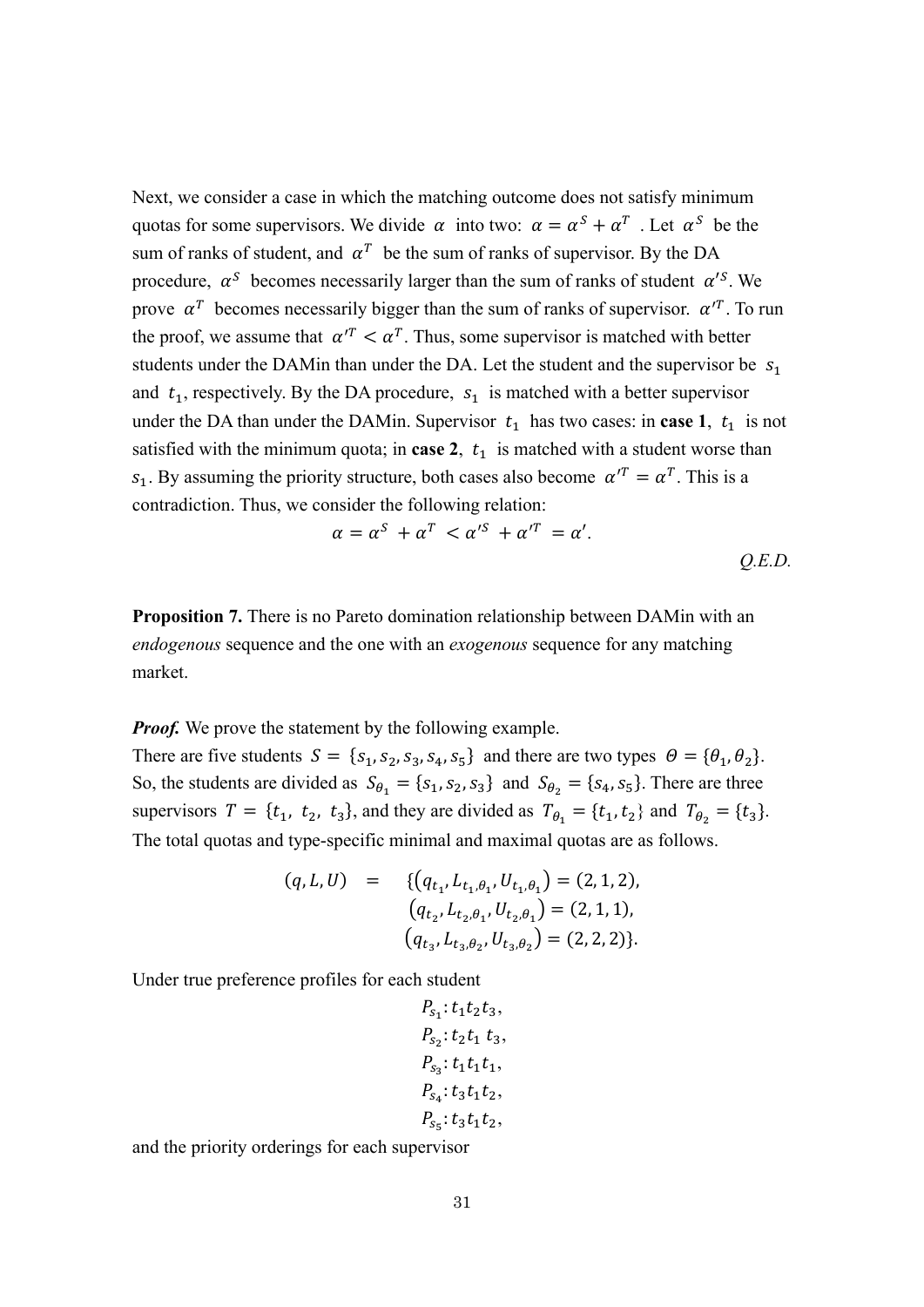$$
\succ_{t_1}: S_2S_1S_3S_4S_5 ,
$$
  
\n
$$
\succ_{t_2}: S_2S_3S_1S_4S_5,
$$
  
\n
$$
\succ_{t_3}: S_4S_5S_3S_2S_1,
$$

the resulting final matching with DAMin with an *endogenous* reduction sequence is as follows.

$$
\mu(P) = \begin{pmatrix} t_1 & t_2 & t_3 \\ s_1 s_3 & s_2 & s_4, s_5 \end{pmatrix}.
$$

For DAMin with an *exogenous* reduction sequence, suppose that the sequence is given as  ${U<sup>1</sup> = (2, 1, 2), U<sup>2</sup> = (1, 1, 1)}$ . Then, the resulting final matching is as follows.

$$
\mu(P) = \begin{pmatrix} t_1 & t_2 & t_3 \\ s_1 s_3 & s_2 & s_4, s_5 \end{pmatrix}.
$$

Both matchings are the same. Thus, there is no Pareto domination among both types of DAMin.

$$
Q.E.D.
$$

**Proposition 8.** There is no cardinal domination relationship between both types of DAMin.

*Proof.* We show the statement with the following example. There are six students  $S =$  ${s<sub>1</sub>, s<sub>2</sub>, s<sub>3</sub>, s<sub>4</sub>, s<sub>5</sub>, s<sub>6</sub>}$  and there are two types  $\theta = {\theta<sub>1</sub>, \theta<sub>2</sub>}$ . So, the students are divided as  $S_{\theta_1} = \{s_1, s_2, s_3, s_6\}$  and  $S_{\theta_2} = \{s_4, s_5\}$ . There are three supervisors  $T =$  $\{t_1, t_2, t_3\}$ , and they are divided as  $T_{\theta_1} = \{t_1\}$  and  $T_{\theta_2} = \{t_2, t_3\}$ . Total quotas, and type-specific minimal and maximal quotas are as follows.

$$
(q, L, U) = \{ (q_{t_1}, L_{t_1, \theta_1}, U_{t_1, \theta_1}) = (4, 1, 3),
$$
  
\n
$$
(q_{t_2}, L_{t_2, \theta_1}, U_{t_2, \theta_1}) = (2, 1, 2),
$$
  
\n
$$
(q_{t_3}, L_{t_3, \theta_2}, U_{t_3, \theta_2}) = (2, 1, 2) \}.
$$

$$
P_{s_1}: t_1t_2t_3,
$$
  
\n
$$
P_{s_2}: t_1t_3t_2,
$$
  
\n
$$
P_{s_3}: t_1t_2t_3,
$$
  
\n
$$
P_{s_4}: t_3t_2t_1,
$$
  
\n
$$
P_{s_5}: t_3t_2t_1,
$$
  
\n
$$
P_{s_6}: t_1t_2t_3,
$$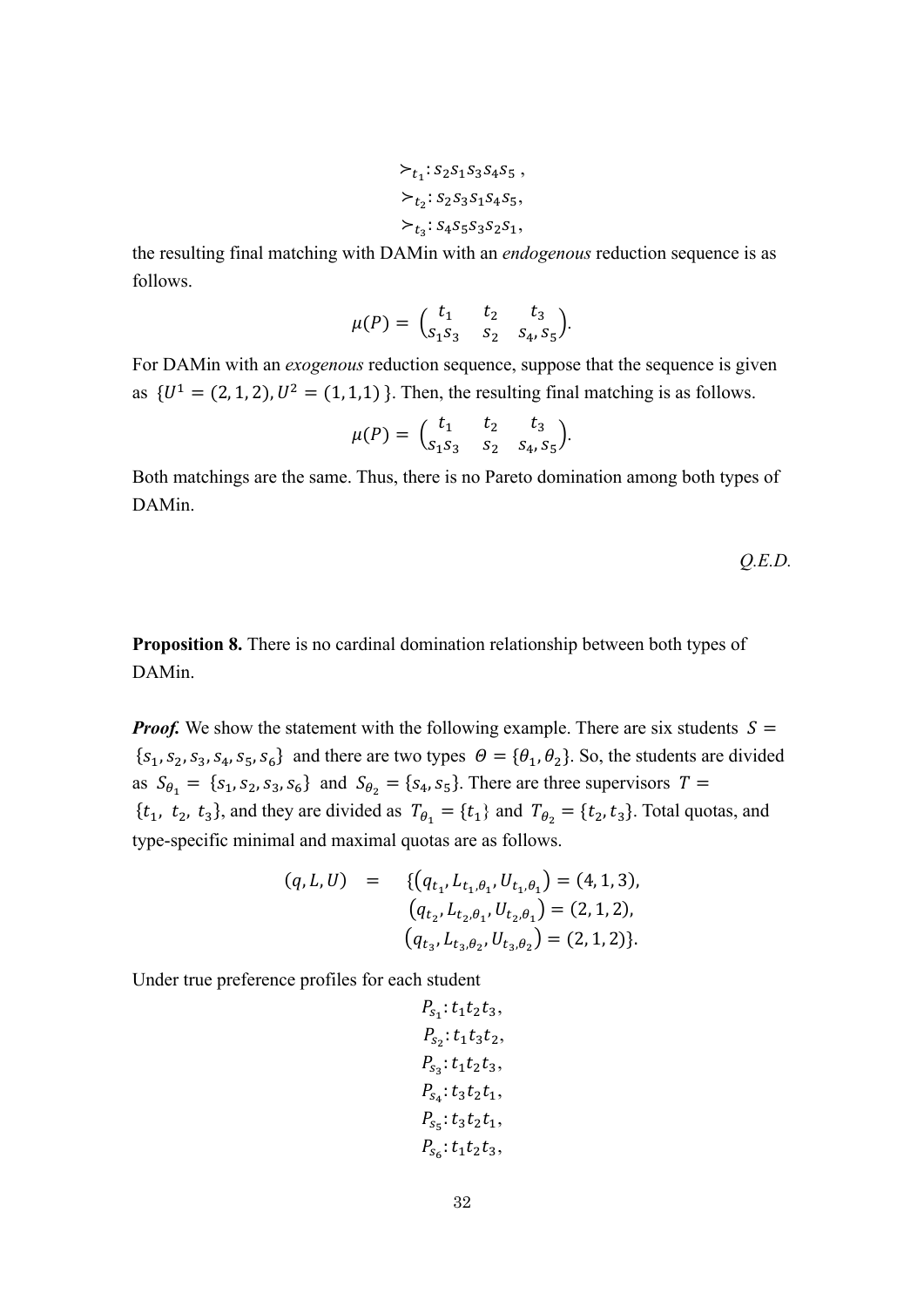$$
\begin{aligned} &\succ_{t_1}:s_6s_1s_3s_2s_4s_5\,,\\ &\succ_{t_2}:s_4s_3s_2s_1\ s_6s_5,\\ &\succ_{t_3}:s_4s_2s_5s_1s_3s_6, \end{aligned}
$$

the resulting final matching with DAMin with *endogenous* sequence  $\mu^{en}$  is as follows. Note that the priority structures have a cyclic structure.

$$
\mu^{en} = \begin{pmatrix} t_1 & t_2 & t_3 \\ s_1, s_3, s_6 & s_5 & s_2, s_4 \end{pmatrix}.
$$

The sum of ranks of the student and supervisor is 18.

For DAMin with an *exogenous* reduction sequence, suppose that the sequence is given as  ${U^1 = (3, 2, 2), U^2 = (3, 2, 1)}$ . Then, the resulting final matching with DAMin with an *endogenous* sequence  $\mu^{ex}$ .

$$
\mu^{ex} = \begin{pmatrix} t_1 & t_2 & t_3 \\ s_1, s_2, s_3, s_6 & s_5 & s_4 \end{pmatrix}.
$$

The sum of ranks of the student and supervisor is 24.

On the other hand, the following example shows that the sum of ranks of the student and supervisor under DAMin with an *exogenous* one is lower than those under DAMin with an *endogenous* sequence.

There are six students  $S = \{s_1, s_2, s_3, s_4, s_5, s_6\}$  and there is one type  $\Theta = \{\theta_1\}$ . So, the students are divided as  $S_{\theta_1} = \{s_1, s_2, s_3, s_4, s_5, s_6\}$ . There are three supervisors  $T =$  $\{t_1, t_2, t_3\}$ , and they are divided as  $T_{\theta_1} = \{t_1, t_2, t_3\}$ . The total quotas and typespecific minimal and maximal quotas are as follows.

$$
(q, L, U) = \{ (q_{t_1}, L_{t_1, \theta_1}, U_{t_1, \theta_1}) = (3, 1, 3),
$$
  
\n
$$
(q_{t_2}, L_{t_2, \theta_1}, U_{t_2, \theta_1}) = (2, 1, 2),
$$
  
\n
$$
(q_{t_3}, L_{t_3, \theta_1}, U_{t_3, \theta_1}) = (3, 1, 3) \}.
$$

$$
P_{s_1}: t_1t_2t_3,
$$
  
\n
$$
P_{s_2}: t_3t_1t_2,
$$
  
\n
$$
P_{s_3}: t_1t_2t_3,
$$
  
\n
$$
P_{s_4}: t_3t_2t_1,
$$
  
\n
$$
P_{s_5}: t_3t_2t_1,
$$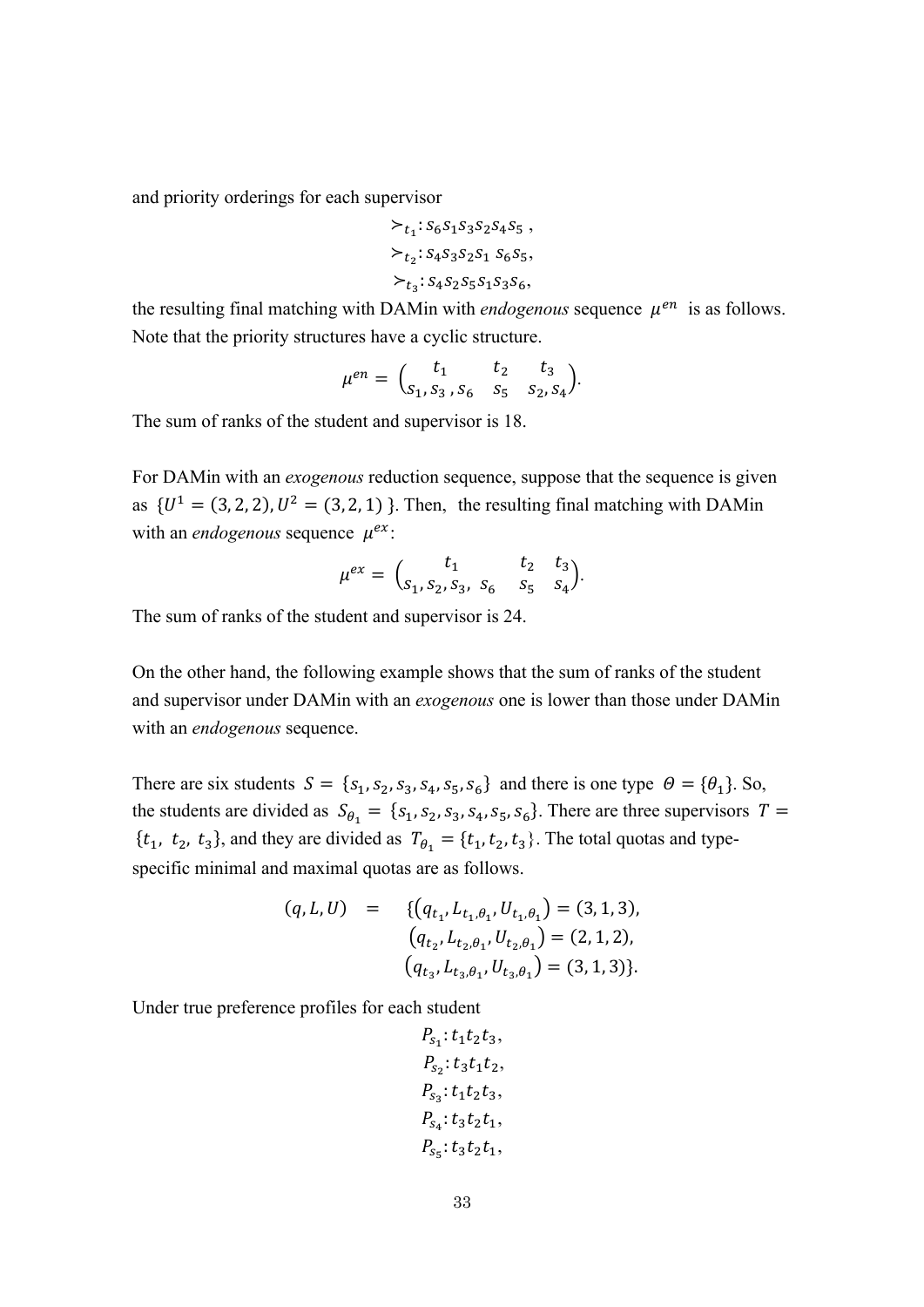$$
P_{s_6}:t_1t_2t_3,
$$

$$
\begin{aligned} &\succ_{t_1}: s_6 s_1 s_4 s_2 s_3 s_5 \,, \\ &\succ_{t_2}: s_5 s_4 s_2 s_1 \ s_6 s_3, \\ &\succ_{t_3}: s_4 s_2 s_5 s_1 s_3 s_6, \end{aligned}
$$

the resulting final matching with DAMin with an *endogenous* sequence  $\mu^{en}$  is as follows. Note that the priority structures have a cyclic structure.

$$
\mu^{en} = \begin{pmatrix} t_1 & t_2 & t_3 \\ s_1, s_6 & s_3 & s_2, s_4, s_5 \end{pmatrix}.
$$

The sum of ranks of the student and supervisor is 23. For DAMin with an *exogenous* reduction sequence, suppose that the sequence is given as  ${U^1 = (3, 2, 3), U^2 =}$ (3, 2, 2) }. Then, the resulting final matching with DAMin with an *endogenous*  sequence  $\mu^{ex}$ :

$$
\mu^{ex} = \begin{pmatrix} t_1 & t_2 & t_3 \\ s_1, s_3, s_6 & s_5 & s_2, s_4 \end{pmatrix}.
$$

The sum of students' and supervisors' rank is 19.

*Q.E.D.*

**Proposition 9.** There are no cardinally dominant relationships between DAMin and ESDA for any matching market.

*Proof.* We show the statement with the following example. There are five students  $S =$  ${s_1, s_2, s_3, s_4, s_5}$  and there is one type  $\theta = {\theta_1}$ . So, the students are divided as  $S_{\theta_1}$  ${s<sub>1</sub>, s<sub>2</sub>, s<sub>3</sub>, s<sub>4</sub>, s<sub>5</sub>}$ . There are three supervisors  $T = {t<sub>1</sub>, t<sub>2</sub>, t<sub>3</sub>}$ , and they are divided as  $T_{\theta_1} = \{t_1, t_2, t_3\}$ . Total quotas, type-specific minimal and maximal quotas are as follows.

$$
(q, L, U) = \{ (q_{t_1}, L_{t_1, \theta_1}, U_{t_1, \theta_1}) = (3, 1, 3),
$$
  
\n
$$
(q_{t_2}, L_{t_2, \theta_1}, U_{t_2, \theta_1}) = (2, 1, 2),
$$
  
\n
$$
(q_{t_3}, L_{t_3, \theta_1}, U_{t_3, \theta_1}) = (2, 1, 2) \}.
$$

$$
P_{s_1}: t_1t_2t_3,
$$
  
\n
$$
P_{s_2}: t_1t_2t_3,
$$
  
\n
$$
P_{s_3}: t_1t_2t_3,
$$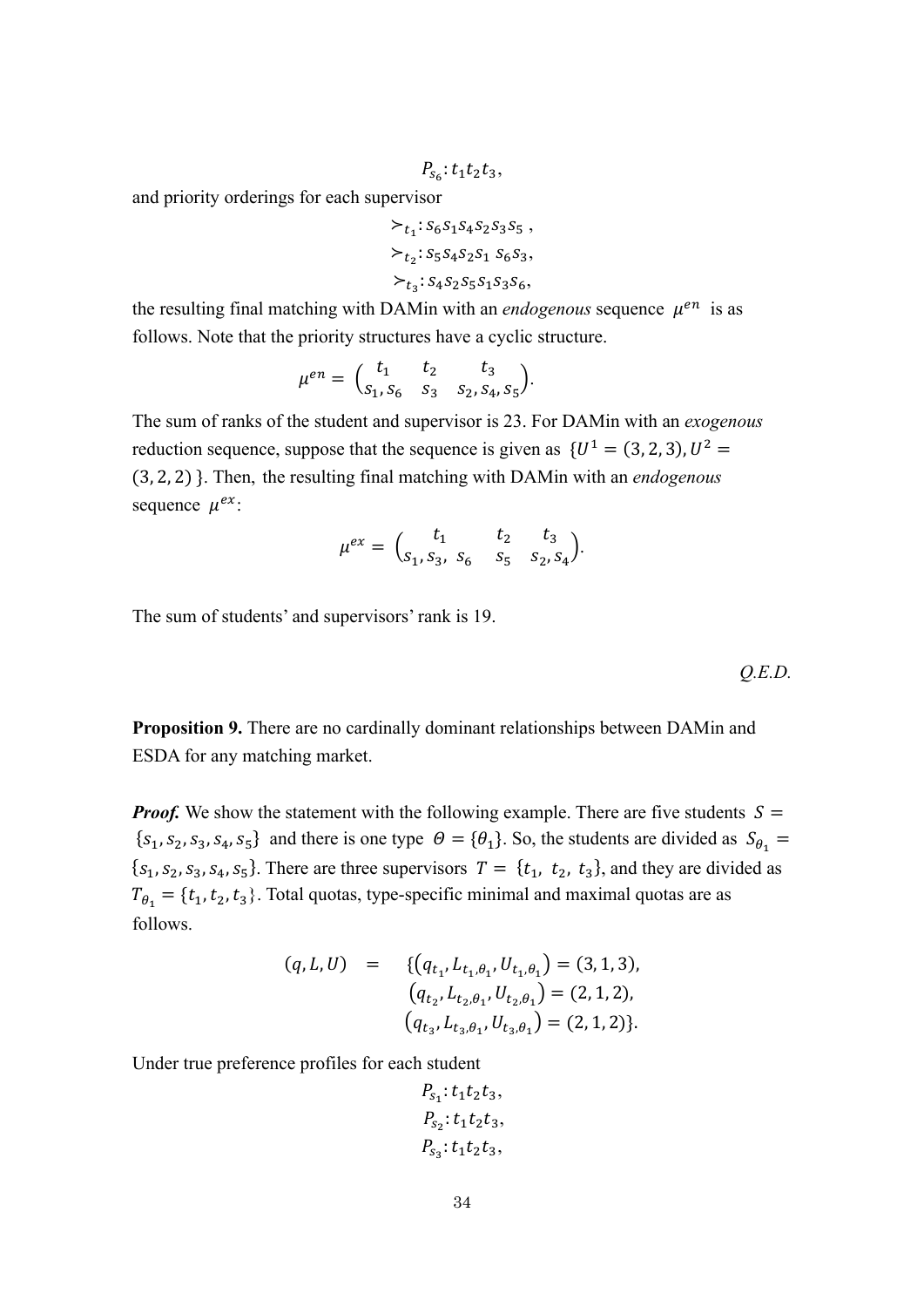$$
P_{s_4}: t_2t_3t_1,
$$
  

$$
P_{s_5}: t_2t_1t_3,
$$

$$
\succ_{t_1}: s_1 s_2 s_3 s_4 s_5,
$$
  
\n
$$
\succ_{t_2}: s_5 s_4 s_3 s_2 s_1,
$$
  
\n
$$
\succ_{t_3}: s_1 s_2 s_3 s_4 s_5,
$$

the resulting final matching with DAMin  $\mu^{Min}$  is as follows:

$$
\mu^{Min} = \begin{pmatrix} t_1 & t_2 & t_3 \\ s_1, s_2 & s_4, s_5 & s_3 \end{pmatrix}.
$$

The sum of ranks of the student and supervisor is 16. The resulting final matching with ESDA,  $\mu^{ESDA}$  is as follows:

$$
\mu^{ESDA} = \begin{pmatrix} t_1 & t_2 & t_3 \\ s_1, s_2, s_3 & s_5 & s_4 \end{pmatrix}.
$$

The sum of ranks of the student and supervisor is 17.

On the other hand, the following example is that ESDA cardinally dominates DAMin. There are five students  $S = \{s_1, s_2, s_3, s_4, s_5\}$  and there is one type  $\Theta = \{\theta_1\}$ . So, the students are divided as  $S_{\theta_1} = \{s_1, s_2, s_3, s_4, s_5\}$ . There are three supervisors  $T =$  $\{t_1, t_2, t_3\}$ , and they are divided as  $T_{\theta_1} = \{t_1, t_2, t_3\}$ . The total quotas and typespecific minimal and maximal quotas are as follows:

$$
(q, L, U) = \{ (q_{t_1}, L_{t_1, \theta_1}, U_{t_1, \theta_1}) = (3, 1, 3),
$$
  
\n
$$
(q_{t_2}, L_{t_2, \theta_1}, U_{t_2, \theta_1}) = (2, 1, 2),
$$
  
\n
$$
(q_{t_3}, L_{t_3, \theta_1}, U_{t_3, \theta_1}) = (2, 1, 2) \}.
$$

Under true preference profiles for each student

$$
P_{s_1}: t_1t_2t_3,
$$
  
\n
$$
P_{s_2}: t_1t_2t_3,
$$
  
\n
$$
P_{s_3}: t_1t_2t_3,
$$
  
\n
$$
P_{s_4}: t_2t_3t_1,
$$
  
\n
$$
P_{s_5}: t_2t_1t_3,
$$

and priority orderings for each supervisor

$$
\succ_{t_1}: s_1 s_2 s_3 s_4 s_5,
$$
  
\n
$$
\succ_{t_2}: s_5 s_4 s_3 s_2 s_1,
$$
  
\n
$$
\succ_{t_3}: s_4 s_1 s_2 s_3 s_5,
$$

the resulting final matching with DAMin  $\mu^{Min}$  is as follows: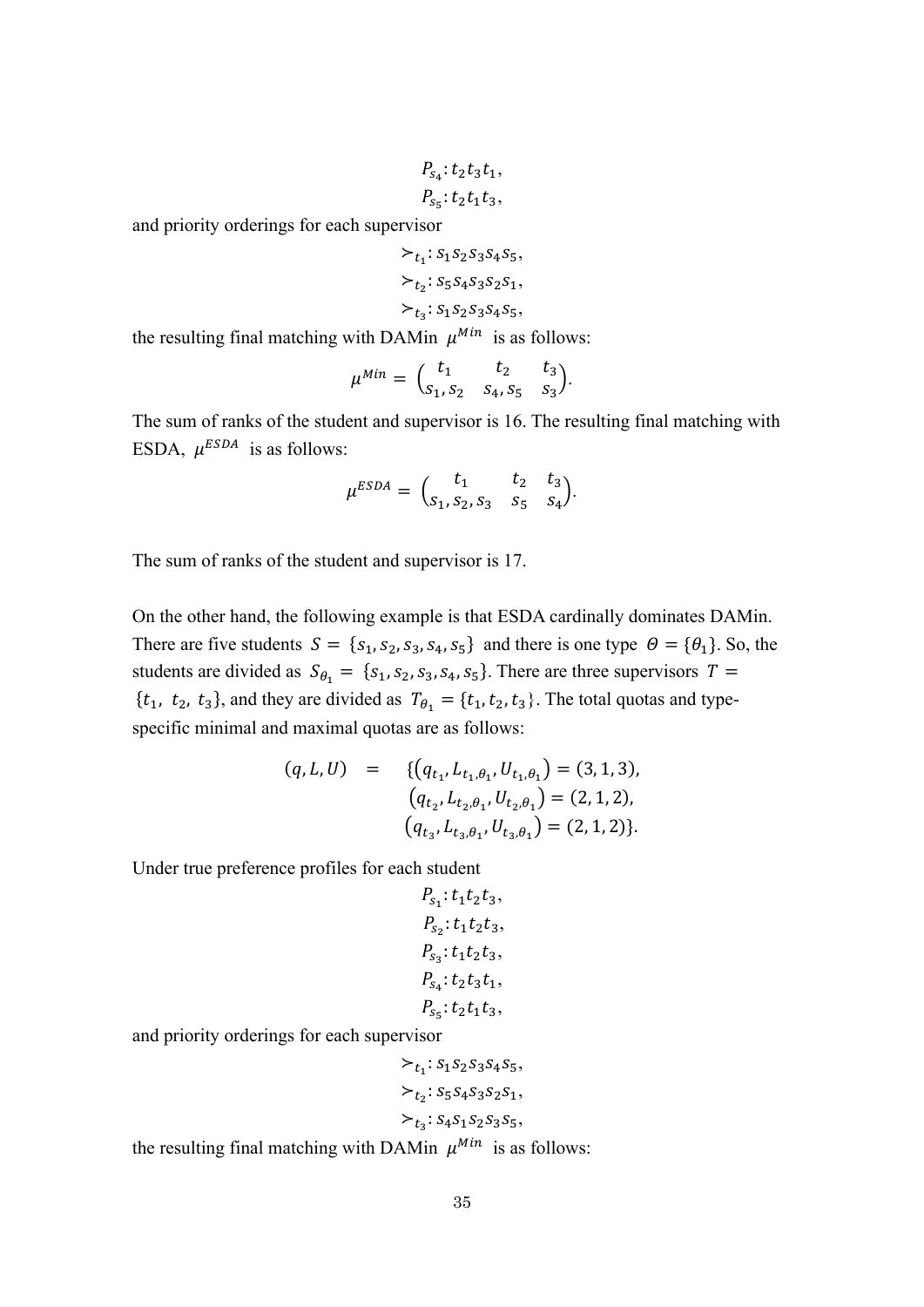$$
\mu^{Min} = \begin{pmatrix} t_1 & t_2 & t_3 \\ s_1, s_2 & s_4, s_5 & s_3 \end{pmatrix}.
$$

The sum of ranks of the student and supervisor is 17. The resulting final matching with ESDA,  $\mu^{ESDA}$  is as follows:

$$
\mu^{ESDA} = \begin{pmatrix} t_1 & t_2 & t_3 \\ s_1, s_2, s_3 & s_5 & s_4 \end{pmatrix}.
$$

The sum of ranks of the student and supervisor is 14.

*Q.E.D.*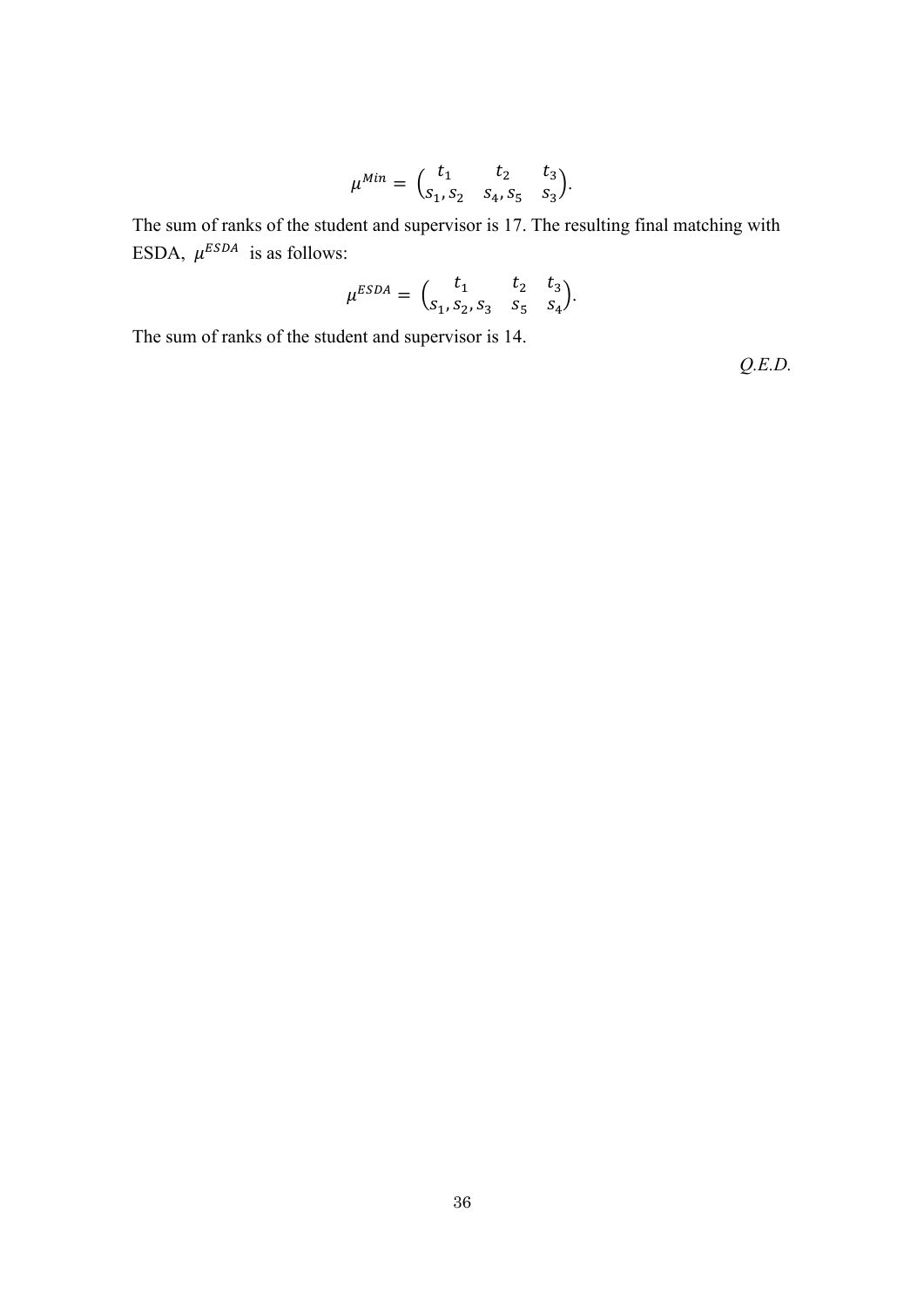#### **References**

Abdulkadiroglu, A. (2003) "College admissions with affirmative action." Columbia University, Department of Economics, Discussion Papers, 0203–19.

Abdulkadiroglu, A. (2005) "College admissions with affirmative action." *International Journal of Game Theory* 33 (4), 535–549.

Abdulkadiroglu, A. and Sönmez, T. (2003) "School choice: a mechanism design approach." *American Economic Review* 98 (3), 729–747.

Abdulkadiroğlu, A., Che, Y. K. and Yasuda, Y. (2015). "Expanding "choice" in school choice." *American Economic Journal: Microeconomics 7*(1), 1–42.

Antler, Y. (2015) "Two-sided matching with endogenous preferences." *American Economic Journal: Microeconomics* 7(3), 241–258.

Aygün, O. and Bo, I. (2012) "College admission with multidimensional privileges: The Brazilian affirmative action case," Technical Report, mimeo.

Calsamiglia, C., Haeringer, G. and Klijn, F. (2010) "Constrained school choice: An experimental study." *American Economic Review*, 100 (4), 1860–1874.

Chen, P., Egesdal, M., Pycia, M. and Yenmez, M. B. (2016) "Manipulability of stable mechanisms." *American Economic Journal: Microeconomics*, 8, 202–14.

Chen, Y. and Kesten, O. (2017) "Chinese college admissions and school choice reforms: Theory and evidence." *Journal of Political Economy* 125, 1, 99-139.

Chen, Y. and Sönmez, T. (2006) "School choice: An experimental study." *Journal of Economic Theory*, 127, 202–231.

Echenique, F., Wilson, A. J. and Yariv, L. (2016) "Clearing house for two-sided matching: An experimental study." *Quantitative Economics*, 7, 449–482

Ehlers, L., Hafalir, I., Yenmez, M. B. and Yildirim M. A. (2014) "School choice with controlled choice constraints: Hard bounds versus soft bounds,'' *Journal of Economic*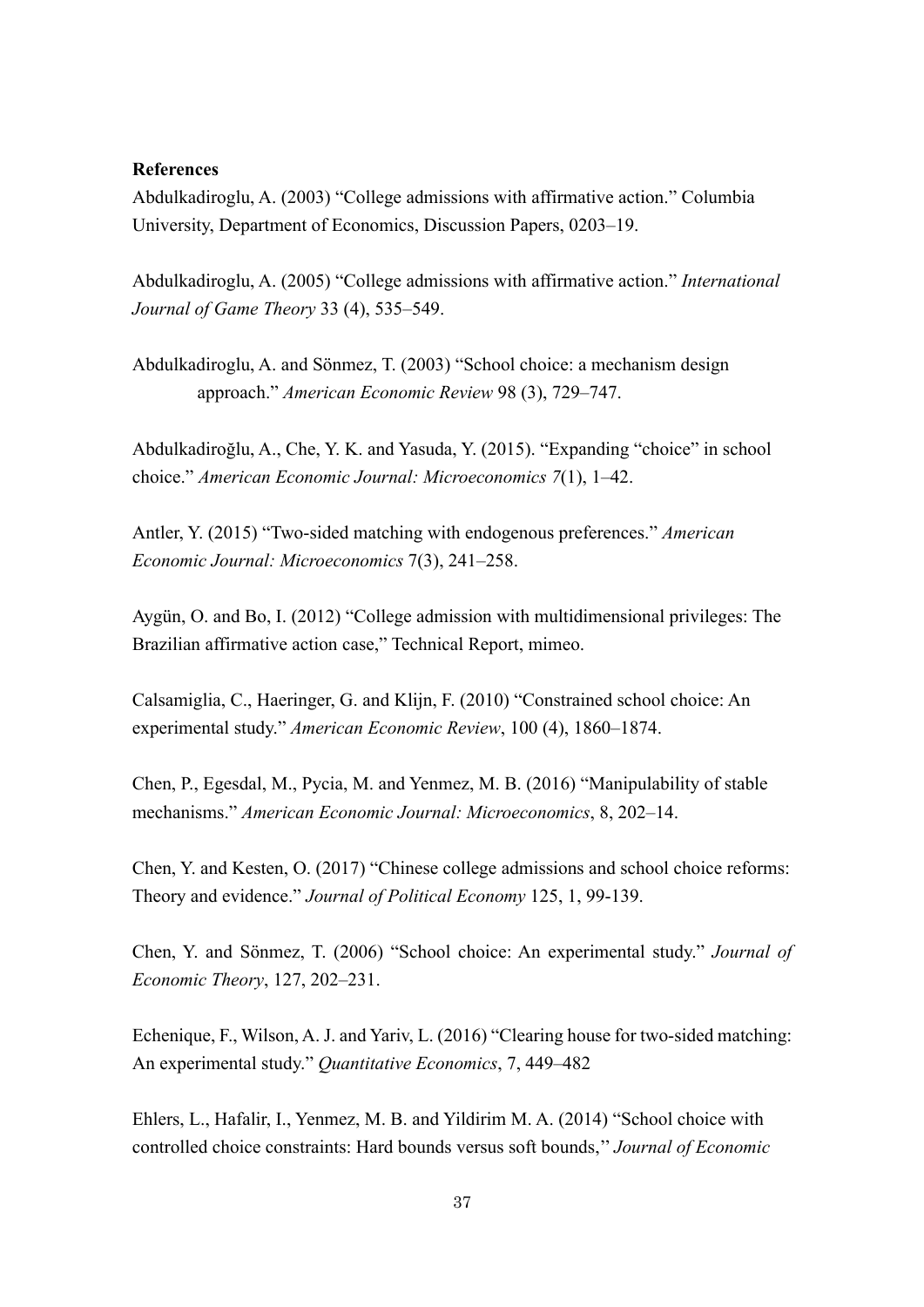*Theory*, 153, 648–683.

Ergin, H. (2002): "Efficient Resource Allocation on the Basis of Priorities," *Econometrica*, 88, 485–494.

Featherstone, C. and Niederle, M. (2008) "Ex ante efficiency in school choice mechanisms: An experimental investigation." *NBER Working Paper Series*, Working Paper 14618.

Fragiadakis, D., Iwasaki, A., Troyan, P., Ueda, S. and Yokoo, M. (2015) "Strategy-proof matching with minimum quotas." *ACM Transactions on Economics and Computation*, 4, 6.

Fragiadakis, D. and Troyan, P. (2017) "Improving matching under hard distributional constraints." *Theoretically Economics,* 12, 863–908.

Gale, D. and Shapley, L. S. (1962) "College admissions and the stability of marriage." *The American Mathematical Monthly* 69(1), 9–15.

Haeringer, G. and Iehlé, V. (2016) "Timely matching." mimeo.

Hafalir, I. E., Yenmez, M. B. and Yildrim, M. A. (2013) "Effective affirmative action in school choice." *Theoretical Economics*, 8(2), 325–63.

Kamada, Y. and Kojima, F. 2015 "Efficient matching under distributional constraints: theory and applications." *American Economic Review*, 105(1), 67–99.

Kawagoe, T., Matsubae, T. and Takizawa, H. (2018) "The Skipping-down strategy and stability in school choice problems with affirmative action: Theory and experiment." *Games and Economic Behavior*, 109, 212–239.

Kesten, O. 2006. "On two competing mechanisms for priority-based allocation problems." *Journal of Economic Theory* ,127, 155–171.

Kojima, F. (2012) "School choice: Impossibilities for affirmative action." *Games and Economic Behavior*, 75 (2), 685–693.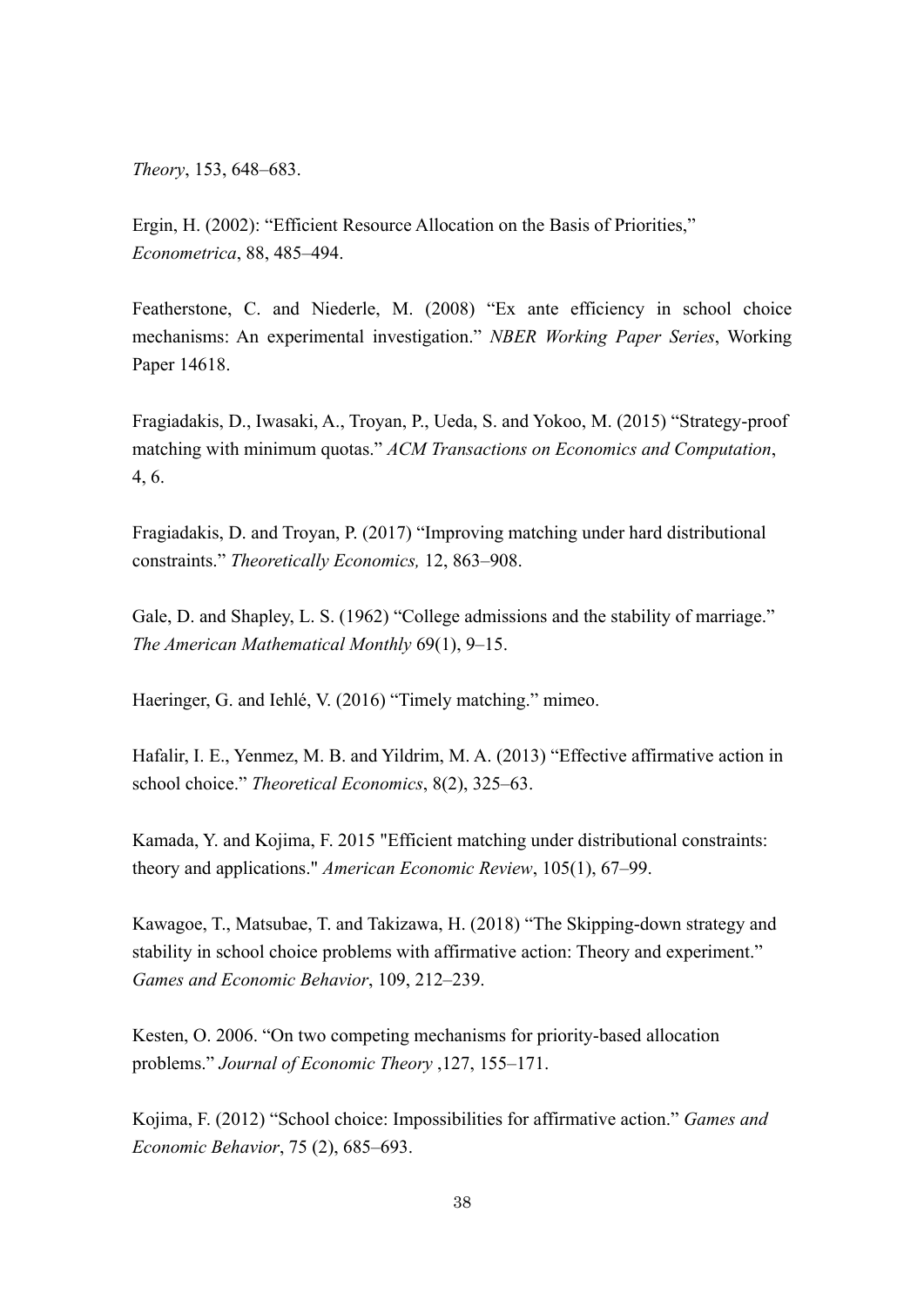Kojima, F. 2013. "Efficient resource allocation under multi-unit demand." *Games and Economic Behavior*, 82, 1–14.

Kojima, F. and Pathak, P. A. (2009) ''Incentives and Stability in Large Two-Sided Matching Markets,'' *American Economic Review*, 99 (2009), 608–627.

Matsubae, T. (2011) "Do the minority students benefit from affirmative action policy in school choice markets? Reconsidered." SSRN (Social Science Research Network) ID: 270111.

Okumura, Y. (2017) "School choice with general constraints: a market design approach for the nursery school waiting list problem in Japan." *Japanese Economic Review*, https://doi.org/10.1111/jere.12212.

Pais, J. and Pintér, Á. (2008) "School choice and information: an experimental study on matching mechanisms." *Games and Economic Behavior*, 64, 303–328.

Roth, A. E. (1982) "The economics of matching: stability and incentives." *Mathematics of Operations Research*, 7, 617–628.

Roth, A. E. (1984) "The evolution of the labor market for medical interns and residents: a case study in game theory." *Journal of Political Economy*, 92, 991–1016.

Roth A. E. (1991) "A natural experiment in the organization of entry-level labor markets: regional markets for new physicians and surgeons in the United Kingdom." *American Economic Review*, 81(3), 415–440.

Roth, A. E. (2008) "Deferred acceptance algorithms: history, theory, practice, and open questions." *International Journal of Game Theory*, 6(3), 537–569.

Roth, A. E. and Peranson, E. (1999) "The redesign of the matching market for American physicians: some engineering aspects of economic design." *American Economic Review*, 89, 748–780.

Roth, A. E. and Sotomayor, M. A. O. (1990) *Two-Sided Matching: A Study in Game*